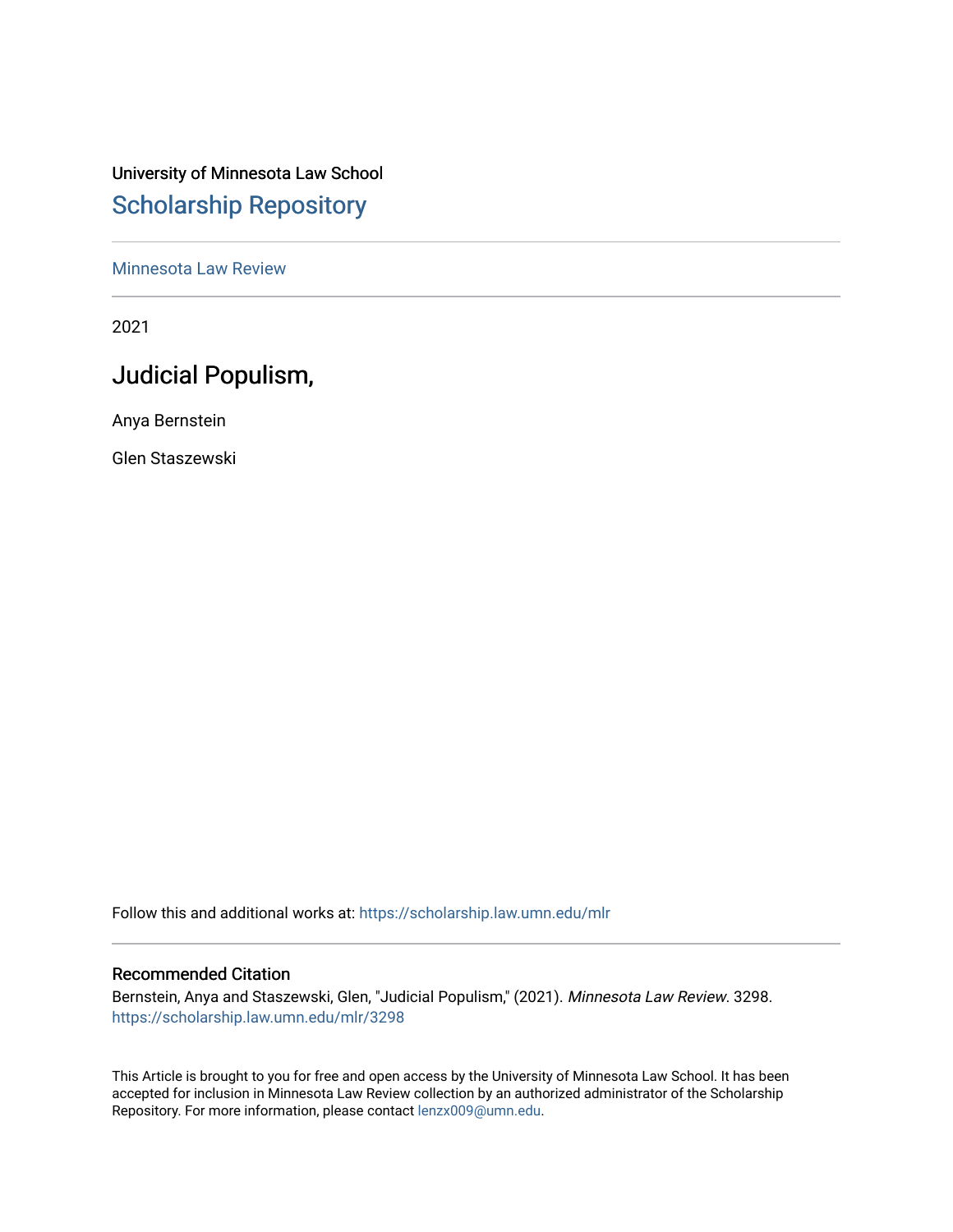# **Article**

# **Judicial Populism**

# **Anya Bernstein & Glen Staszewski†**

| 283                                                         |
|-------------------------------------------------------------|
|                                                             |
|                                                             |
|                                                             |
| 298                                                         |
| .302                                                        |
| D. Justifying Power Irrespective of Its Effects  305        |
|                                                             |
|                                                             |
|                                                             |
|                                                             |
| IV. Building Judicial Populism's Rhetorical Frame  327      |
|                                                             |
|                                                             |
|                                                             |
| V. Toward Republican Democracy in Legal Interpretation  344 |
|                                                             |
|                                                             |

## INTRODUCTION

The rise of populism is one of the most significant developments in contemporary politics.<sup>1</sup> This phenomenon can be difficult to

283

<sup>†</sup>Professor of Law, SUNY at Buffalo School of Law, and Professor of Law & The A.J. Thomas Faculty Scholar, Michigan State University College of Law, respectively. We are deeply grateful for thoughtful comments on earlier drafts during a global pandemic from Charles Barzun, Mitch Berman, Aaron Bruhl, Michael Coenen, Jesse Cross, Jim Gardner, Abbe Gluck, Tara Grove, David Fontana, Barry Friedman, Mike Klarman, Ethan Leib, Jamie Macleod, Jud Mathews, Athena Mutua, David Noll, Jane Schacter, Kevin Stack, Matt Steilen, Mark Storslee, and Mark Tushnet. We also received generous feedback at faculty workshops at each of our respective home institutions and when we were invited to present this project at the third annual National Conference of Constitutional Law Scholars. Copyright © 2021 by Anya Bernstein & Glen Staszewski.

<sup>1.</sup> The *Cambridge Dictionary* even declared "populism" its word of the year in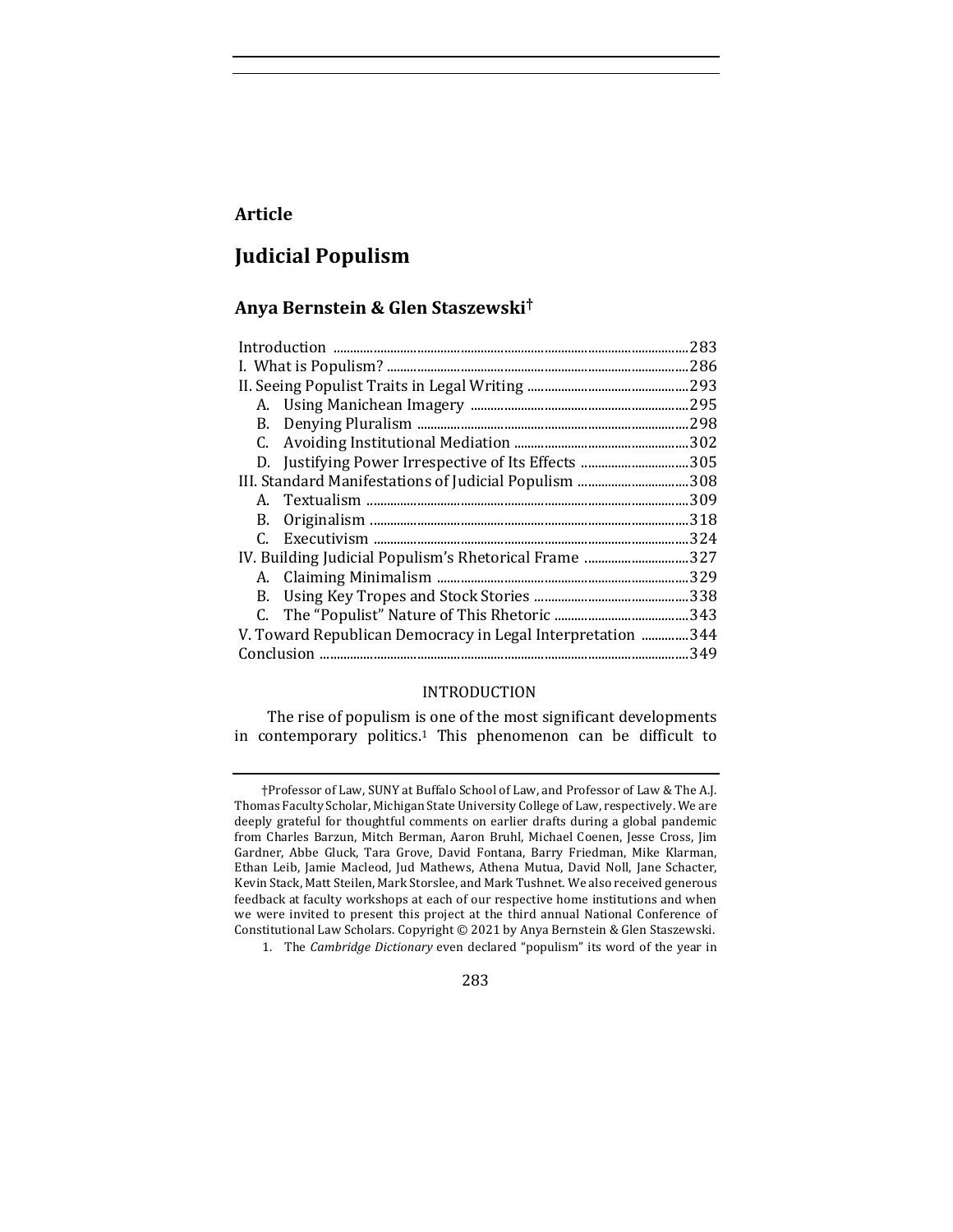284 *MINNESOTA LAW REVIEW* [106:283

capture succinctly: populism does not constitute a uniform political movement, and the label has been applied to quite different political movements and moments.<sup>2</sup> But commentators generally recognize a particular, contemporary form of authoritarian populism characterized by several key traits.<sup>3</sup> Populist leaders claim to represent the will of a morally pure people against a corrupt, out-oftouch, or unresponsive elite.<sup>4</sup> They present this "people" as a unified whole, with a single, undifferentiated will to which the populist leader claims exclusive, unmediated access.<sup>5</sup> Populists use this image—one leader, one people, one will—to suggest that political questions have one correct answer: the answer the populist provides.<sup>6</sup> They deny the very possibility of legitimate disagreement and seek to exclude those who diverge from the populist's view, labeling them outsiders or even enemies.<sup>7</sup> Populism is thus an exclusionary form of identity politics.<sup>8</sup> Populist leaders use this rhetorical frame to claim legitimacy by fiat. Populism challenges the commitments of republican democracy, which rests on institutions that mediate the divergent interests of a pluralistic populace through ongoing negotiation to produce incremental, provisional responses to the public's problems.<sup>9</sup>

Discussions of populism generally focus on politics. This Article identifies a related phenomenon in law. *Judicial populism* uses political populism's tropes, mirrors its traits, and enables its practices. Like political populism, judicial populism insists that there are clear, correct answers to complex, debatable problems. It disparages the mediation and negotiation that characterize democratic institutions and rejects the messiness inherent in a pluralistic democracy. Instead, it simplifies the issues legal institutions address and claims special access to a true, single meaning of the law.

In this image, there is no room for legitimate disagreement. Writers in this vein often accuse those who disagree with them of bad faith or willful blindness. Deploying stock stories and familiar tropes,

<sup>2017.</sup> *Cambridge Dictionary's Word of the Year 2017*, CAMBRIDGE DICTIONARY: ABOUT WORDS (Nov. 29, 2017), https://dictionaryblog.cambridge.org/2017/11/29/ cambridge-dictionarys-word-of-the-year-2017 [https://perma.cc/3HJL-U3M7].

<sup>2.</sup> JAN-WERNER MÜLLER, WHAT IS POPULISM? 1 (2016).

<sup>3.</sup> *See infra* Part I.

<sup>4.</sup> MÜLLER,*supra* note 2, at 2–3.

<sup>5</sup>*. Id.* at 3.

<sup>6</sup>*. Id.* at 25–26.

<sup>7.</sup> *Id.* at 4.

<sup>8</sup>*. Id.* at 3.

<sup>9.</sup> *See generally* JOHN DEWEY, THE PUBLIC AND ITS PROBLEMS: AN ESSAY IN POLITICAL INQUIRY (Melvin L. Rogers ed., 2012) (discussing the source of democracy's legitimacy).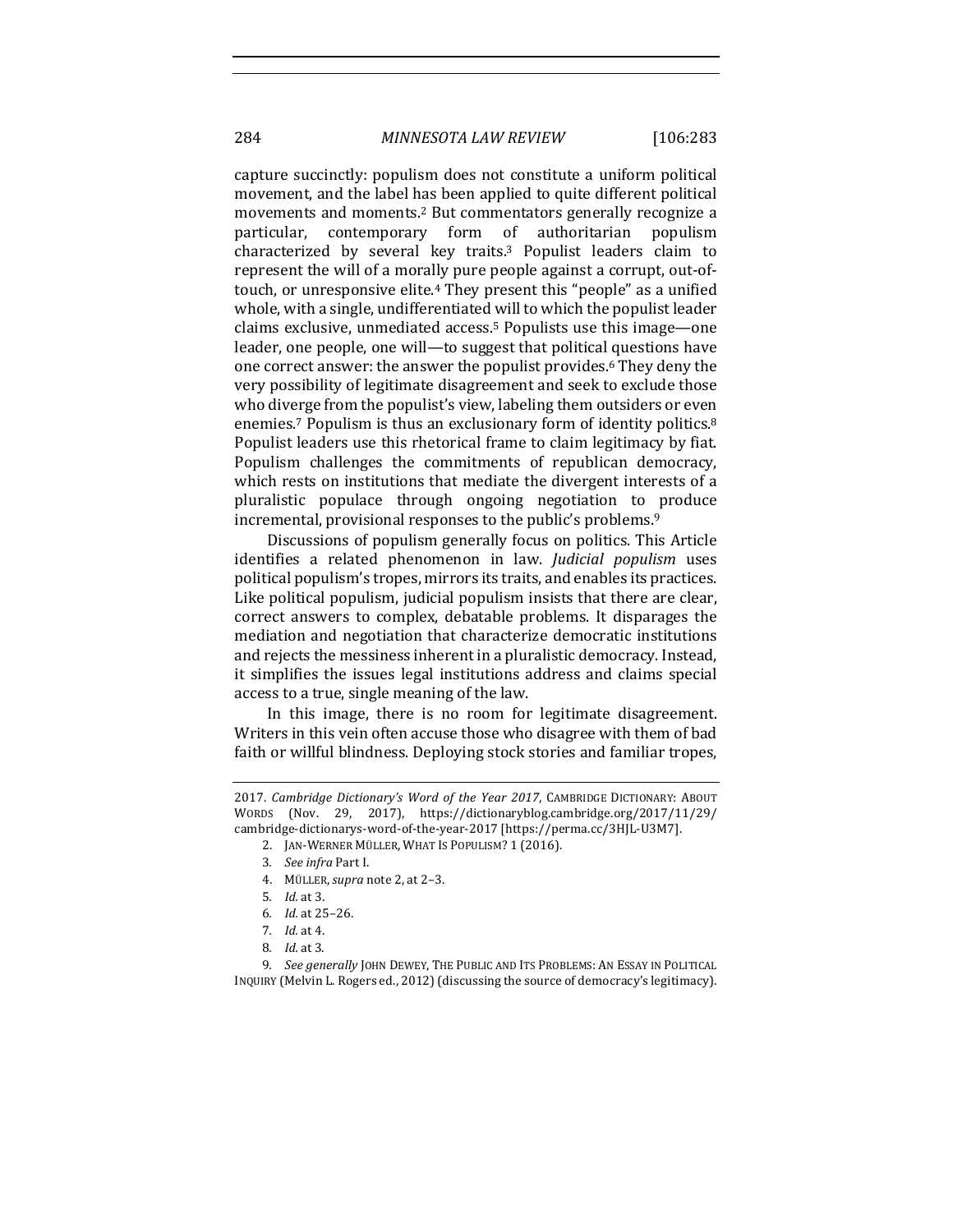this rhetoric presents good judging as mostly a matter of using the correct method. It imagines away judges' unavoidable participation in the production of law and relieves them of responsibility for the consequences of their actions. Because they focus on method, these stories and tropes can be deployed to whatever substantive ends a writer wants, while also disparaging those who acknowledge normative and practical concerns as activist elites imposing their preferences on the public. Judicial populism thus echoes the antipluralist, anti-institutionalist, and Manichean stance of its political cousin. 

Not all who draw on populist reasoning are populists through and through.<sup>10</sup> Populism provides tropes—standardized ways of acting and arguing—that people can utilize to differing ends and extents. Those tropes, moreover, have no special claim to legitimacy or acceptance; like any approach, they should be evaluated on their merits. In this Article, we show how populist tropes have made their way into, and even entrenched themselves in, legal theory. And we argue that the legal theory of a republican democracy should not accept, much less submit to, judicial populism.

Part I of this Article briefly sketches the most salient characteristics of political populism. Part II argues that public law adjudication and legal theory host an analogous, though previously unrecognized, judicial populism. In Part III, we survey three areas where judicial populism has become entrenched through extensive articulation in well-known theories: textualism, originalism, and unitary executivism. These theories exemplify judicial populist rhetoric, insisting on peculiar frames through which to see law, judging, and democracy.<sup>11</sup> Part IV explores how those frames are constructed: specious claims to minimalism—of legal method and policy effect—work as a magic ticket out of the normative contestation that characterizes legal decision-making. A set of stock stories helps bolster claims to exclusive, unmediated access to the true meaning of the law that bypasses the institutions of democratic governance and places the judiciary above the fray of pluralistic debate. And misusing the familiar syllogistic argument form creates a veneer of certainty, setting up battle lines for a Manichean contest.

Disassembling the frame shows that, despite its claims, populism has no monopoly on legitimate legal methods and no special access to legal truths. Nor, as Part V explains, should a republican democracy

<sup>10.</sup> MÜLLER,*supra* note 2, at 1–2, 38–39.

<sup>11.</sup> In a companion work in progress, we explore related manifestations of judicial populism specifically addressing the administrative state.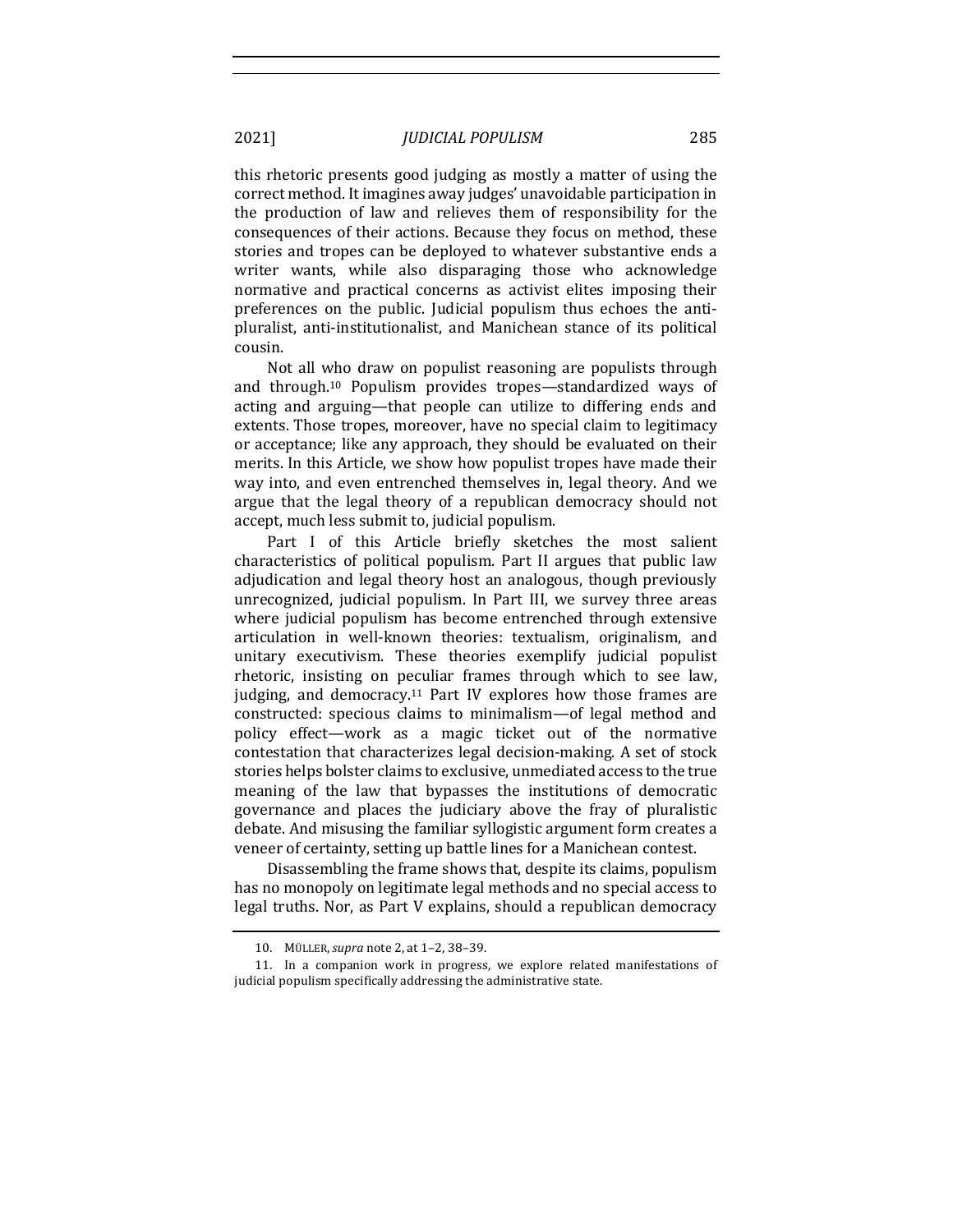want a theory that did. A republican democracy, we argue, should embrace judicial approaches that value its commitments and build on its strengths: pluralism, institutional mediation, deliberation, debate, and flexibility. Legal thinkers should reject judicial populism's selfrighteous claim to reflect the only legitimate legal method, and instead embrace republican democracy in legal interpretation.

## **I. WHAT IS POPULISM?**

With the end of the Cold War, many believed that liberal constitutional democracy would imminently achieve a permanent, decisive victory over alternative forms of government.<sup>12</sup> But not everyone benefited from the economic and political upheavals that followed or from the new orders created in their wake. Populist leaders seize on the resulting alienation and resentment to empower themselves instead. Working within democracies, populists use the principle of popular sovereignty to secure power, but their modus operandi are profoundly undemocratic.<sup>13</sup> Populism comes in many flavors and can be hard to pin down,<sup>14</sup> but scholarship in political theory and related disciplines has identified its most salient characteristics.<sup>15</sup> This Part draws on that work to present our understanding of populism and highlight the features most relevant for our analysis.

The notion of populism we use here focuses on its central features in contemporary democracies, including the United States. This contemporary, authoritarian populism trades on a favorable image from other movements that have borne the same label as a way to signal a desire to advance the interests of people marginalized or

<sup>12</sup>*. See* Aziz Z. Huq, *The People Against the Constitution*, 116 MICH. L. REV. 1123, 1123 (2018) (citing FRANCIS FUKUYAMA, THE END OF HISTORY AND THE LAST MAN 211 (1992)) ("[T]here are no serious ideological competitors left to liberal democracy.").

<sup>13.</sup> *See*  MÜLLER, *supra*  note 2, at 44–49 (discussing populist "techniques of governing").

<sup>14.</sup> For example, populism comes in both left- and right-wing variations, and can be attached to different "host ideologies." *See* CAS MUDDE & CRISTÓBAL ROVIRA KALTWASSER, POPULISM: A VERY SHORT INTRODUCTION 21 (2017); Andrew Arato & Jean L. Cohen, *Civil Society, Populism, and Religion*, 24 CONSTELLATIONS 283, 286-87 (2017). And it is internally diverse and complex. *See, e.g.*, David Fontana, *Unbundling Populism*, 65 UCLA L. REV. 1482 (2018) (arguing that the notion of populism can be unbundled from the authoritarian and xenophobic dimensions that often accompany it); Nadia Urbinati, *Political Theory of Populism*, 22 ANN. REV. POL. SCI. 111, 114 (2019) ("Populism is the name of a global phenomenon whose definitional precariousness is proverbial.").

<sup>15.</sup> *See generally* MÜLLER, *supra* note 2; Arato & Cohen, *supra* note 14, at 285-89; Huq, *supra* note 12, at 1134 (claiming that Müller provides "the most useful definition of populism" in the literature); Urbinati, *supra* note 14.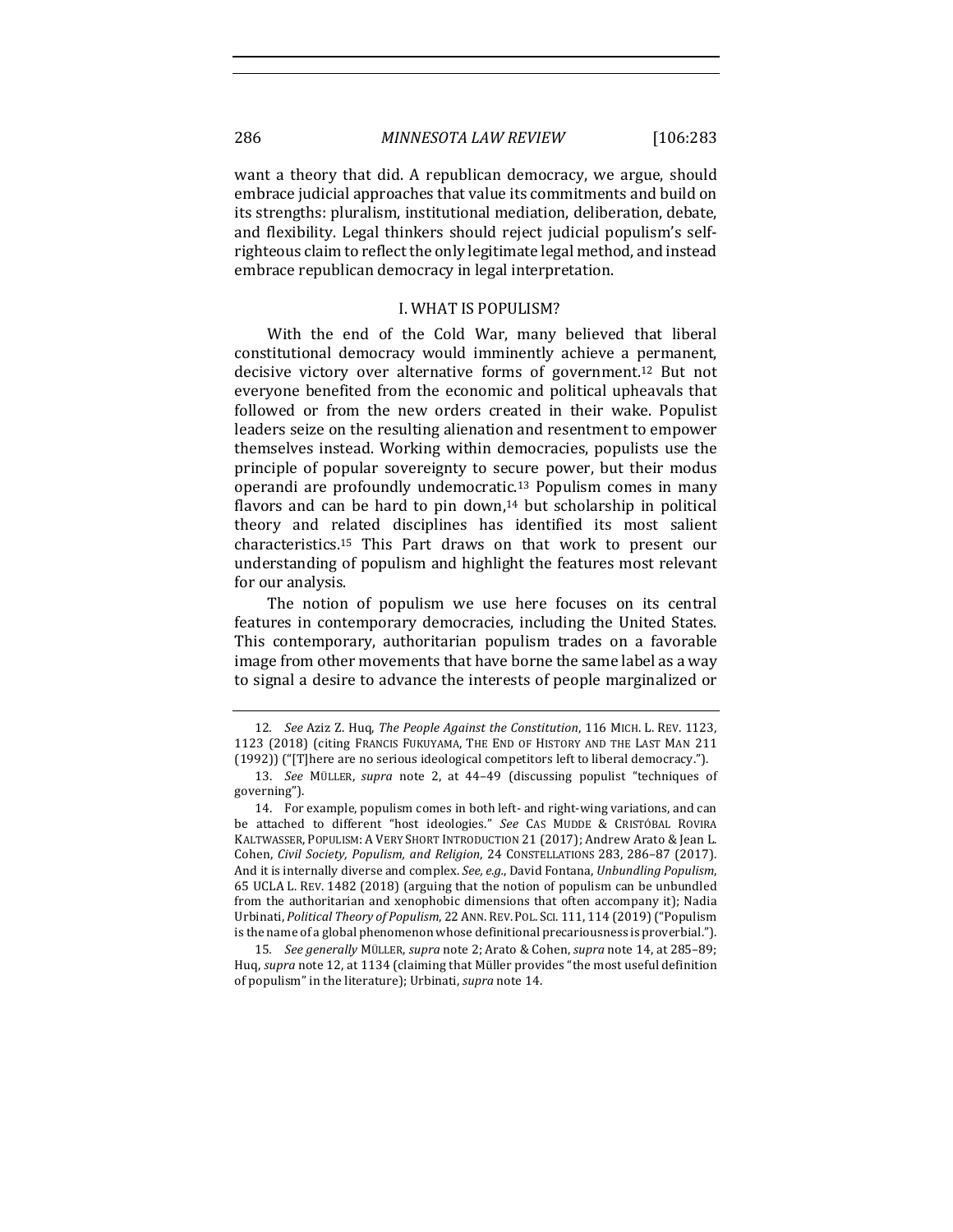ignored by economic and political powers.<sup>16</sup> Like those predecessors, the brand of populism we address here also makes claims justifying action in the name of "the people." But because contemporary authoritarian populism's defining characteristics are in fact exclusionary in nature, this version of populism is normatively problematic and fundamentally undemocratic. In particular, we focus on three related overarching traits: contemporary authoritarian populism is anti-pluralist, anti-institutional, and Manichean.

Populists, Jan-Warner Müller explains, "are always *antipluralist*. Populists claim that they, and they alone, represent the people," and that the people themselves constitute a unified whole.<sup>17</sup> The populist thus lays claim to *exclusive representation* of the whole people. This discourse is universalizing—the populist encompasses all. But it is also exclusionary: it does not typically call for greater inclusion of different kinds of groups into the political process.<sup>18</sup> Instead, it claims to *already* speak for the whole of the people, which is *already* constituted as a unity with one common interest and one shared will.<sup>19</sup> Populist claims express seemingly irrefutable, universal truths, even as they marginalize the experiences and interests of those who do not fit the story the populist tells.<sup>20</sup> The supposed unity of the people casts divergent viewpoints as illegitimate, $21$  in contrast to a democratic conception in which ongoing negotiation among diverse values and interests are integral. This imagined unity also gives populists a claim

<sup>16.</sup> Think, for example, of the farmer-labor alliance of the nineteenth-century Populist Party in the United States, or the "plurinational" populism of Evo Morales. *See*, e.g., Michael Kazin, *How Can Donald Trump and Bernie Sanders Both Be 'Populist'?*, N.Y. TIMES (Mar. 22, 2016), https://www.nytimes.com/2016/03/27/magazine/how-can -donald-trump-and-bernie-sanders-both-be-populist.html [https://perma.cc/XH6U -WB77]; Carlos de la Torre, *In the Name of the People: Democratization*, *Popular Organizations, and Populism in Venezuela, Bolivia, and Ecuador*, 95 EUR. REV. LAT. AM. CARIBBEAN STUD. 27, 33–36 (2013).

<sup>17.</sup> MÜLLER, *supra* note 2, at 3.

<sup>18</sup>*. Id.*

<sup>19.</sup> Thus, for instance, Müller argues that members of the Populist Party in the United States in the late nineteenth century were not really "populists" in the modern sense, because they sought greater inclusion and equality and did not purport to represent or speak for all the people. *Id.* at 85-91.

<sup>20.</sup> *See* CARL SCHMITT, THE CRISIS OF PARLIAMENTARY DEMOCRACY 9 (Ellen Kennedy trans., 1988) (footnote omitted) ("Every actual democracy rests on the principle that not only are equals equal but unequals will not be treated equally. Democracy requires, therefore, first homogeneity and second—if the need arises—elimination or eradication of heterogeneity."). Schmitt was a key political theorist of the Nazi regime; his understanding of democracy closely echoes contemporary populism.

<sup>21.</sup> *Id.*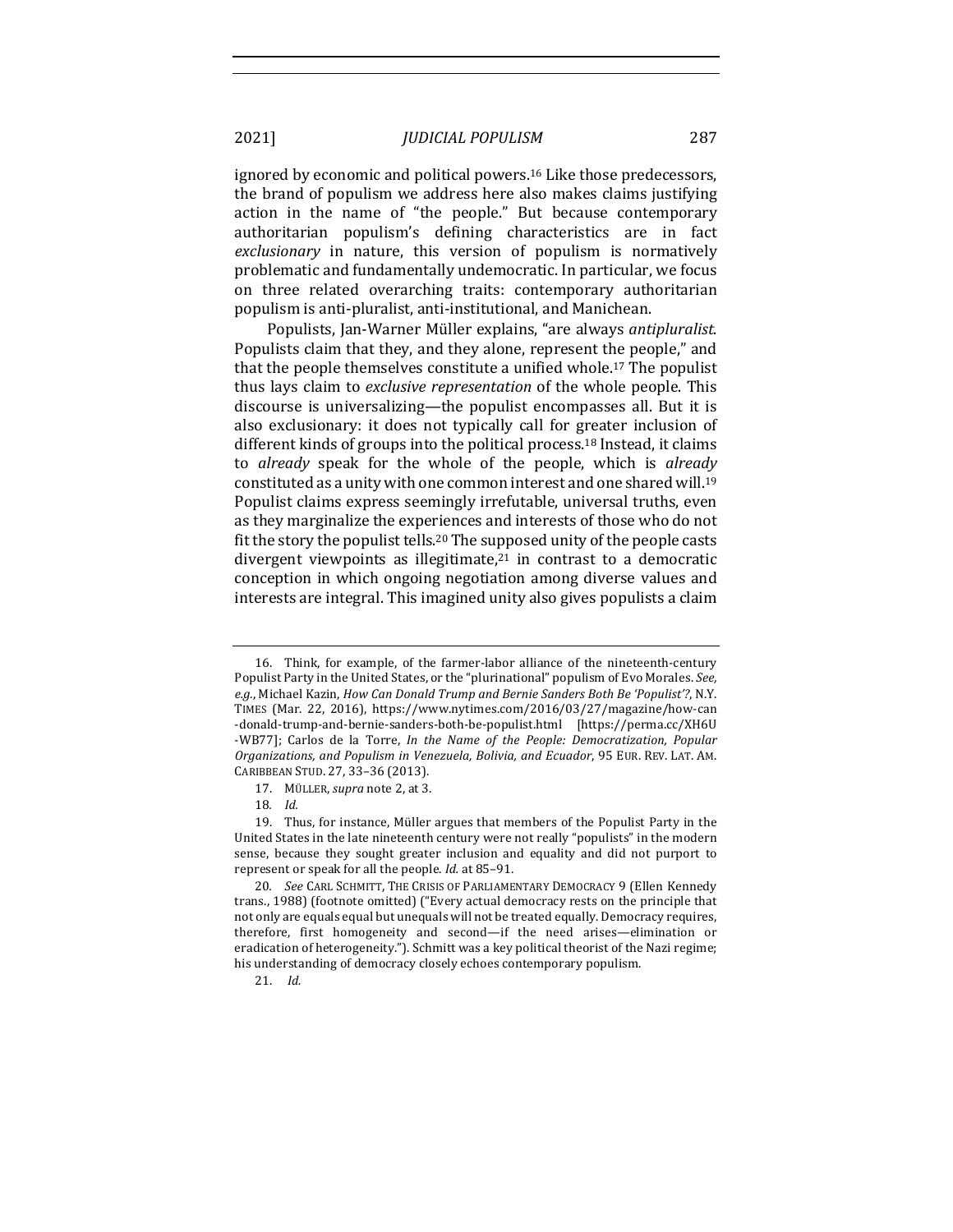to clear, correct answers to problems that are in fact inherently complex and multifaceted.<sup>22</sup>

Contemporary authoritarian populism is thus an exclusionary form of identity politics.<sup>23</sup> It pits the true people, whom populist leaders purport to represent, against "others" who do not properly count as part of the polity.<sup>24</sup> The others, who might include political opponents, bureaucrats and other experts, independent courts, the mainstream media, transnational organizations, foreign citizens and governments, immigrants, and members of marginalized minority groups, are blamed for the nation's problems and provide a convenient scapegoat for leaders' own shortcomings.<sup>25</sup> Think for instance of the slogans "Black lives matter" and "all lives matter." The former insists on the value of a group marginalized in political practice, seeking to bring an excluded participant into the political fold. The latter also sounds inclusionary because it encompasses "all lives." But in context it erases the way that Americans' experiences of state power differ in racialized ways. The universality of "all lives matter" excludes those groups whose lives have, in practice, mattered less to the systems they address. In the same way, claims to represent "the people" falter on the fact that a diverse democracy *has* no one, unified "the people." Claiming it does thus excludes experiences, views, and statuses that populists present as falling outside "the people" proper—as, in fact, mattering less.

Contemporary authoritarian populism also has "noninstitutionalized notion of 'the people."<sup>26</sup> It rejects the mediating role of democratic institutions in which divergent preferences can be expressed and negotiated.<sup>27</sup> Populist leaders claim special access to

<sup>22.</sup> *See MÜLLER, supra* note 2, at 25-26 (discussing populist "oversimplification").

<sup>23</sup>*. Id.* at 3.

<sup>24.</sup> *Id.* at 4; see also Urbinati, supra note 14, at 112 ("While the populist interpretation of the people stresses the inclusion of the 'ordinary' many, this inclusion occurs through a process of exclusion: The political establishment is the externality against which populism's 'people' positions itself and without which populism cannot exist.").

<sup>25.</sup> *See* Arato & Cohen, *supra* note 14, at 288-89 ("Targeting the separation of powers, the press, independent courts and the rights of opponents and minorities is a standard part of the populist playbook  $\dots$  [and populists in power] use 'participatory' media to constantly attack the professional accredited press, to discredit science, [and] established facts as well as fact checking that may challenge the populist leader's claims and bona fides.").

<sup>26</sup>*. See* Huq, *supra* note 12, at 1133–34 (quoting MÜLLER, *supra* note 2, at 31) (discussing the second main element of Müller's conception of populism).

<sup>27</sup>*. See* MÜLLER, *supra* note 2, at 32 ("[T]he problem is ... always the institutions that ... produce the wrong outcome.").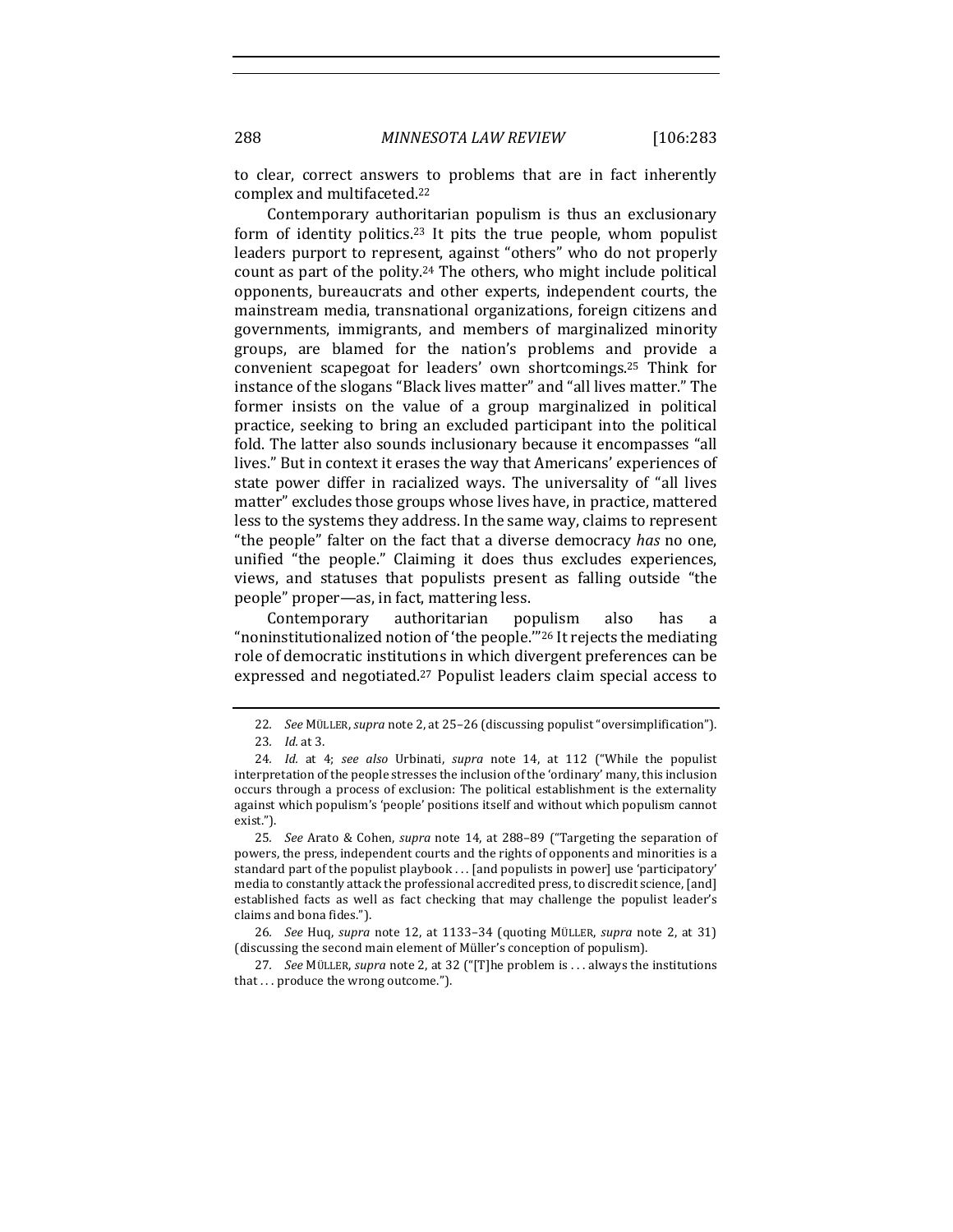the people's will, which democratic institutions allegedly miss, ignore, or distort.<sup>28</sup> This view again presupposes a unified body with "a single and morally-privileged ... will," which the populist leader is uniquely capable of discovering.<sup>29</sup> This aspect of populism implies that popular self-rule can be achieved only through the populist's leadership-one reason populist leaders routinely claim to return power to the people.30

Populists seize on the inherent messiness of republican democracy—its separated powers, checks and balances, and ongoing disagreements worked out in incremental steps—to "offer[] a more parsimonious, seemingly more candid, and more authentic alternative."<sup>31</sup> They posit "a singular common good" that "the people can discern and will," and which "a politician  $\ldots$  can unambiguously implement" without cumbersome institutional procedures and debates.<sup>32</sup> In this image, the will of the people *is* whatever the populist leader intuits and says; deviations are necessarily undemocratic.<sup>33</sup> This is refreshingly simple to grasp. It also effectively allows populist leaders to attribute their own preferences and choices to the people.

Finally, populist leaders invoke a Manichean conflict between a morally pure, unified people and a corrupt elite or other outsider group.<sup>34</sup> By treating the people they represent as a single, and singularly righteous, entity, populist leaders "deny the legitimacy of opposing or alternative perspectives or values."35 Their claim to protect the people against an out-of-touch or invidious establishment goes beyond criticizing existing inequities or representing neglected constituencies. $36$  Rather, it denies the very possibility of ongoing

32. MÜLLER, *supra* note 2, at 25. Müller explains that "the emphasis on a singular common good that is clearly comprehensible to common sense and capable of being articulated as a singularly correct policy that can be collectively willed at least partly explains why populism is so often associated with the idea of an oversimplification of policy challenges." *Id.* at 26.

33*. Id.* at 31.

<sup>28.</sup> *Id.* at 25-32.

<sup>29.</sup> Huq, *supra* note 12, at 1133.

<sup>30</sup>*. See*  MÜLLER, *supra*  note 2, at 76–77 (explaining the "attractiveness of populism" to its followers).

<sup>31.</sup> Huq, *supra* note 12, at 1133-34; *see also* Margaret Canovan, *Populism for Political Theorists?*, 9 J. POL. IDEOLOGIES 241, 244-45 (2004) (discussing the "Bagehot Problem").

<sup>34.</sup> *Id.* at 4, 19-25; see also Huq, supra note 12, at 1132-33 (describing this "moralized antipluralism" as one of the two main elements of Müller's conception of populism).

<sup>35.</sup> Huq, *supra* note 12, at 1133.

<sup>36.</sup> *See MÜLLER, supra* note 2, at 2 ("It is a necessary but not sufficient condition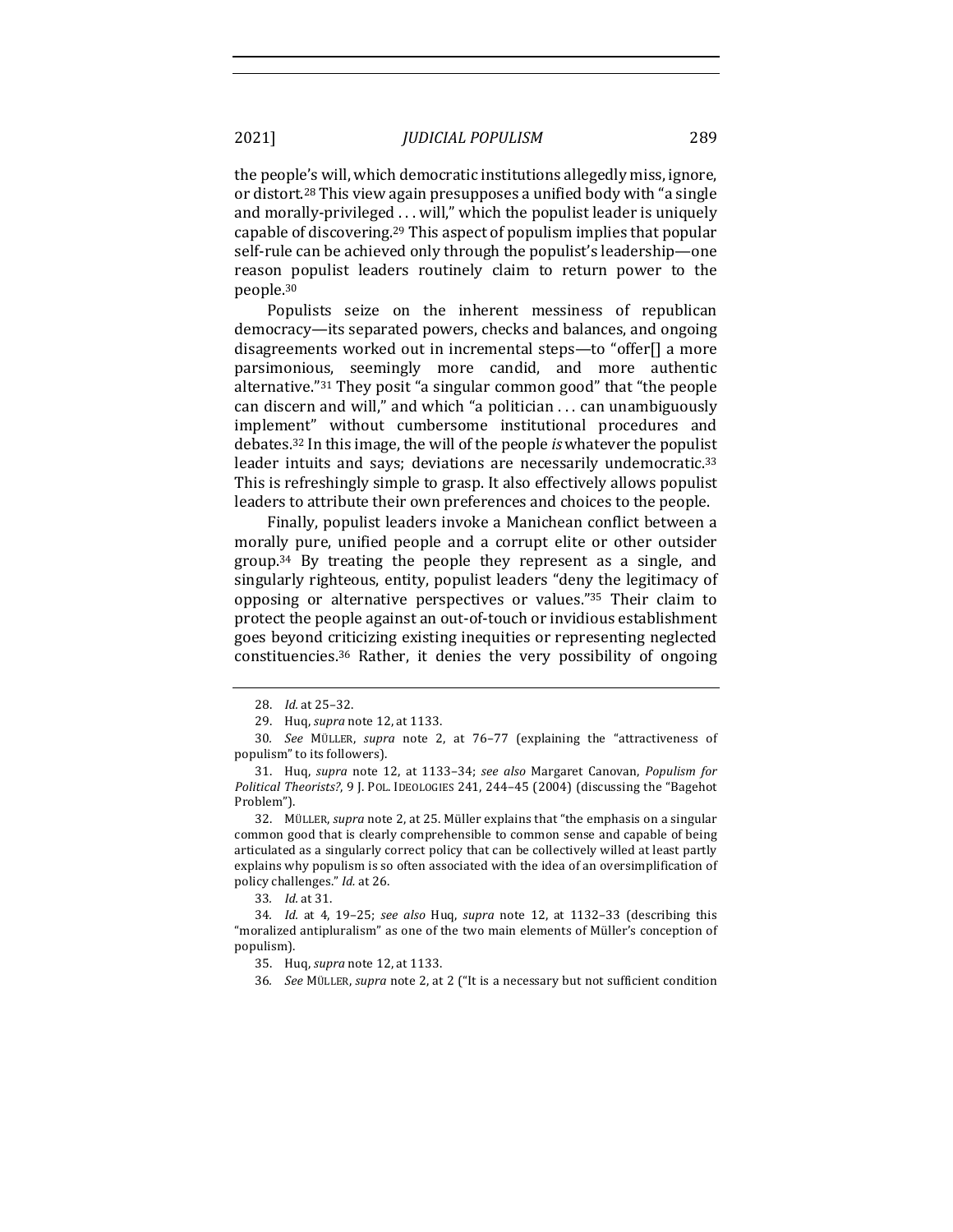political engagement among groups with different interests or views; it sees contestants as enemies. In this image, politics is not an ongoing negotiation over variably distributed interests that are divergent and convergent by turn; it is a fight to the death between cleanly delineated, fundamentally opposed forces.

Populists also use the image of Manichean struggle to deflect and delegitimize criticism.<sup>37</sup> In the circular reasoning that typifies this movement, since the populist leader enacts the people's will, those who disagree with her must be that people's enemies. They can be shoved into a flexible, expansive category of excluded others who do not properly count as members of the polity. This group also forms a reservoir of convenient scapegoats on whom populists can blame the nation's problems. Such deflection helps explain "why revelations of corruption rarely seem to hurt populist leaders," who are allowed openly "to hijack the state apparatus," engage in "mass clientelism," and systematically try "to suppress civil society."<sup>38</sup> Claiming to represent an authentic people's will against a hostile elite establishment helps populists achieve the semblance of legitimacy by fiat.

The rhetoric of populist leaders lends itself most naturally to outsiders who challenge an establishment to return power to the people. They therefore typically present themselves as protest candidates who promise to disrupt prevailing practices and redeem a tainted status quo.<sup>39</sup> Because populists tend to elide the distinction between campaigning and governance, effectively running "a permanent electoral campaign,"40 populists can frame themselves as an opposition movement even when in power. $41$ 

to be *critical* of elites to count as a populist.").

<sup>37.</sup> *See id.* at 38-41 (claiming that populism is distinctive because its leader's claim of representation "cannot be disproven"); Huq, supra note 12, at 1133 ("Whereas on the ordinary understanding of democracy the actions of a specific coalition or leader are always amenable to critique as misleading or unlawful, it is never possible to launch a parallel challenge against a populist leader.").

<sup>38.</sup> MÜLLER, *supra* note 2, at 4.

<sup>39.</sup> *See* Urbinati, *supra* note 14, at 122-23 (footnote omitted) (recognizing that "when populists find themselves in the electoral opposition, they see that as itself a flagrant injustice that requires 'taking back' the country from those who have stolen it from the authentic people," and explaining that "[i]n claiming that they want to reinstall the true people in power, populists reveal an ontological and antiprocedural interpretation of the people and the majority" that privileges "the issue of who rules" over "the issue of how procedures are operated and used").

<sup>40</sup>*. Id.* at 121.

<sup>41.</sup> *Id.*; see also Arato & Cohen, supra note 14, at 288-89 ("The gambit of the populist leader in power is to retain the mask of the beleaguered outsider constantly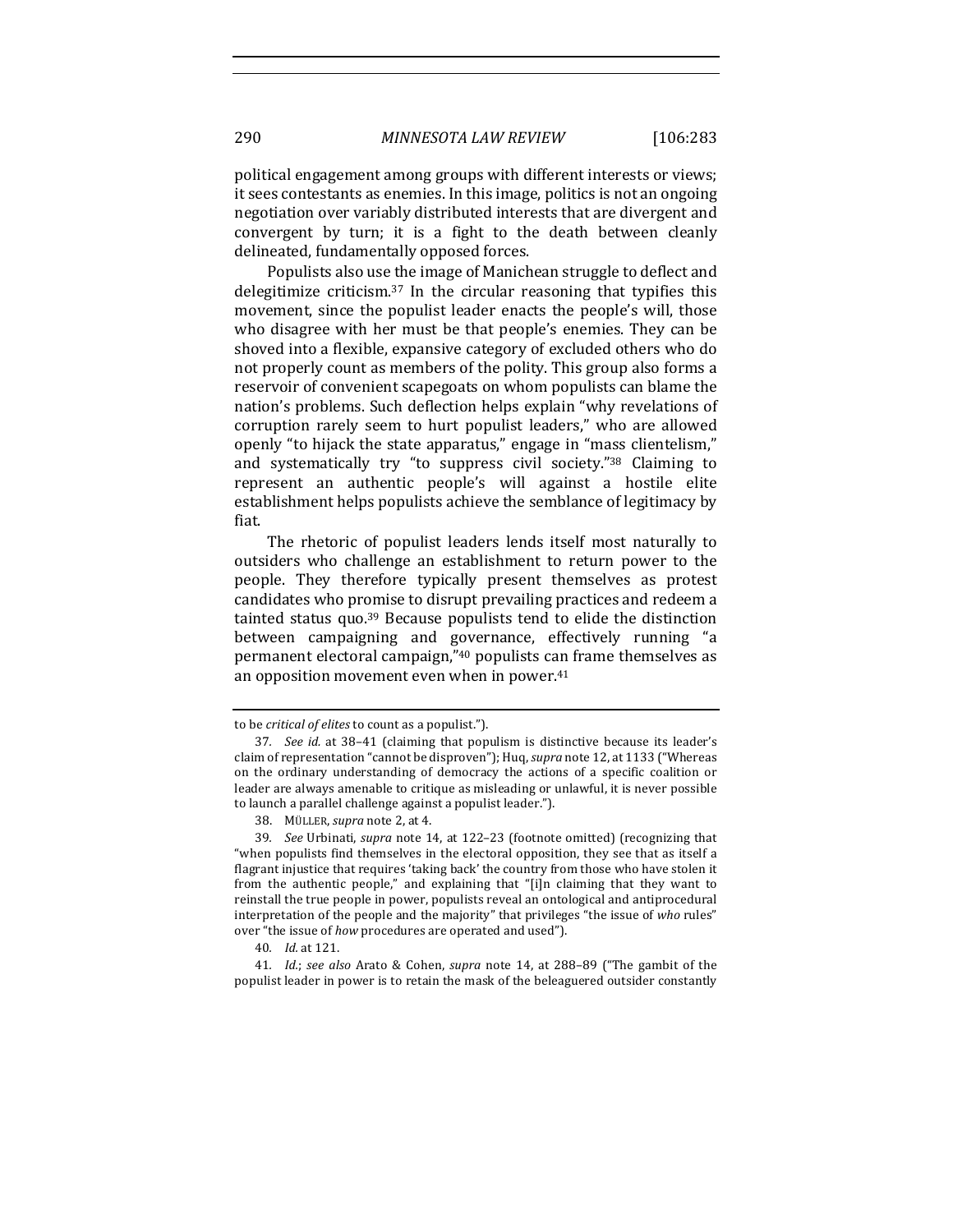Because electoral victory legitimizes the leader, populism is inextricably intertwined with democratic processes even as it perverts them.<sup>42</sup> The idea is that if the populist's claim to exclusive, unmediated representation of the people's will were false, she would be defeated at the polls.<sup>43</sup> That is why populist leaders are frequently obsessed with the symbolism of even flawed or unrepresentative elections, and treat electoral victories as full-throated mandates to implement their programs without interference.<sup>44</sup> It is also why populist leaders who attain power will characteristically do whatever is necessary to remain in office.<sup>45</sup> Populist leaders routinely control or deconstruct liberal democratic institutions and undermine free and fair elections, while keeping the outward show of democratic procedure to legitimize their power.<sup>46</sup> All this gives populism a profoundly destructive potential.<sup>47</sup>

Meanwhile, by harnessing the trappings of democracy even while undermining its practices, populist rhetoric often disarms other political participants.<sup>48</sup> The populist's interlocutors may continue operating under the normal rules of democratic discourse, which treat those with opposing views "no[t] as ... enem[ies] to be destroyed, but as ... 'adversar[ies]'" who have a recognized right to defend their

42. *See Urbinati, supra note 14, at 115* (recognizing that populism is distinct from fascism because "electoral legitimacy is a key defining dimension of populist regimes").

46. Landau, *supra* note 45, at 297.

foiled by the opposition or by the 'deep state,' even when (s)he is busily exercising and expanding executive power, and corrupting or eviscerating counter-powers and mechanisms meant to keep that power in check.").

<sup>43.</sup> At the same time, populists routinely challenge the legitimacy of their opposition when they run for office and question the integrity of the outcomes when they lose. *See, e.g.*, MÜLLER, *supra* note 2, at 26-27, 31-32.

<sup>44.</sup> *Id.* at 31; Urbinati, *supra* note 14, at 119-20.

<sup>45</sup>*. See*  MÜLLER, *supra*  note 2, at 56–57 (claiming that populists in power "tamper<sup>[]</sup> with the institutional machinery of democracy"); Huq, *supra* note 12, at 1130 (recognizing that populist leaders make "changes to the electoral framework" to remain in office); *see also* David Landau, *Personalism and the Trajectories of Populist Constitutions*, 16 ANN. REV. L. & Soc. Sci. 293, 297 (2020) (noting that populists often undertake political projects that "tilt the electoral playing field in their favor, making future elections less fair and making it more difficult to dislodge incumbents from power").

<sup>47.</sup> *See* Urbinati, *supra* note 14, at 118–24 (providing "a theory of populism in power").

<sup>48.</sup> *See, e.g.*, Mark Tushnet, *Constitutional Hardball*, 37 J. MARSHALL L. REV. 523, 523 n.2  $(2004)$  (noting the importance of "the 'go without saying' assumptions that underpin working systems of constitutional government"); see also Joseph Fishkin & David E. Pozen, *Asymmetric Constitutional Hardball*, 118 COLUM. L. REV. 915, 921 (2018) ("A political maneuver can amount to constitutional hardball when it *violates or strains constitutional conventions for partisan ends*.").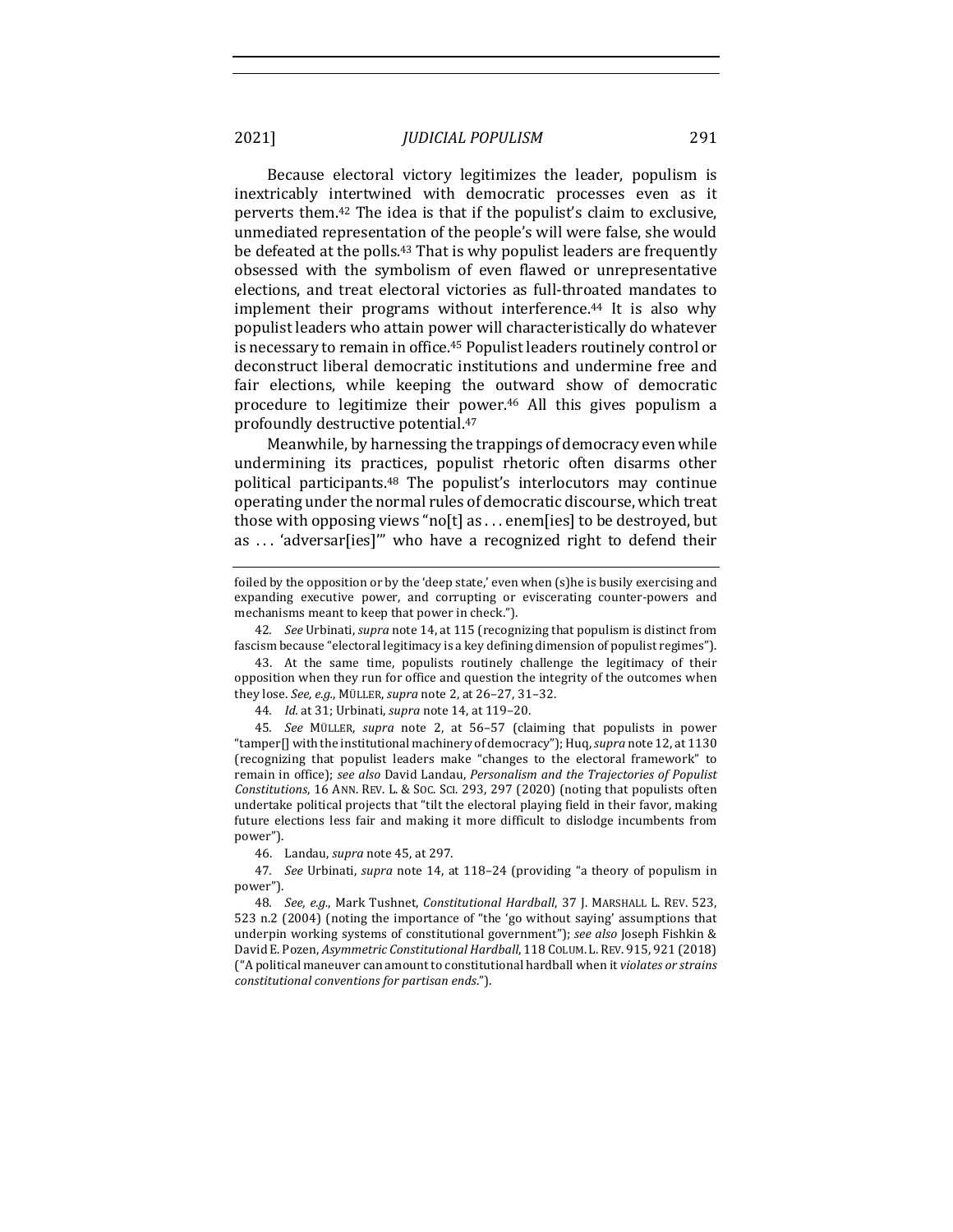ideas.<sup>49</sup> Rejecting these fundamental assumptions, populists foment an antagonistic political atmosphere that inhibits the proper functioning of democratic governance.

Populists' commitment to the image of a unified people with a single will allows them to insist on simple correct answers to social issues that are inherently complex and multifaceted. Their antipluralist, anti-institutional perspective elevates unity, singularity, and closure over multiplicity, reasoned deliberation, and ongoing contestation.50 Because constitutional democracies are in fact characterized by a plurality of interests and perspectives and multiple institutions with interacting authority, the polity populists conjure does not actually exist. Populism is, rather, "an ideology based on trust through faith more than trust through free and open deliberation (and thus also dissent)."<sup>51</sup>

Populism should thus be taken seriously, but not literally. It has been aptly described as "a modern form of *political theology*."<sup>52</sup> Populist leaders themselves construct the single will of a unified people through their claims of anti-pluralism, anti-institutionalism, and Manichean struggle. These devices provide a frame into which populists can inject the policy contents of their choice. As the following Part explains, the primary traits of populism find important resonance in the legal arena. While political populists claim the unique capacity to represent and embody the will of today's people, *judicial populism* claims special access to the truth of the law and the only valid methods for reaching it.<sup>53</sup> Real democracies, however, rarely

51. Urbinati, *supra* note 14, at 122.

<sup>49.</sup> Chantal Mouffe, *Deliberative Democracy or Agonistic Pluralism?*, 66 Soc. RES. 745, 755 (1999) ("[Democracy] presupposes that the 'other' is no[t] seen as an enemy to be destroyed, but as an 'adversary,' i.e., somebody with whose ideas we  $\dots$  struggle but whose right to defend those ideas we will not ... question.").

<sup>50</sup>*. See* MÜLLER, *supra* note 2, at 72–73, 76–79 (explaining that populists "break off the chain of claim-making" that is vital to democracy in favor of a kind of constitutional closure or finality, and "[t]hey speak and act *as* if the people could develop a singular judgment, a singular will, and hence a singular, unambiguous mandate"); Arato & Cohen, *supra* note 14, at 287-89 (citing Andrew Arato, *Political* Theology and Populism, in THE PROMISE AND PERILS OF POPULISM: GLOBAL PERSPECTIVES 31 (Carlos de la Torre ed., 2014)) (explaining that populism "entails a pars pro toto dynamic through which the authentic part of the population stands for the whole people; an imaginary of the *sovereign people as one*, as an ideal unity; a *friend/enemy* conception of politics, and an *embodiment model* of representation"); Urbinati, *supra* note 14, at 123 ("The logic of populism is the glorification of one part.").

<sup>52.</sup> Arato & Cohen, *supra* note 14, at 288. See generally Andrew Arato, Political *Theology and Populism*, 80 Soc. RES. 143 *passim* (2013) (discussing populism as a political theology).

<sup>53</sup>*. See* Amy Coney Barrett, *Congressional Insiders and Outsiders*, 84 U. CHI. L. REV.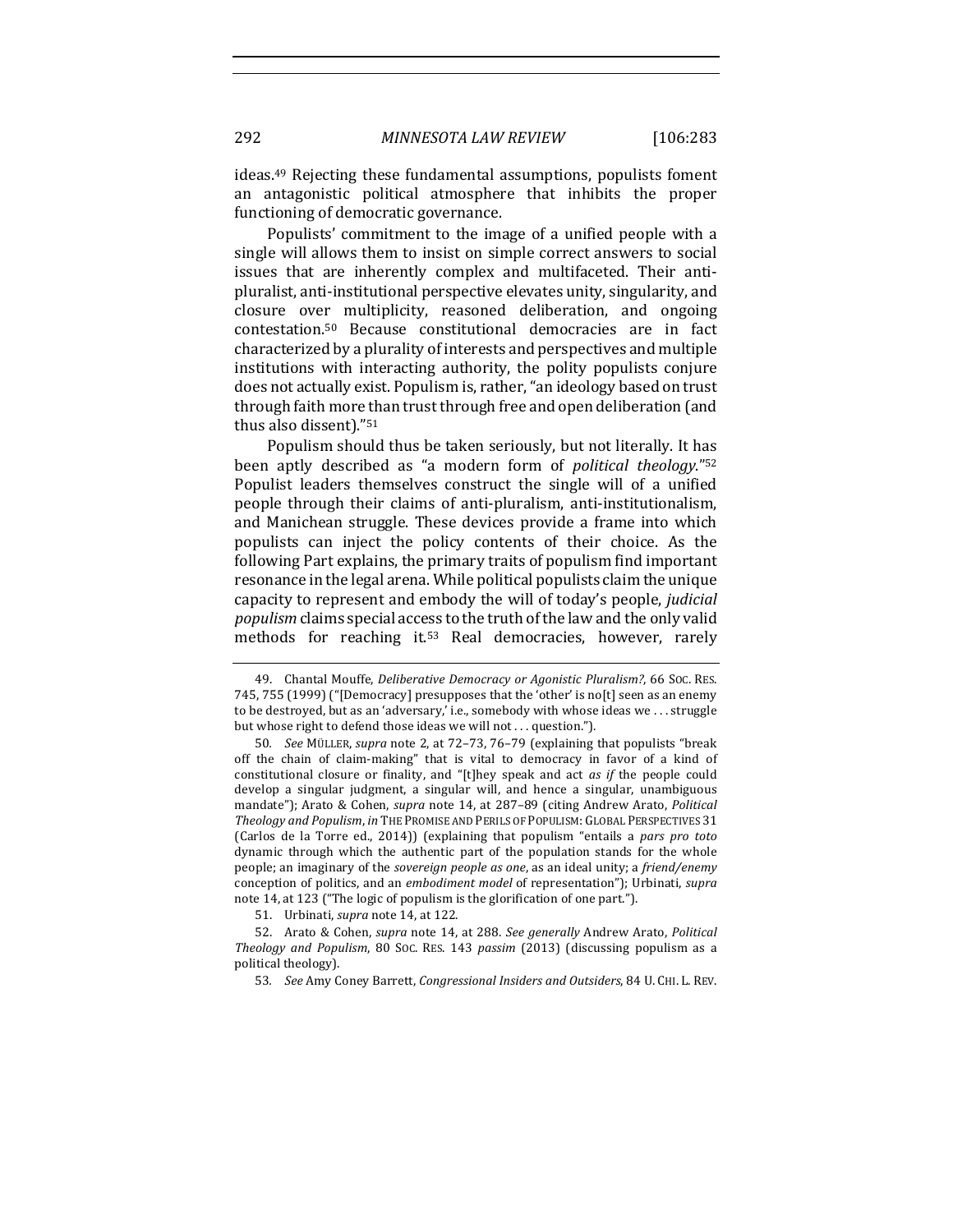experience a unified public will. Populist rhetoric, thus, does not describe a reality. Rather, it constructs a frame that legitimizes a legal writer's policy choices while undermining alternative views, all the while alleviating the responsibility to justify decisions on the merits.

## II. SEEING POPULIST TRAITS IN LEGAL WRITING

Scholarship establishing the contours of contemporary authoritarian populism has focused on the political sphere, especially on populist leaders and their routes to power through democracy's electoral channels. In this Part, we argue that the populist approach is not limited to chief executives, or even to political actors. Rather, a populist rhetoric occupies a prominent place in American legal theory. This *judicial populism*, which has risen to prominence over the last several decades, has not yet been recognized as a phenomenon.<sup>54</sup> But with the primary characteristics of contemporary authoritarian populism in mind, it should be easily recognizable.

2193, 2195 (2017) ("[T]extualists  $\dots$  view themselves as faithful agents of the people rather than of Congress and as faithful to the law rather than to the lawgiver.").

<sup>54.</sup> Others have described legal writing as populist as well, sometimes in a general way. See, e.g., Mitchell N. Berman, Originalism Is Bunk, 84 N.Y.U. L. REV. 1, 9 (2009) (referencing an "American populist taste for simple answers to complex questions."); Jamal Greene, *Selling Originalism*, 97 GEO. L.J. 657, 711-13 (2009) (recognizing that originalists tend to pit restrained judges "who leave constitutional decisionmaking in the hands of the people" against "power-hungry elites" that "usurp our sovereignty"). Others have sometimes described it in ways distinct from our usage. *See, e.g.*, William D. Araiza, *Samuel Alito: Populist*, 103 CORNELL L. REV. ONLINE 14, 16, 23-24 (2017) (describing populist writing as "accessible," as "reflect[ing] an impatience with formal, or elite, legal rules and, instead, favor[ing] a more instinctive reaction," and as drawing on "unlearned but common-sense folk wisdom"); Mila Versteeg, *Can Rights Combat Economic Inequality?*, 133 HARV. L. REV. 2017, 2020 (2020) (describing "'judicial populism'" as "catering justice to the middle class"). There is also nascent literature emerging on judges' use of populist rhetoric outside the United States context. See, e.g., Paul Blokker, *Populism as a Constitutional Project*, 17 INT'L J. CONST. L. 535 (2019); Alon Harel & Noam Kolt, *Populist Rhetoric, False Mirroring,* and the Courts, 18 INT'L J. CONST. L. 746 (2020); Rafael Mafei Rabelo Queiroz, Judicial Populism in Brazil: Evidence from a Criminal Trial of Political Elites by the Brazilian Federal Supreme Court (2021) (unpublished manuscript) (on file with authors); Diego Werneck Arguelhes, *Judges Speaking for the People: Judicial Populism Beyond Judicial Decisions,* VERFBLOG (May 4, 2017), https://verfassungsblog.de/judges-speaking-forthe-people-judicial-populism-beyond-judicial-decisions [https://perma.cc/783G -PYUL]. The term is multivalent, both over time and over discipline; we do not mean to insist on some definitive meaning. Our point, rather, is to illuminate the resonance between certain styles of legal reasoning and a specifically contemporary, authoritarian politics on the rise across the globe today. We draw our description of contemporary authoritarian populism's primary traits from key works in political theory to help focus our analysis on the phenomenon rather than the word.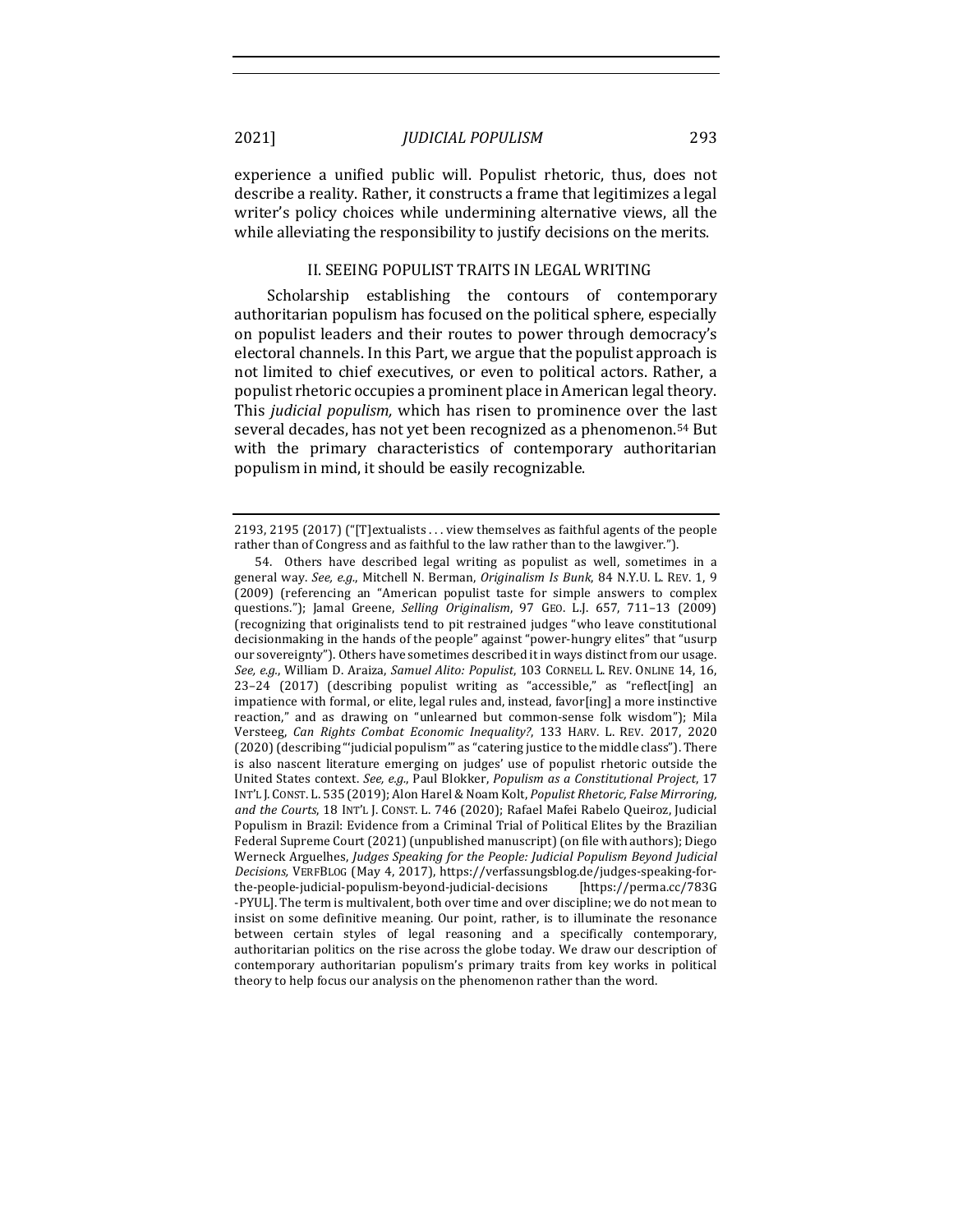The preceding Part laid out the key attributes of contemporary political populism: it presents the world in Manichean terms; it claims to speak for all people with one voice; and it disparages the mediation of democratic institutions. Populism can be seen as a rhetoric that propounds an exclusionary universalism, denigrates the legitimacy of pluralism, and denies the possibility of provisionally reconciling differing political positions. In this Part, we show how those same key attributes have found expression in American judicial writing and legal theory.

To be clear, we do not argue that judicial populist rhetoric caused political populism or vice versa, and we make no historical claim about the co-evolution of these rhetorical forms. We think further research is needed to determine the precise historical route each took to reach its present position, and how they interacted with one another along the way.

We claim instead that the political and the legal populist rhetorical styles resonate with one another through elective affinities that have not been adequately recognized.<sup>55</sup> This resonance, moreover, has pernicious effects. Judicial populist rhetoric casts doubt on the legitimacy of basic features of modern democracy, which involves working out pluralistic policy perspectives through complex ongoing negotiations in mediating institutions. And it bolsters the authoritarian populist image of a single leader uniquely embodying the will of a unified people, making that image seem less absurd and more legitimate. In our view, judicial and political populism are mutually enabling.

Democracy, like any political project, depends not only on institutions and practices but also on an ideational component: a widespread commitment to its legitimacy. Judicial populist rhetoric instead denigrates the legitimacy of basic democratic tenets and structures—pluralism, institutional mediation, multilateral negotiation. We draw attention to judicial populism not just because it harmonizes with political populism, but because we believe that it undermines democracy.

<sup>55. &</sup>quot;[E]lective affinity is a process through which two cultural forms—religious, intellectual, political or economical—who have certain analogies, intimate kinships or meaning affinities, enter in a relationship of reciprocal attraction and influence, mutual selection, active convergence and mutual reinforcement." Michael Löwy, Le Concept *d'Affinité Élective chez Max Weber* [*Max Weber and the Concept of Elective Affinity*], 127 ARCHIVES DE SCIENCES SOCIALES DES RELIGIONS 93, 103 (2004).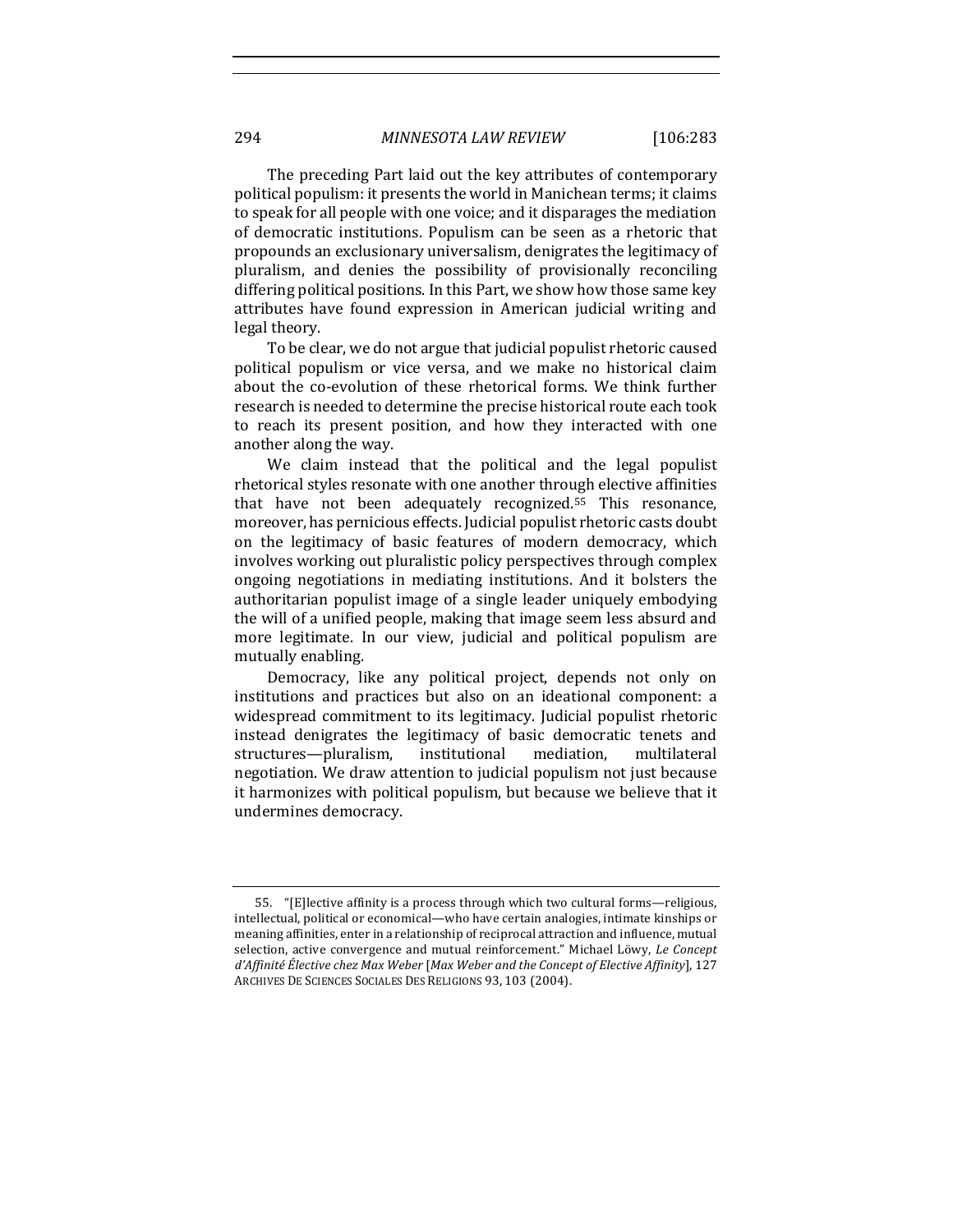#### A. USING MANICHEAN IMAGERY

Like populism in the political sphere, judicial populist rhetoric paints a world riven by fundamental, irresolvable conflict between a pure people and a devious elite. Some versions of the populist style present this elite as a capitalist or oligarchic class that oppresses an economically disempowered people.<sup>56</sup> The American version tends to be less perturbed by wealth disparity.<sup>57</sup> It focuses instead on educational credentials, imagining an intellectual elite that oppresses a simple people through confusion, contempt, and cosmopolitanism; it also disparages racial minorities and members of other disfavored groups who are distinct from the "true" people.<sup>58</sup> Distinguishing an intellectual from an economic elite in American public discourse should ring familiar. Just think of the way scientists who explained the dangers of COVID-19 quickly became objects of public controversy while corporate leaders who made record profits from the crisis avoided it.<sup>59</sup> This ability to swap out one disfavored group for another highlights the way that populism is largely a rhetorical style for justifying the accrual and use of power, rather than a political program for achieving particular substantive policy goals.

The Manichean image of society, which demonizes one group and valorizes another, can be a useful tool for promoting whatever policy preferences one happens to have. A well-known instance of us-versusthem imagery appeared in Justice Scalia's dissent in *Lawrence v. Texas*, which railed against a cosmopolitan elite out of touch with

<sup>56</sup>*. See generally, e.g.*, CHANTAL MOUFFE, FOR A LEFT POPULISM 9–24 (2018) (discussing the "populist moment").

<sup>57.</sup> See Urbinati, *supra* note 14, at 119 ("Central in populism's narrative is antiestablishment rhetoric, but this does not refer to socioeconomic elites and is neither class-based nor money-based.").

<sup>58.</sup> See MÜLLER, supra note 2, at 23-24 (noting that right-wing populists in the United States have historically conceived "of political morality in terms of work and corruption," and discerned "a symbiotic relationship between a [liberal intellectual] elite that does not truly belong and marginal groups that are also distinct from the people").

<sup>59.</sup> *Compare* Philip Rucker, Laurie McGinley, Josh Dawson & Yasmeen Abutaleb, Rancor Between Scientists and Trump Allies Threatens Pandemic Response as Cases Surge, WASH. POST (July 17, 2020), https://www.washingtonpost.com/politics/rancorbetween-scientists-and-trump-allies-threatens-pandemic-response-as-cases -surge/2020/07/17/d950e9b6-c777-11ea-a99f-3bbdffb1af38\_story.html [https://perma.cc/4H3M-DYYV], with Douglas MacMillan, Jonathan O'Connell, Peter Whoriskey & Chris Alcantara, *America's Biggest Companies Are Flourishing During the* Pandemic and Putting Thousands of People out of Work, WASH. POST (Dec. 16, 2020), https://www.washingtonpost.com/graphics/2020/business/50-biggest

<sup>-</sup>companies-coronavirus-layoffs/ [https://perma.cc/JF2V-G23E].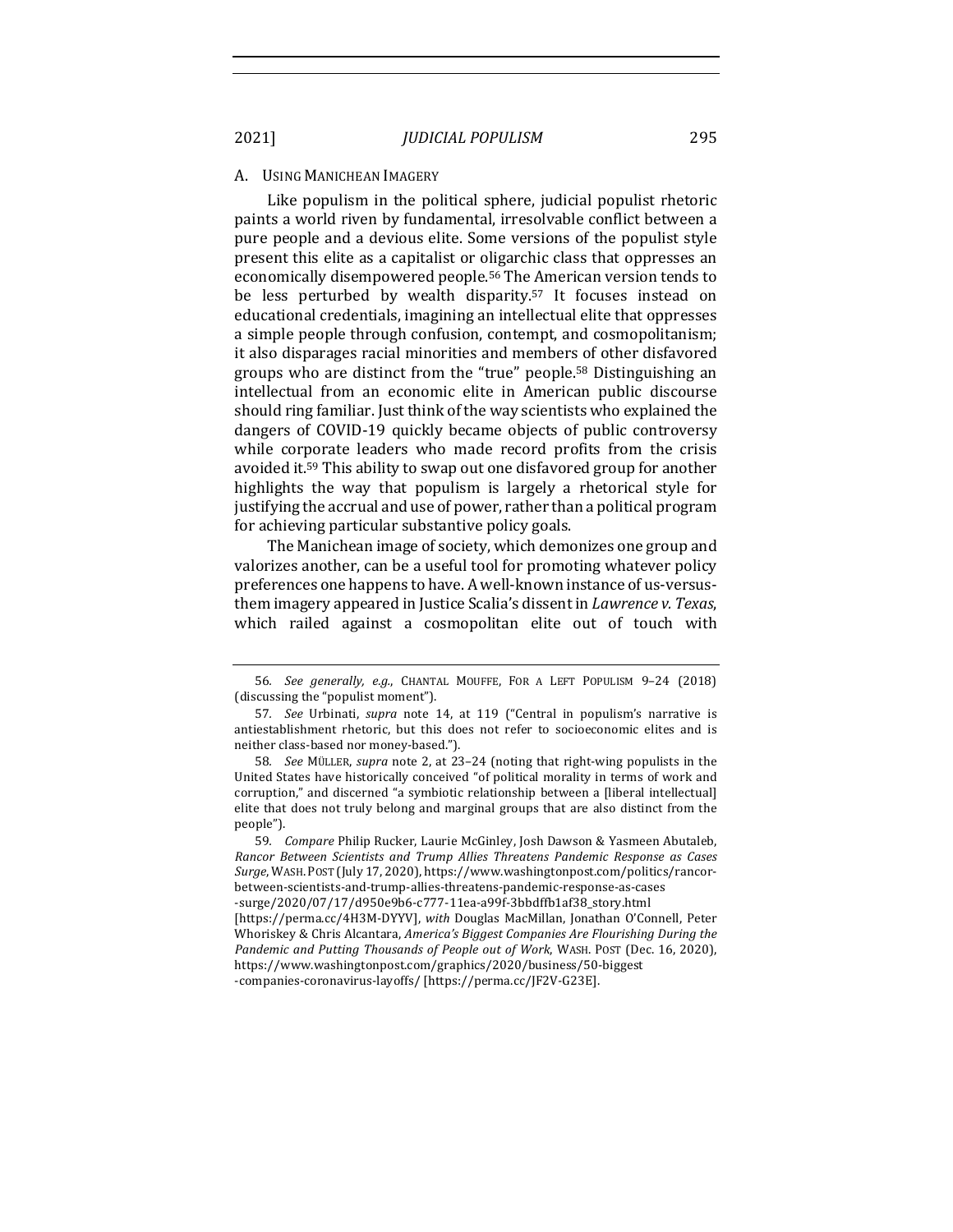mainstream values.<sup>60</sup> When the majority held that criminalizing samesex sexual conduct violated the Constitution, the dissent accused it of "tak[ing] sides in the culture war"-the culture war, note, a preexisting entity readers are expected to recognize.<sup>61</sup> Drawing on classic populist imagery of an out-of-touch elite opposing the will of the people, the dissent described the majority as being "[s]o imbued ... with the law profession's anti-anti-homosexual culture, that it is seemingly unaware that the attitudes of that culture are not obviously 'mainstream."<sup>62</sup> Decisions about the suppression of marginalized groups, the dissent goes on, "are to be made by the people, and not imposed by a governing caste that knows best."<sup>63</sup> There were other ways to argue for the non-constitutional status of sexual conduct, like long-standing state power over private conduct and the limits of the Constitution's reach. But Justice Scalia chose instead a Manichean figuring of an innocent people oppressed by an imperious cosmopolitan elite.

Part of Justice Kagan's dissent in *Janus v. AFSCME* struck a similar note.<sup>64</sup> *Janus* invalidated state laws requiring unionized public sector employees to pay the equivalent of union dues even if they were not union members themselves.<sup>65</sup> Although the dissent praised the "healthy" and "democratic<sup>[]</sup> debate" about such "fair-share" arrangements,<sup>66</sup> its concluding sentences strike a darker, more Manichean note. Justice Kagan wrote that, because it uses the First Amendment as a route to affect "economic and regulatory policy[,] the majority's road runs long. And at every stop are black-robed rulers overriding citizens' choices."<sup>67</sup> This phrasing echoes that of the Lawrence dissent, with its vision of a judicial elite oppressing a powerless people. As this example demonstrates, elements of judicial populist rhetoric can be present without being pervasive. The rhetoric is available to anyone, at any moment, to help justify more or less any legal position.

67*. Id.* at 2502.

<sup>60.</sup> Lawrence v. Texas, 539 U.S. 558, 586-605 (2003) (Scalia, J., dissenting).

<sup>61</sup>*. Id.* at 602.

<sup>62</sup>*. Id.* at 602–03.

<sup>63</sup>*. Id.* at 603–04.

<sup>64.</sup> Janus v. Am. Fed'n of State, Cnty. & Mun. Emps. Council 31, 138 S. Ct. 2448, 2487-502 (2018) (Kagan, J., dissenting).

<sup>65.</sup> *Id.* at 2486 (majority opinion).

<sup>66. &</sup>quot;Americans have debated the pros and cons for many decades—in large part, by deciding whether to use fair-share arrangements." *Id.* at 2501 (Kagan, J., dissenting). At the time *Janus* was heard, there were "22 States ... on one side, 28 on the other (ignoring a couple of in-betweeners)." *Id.*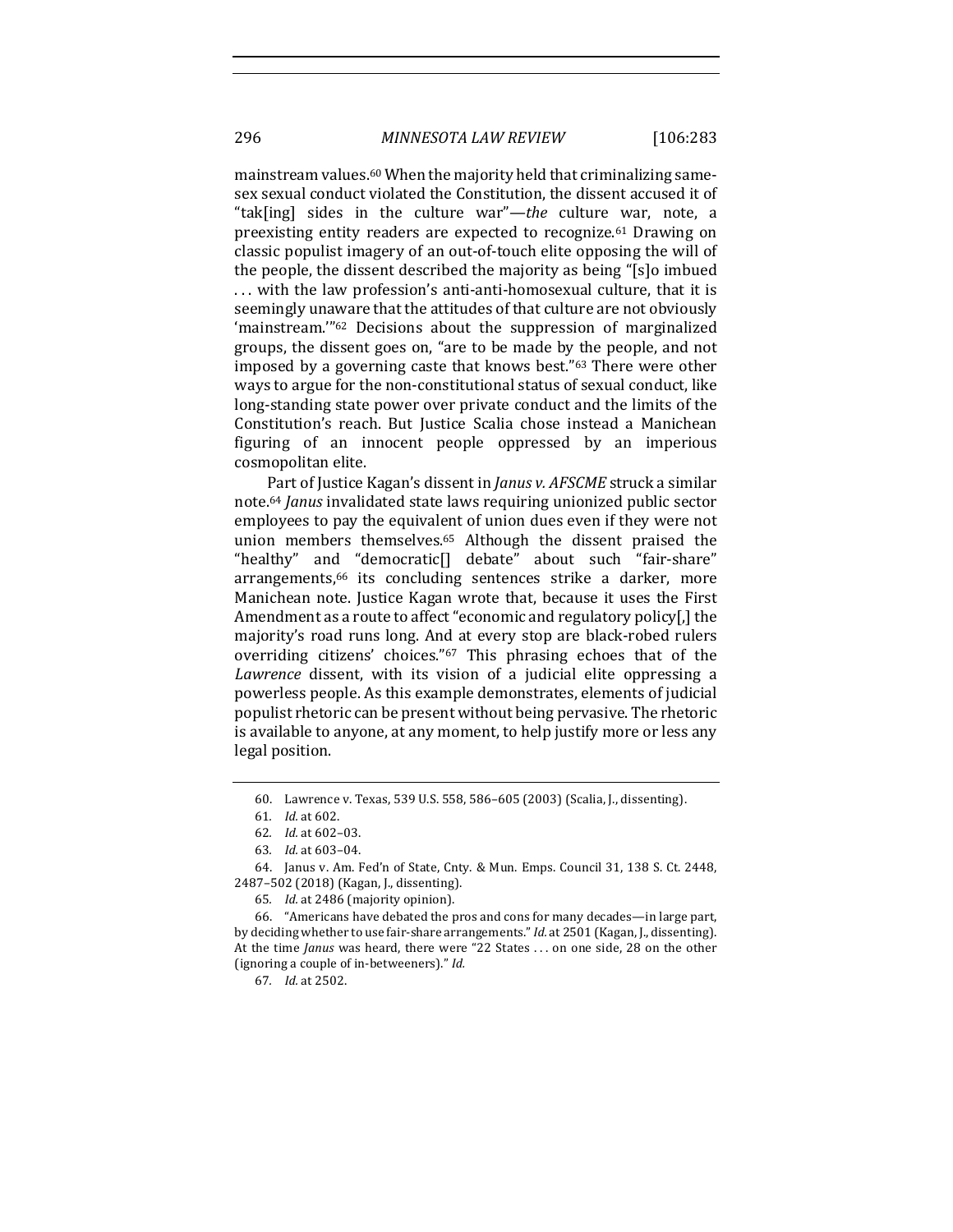Choosing a different intellectual elite as his target, Chief Justice Roberts used a similar Manichean approach to cast doubt on the legitimacy of Supreme Court regulation of partisan gerrymandering in Gill v. Whitford.<sup>68</sup> In oral argument, he suggested that "the intelligent man on the street" would not understand the complex calculus that some experts proposed for determining electoral districting fairness.<sup>69</sup> This man, Justice Roberts feared, would say:

"Well, why did the Democrats win?" And the answer is going to be because EG was greater than 7 percent, where EG is the sigma of party X wasted votes minus the sigma of party Y wasted votes over the sigma of party X votes plus party Y votes. And the intelligent man on the street is going to say that's a bunch of baloney. It must be because the Supreme Court preferred the Democrats over the Republicans.<sup>70</sup>

This image presents an intellectual elite confusing ordinary people and casts doubt on the legitimacy of Supreme Court decisions utilizing such expertise.

Justice Roberts had other options for justifying his position. There was the historical fact that the Supreme Court has refrained from curbing gerrymandering on any basis other than race.<sup>71</sup> There was the potential difficulty of applying the complex algorithm. Or he might instead have recalled his own assertion that, for the specialized field of law, "judges are necessarily engaged in civic education," $72$ which could involve explaining to the intelligent man that the Court figured out how to draw districts to make the election fair. One could even posit that an intelligent man on a street might realize that his society has a lot of complexity, rather than treating complexity as a failing or a ruse. Instead, Justice Roberts chose to use the Manichean imagery of society as divided between honest, simple folk and the incomprehensible elites intent on confusing them.<sup>73</sup>

73. Since districting falls within the Court's mandatory jurisdiction, Justice Roberts also predicted that if the Court agreed to adjudicate partisan gerrymandering, it would "have to decide in every case whether the Democrats win or the Republicans win." Transcript of Oral Argument, *supra* note 69, at 36-37. One could, in contrast, treat

<sup>68. 138</sup> S. Ct. 1916, 1922-34 (2018).

<sup>69.</sup> Transcript of Oral Argument at 37, *Gill*, 138 S. Ct. 1916 (No. 16-1161).

<sup>70</sup>*. Id.* at 37–38.

<sup>71.</sup> *See The Supreme Court, 2016 Term—Leading Cases, 131 HARV. L. REV. 303, 303*  $(2017)$  (footnotes omitted) ("Although gerrymandering is often discussed as a partisan issue, the Court has dealt with it only as a matter of equal protection for racial minorities, such that racial gerrymandering is unconstitutional, whereas partisan gerrymandering is not." (discussing Cooper v. Harris, 137 S. Ct. 1455 (2017))).

<sup>72.</sup> John G. Roberts, Jr., 2019 Year-End Report on the Federal Judiciary, SUP. CT. U.S. 2 (Dec. 31, 2019), https://www.supremecourt.gov/publicinfo/year -end/2019year-endreport.pdf [https://perma.cc/8HYL-9U55] ("By virtue of their judicial responsibilities, judges are necessarily engaged in civic education.").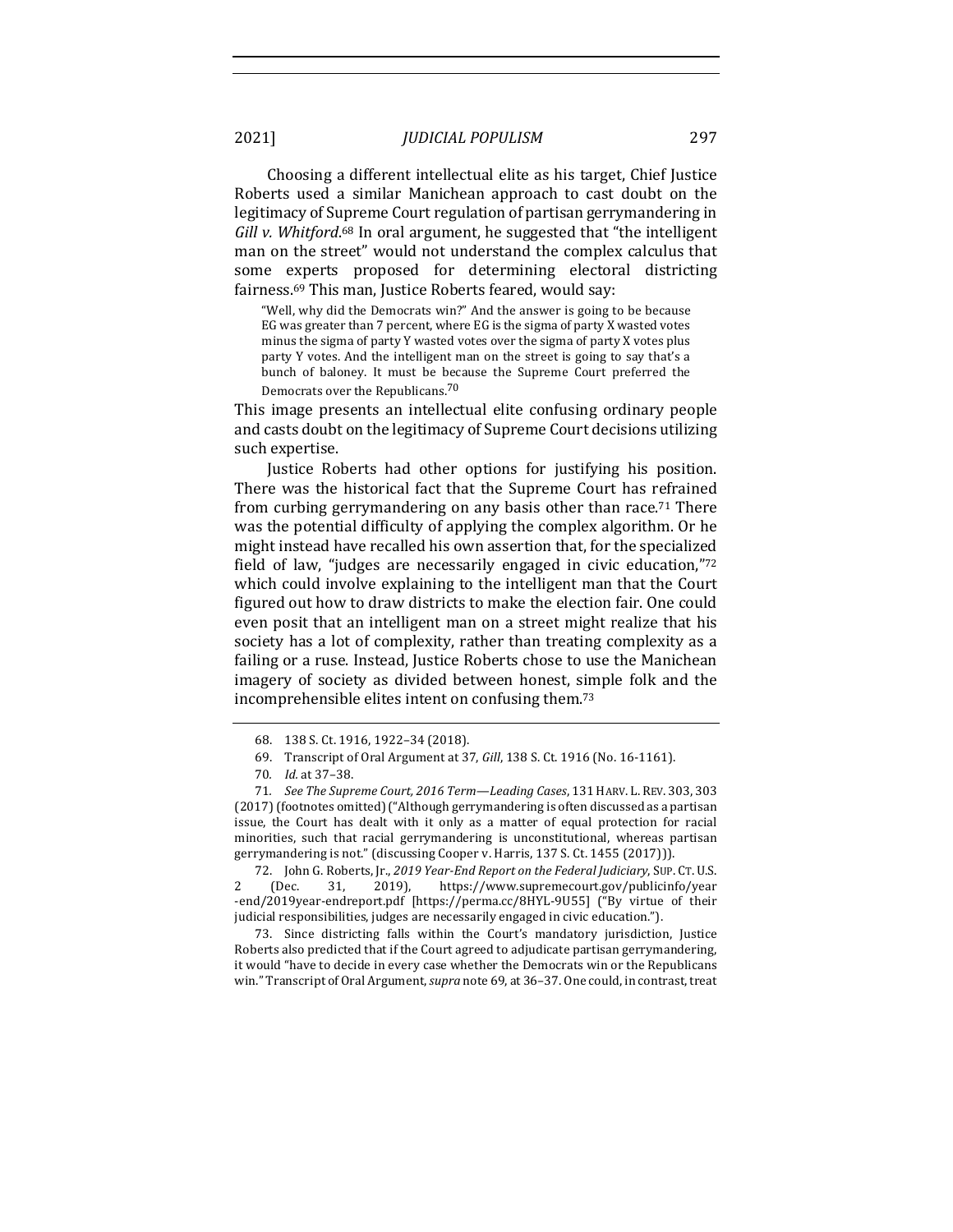#### B. DENYING PLURALISM

Populist rhetoric also rejects "the necessary complexity of representative democracy," $74$  subscribing to a "moralized antipluralism"<sup>75</sup> instead of recognizing the diversity of interests and perspectives that characterizes a large democratic polity. It presents "the people" as a unified mass with a single will that—conveniently enough—populists themselves are best suited to embody. Those who disagree are treated as not just wrong, but fundamentally illegitimate—the "deep state" or the "fake news." $76$  That image also provides fodder for the Manichean imagery described above, allowing those who use it to paint themselves as reformist outsiders even when they occupy positions of power and influence.

In judicial populism, this feature often comes through in references to a unitary people with a single understanding of a law, to which the writer has special unmediated access. Litigation is characterized by adversarial disagreement, but writers employing judicial populism often assert that their conclusions are not just correct but indisputable, even obvious. And they imply that the very possibility of thinking otherwise—the possibility of disagreement about the law-is illegitimate. In effect, judicial populist rhetoric gives legal writers tools to assert unassailable legitimacy and universal accord while in fact merely presenting their own views of what the law should be.

74. Huq, *supra* note 12, at 1134 (quoting Canovan, *supra* note 31, at 245) (describing how populism "exploits" the "Bagehot problem" that "modern representative forms of democracy tend to be predicated on complex institutional arrangements that seek to account for a plurality of interests and public goods that might bear on governance," producing "'a tangled network that cannot make sense to most of the people it aims to empower"").

75. See supra notes 34-36 and accompanying text.

fair elections, which underlie a polity's democratic character, as a boon for all participants in a democracy. On that view, the Court would be asked to decide, not whether Democrats win or Republicans win, but whether an election is fair—whether, that is, democracy wins. Justice Roberts instead chose to portray the legal review of electoral integrity as taking sides in a Manichean conflict between parties happy to undermine democracy in their hunger for power at any cost. This way of presenting the situation itself undermines the very notion of democratic process.

<sup>76</sup>*. See* Craig Green, *Deconstructing the Administrative State:* Chevron *Debates and the Transformation of Constitutional Politics*, 101 B.U. L. REV. 619, 688 (2021) (footnotes omitted) (noting that the Trump Administration's efforts to deconstruct the regulatory state involved both economic policy and "a mix of partisan advantage, ideological faith, and sociological theory. Experts were viewed as not only elite but also dismissively scornful; statements of science and truth were not just obstacles but hoaxes and 'fake news'; government [was] not merely costly but also a treasonous 'deep state.'").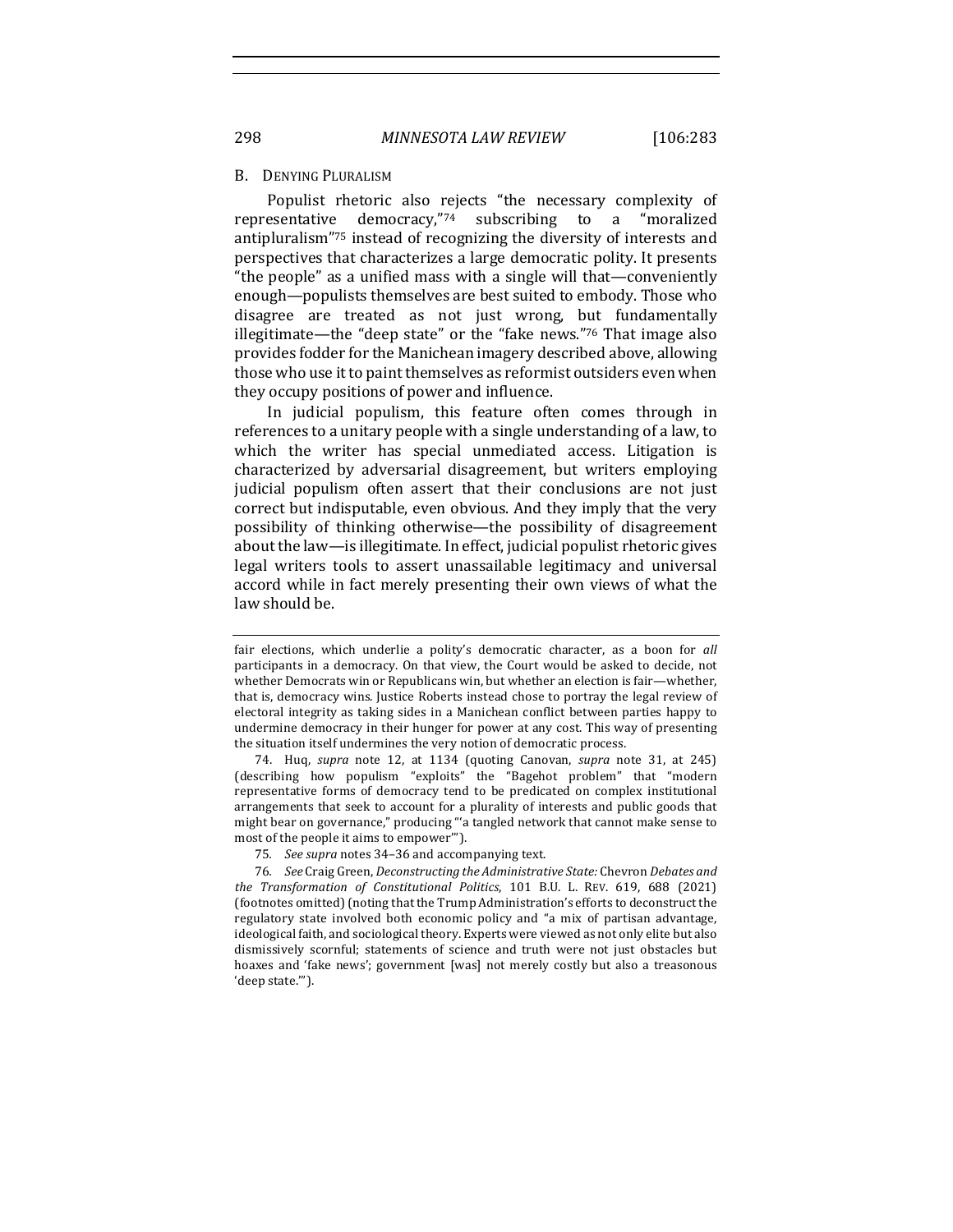For an example, think of *Chisom v. Roemer*, in which the Supreme Court was asked to evaluate a Voting Rights Act of 1965 (VRA) prohibition on giving one class of "'citizens ... less opportunity than other members of the electorate to participate in the political process and to elect representatives of their choice.""77 A majority held that the restriction applied to judicial elections as well as legislative ones, but Justice Scalia found that clearly wrong: "There is little doubt that the ordinary meaning of 'representatives' does not include judges, see Webster's Second New International Dictionary 2114 (1950)."78 It was so obvious that the opinion did not even bother to quote the dictionary entry it cited.<sup>79</sup>

To others, representation has often seemed a rather complex notion. Hanna Fenichel Pitkin's *The Concept of Representation* already a classic when *Chisom* was decided—described the term as having a wide range of meanings: "the giving of authority to  $act[j]$ ... the holding to account  $\dots$  for [such] actions[;]  $\dots$  the making present of something absent by resemblance[,] reflection ... [or] *symbolic* ... connection[;] . . . [and] *acting for* others."<sup>80</sup> The ordinary meaning of a term at the heart of centuries of political theory might be more complicated than a glance at a *Webster's* entry suggests. Indeed, as a contemporaneous letter to the editor noted, while *Webster's Second* defined "representative" as "one who represents a people or community in its legislative or governing capacity," *Funk & Wagnall's* phrased it as a "member of a deliberative or legislative body chosen by the vote of the people," a definition that could easily include elected judges, whose  $job$ —one hopes—includes deliberation.<sup>81</sup> The dissent, however, rejected the very possibility of plural opinions on this thorny subject. "[T]he word 'representative' connotes one who ... *acts on behalf of* the people. Judges do that in a sense—but not in the ordinary sense."82 The dissent could authoritatively declare this ordinary sense because—well, it just knew.

<sup>77.</sup> Chisom v. Roemer, 501 U.S. 380, 383 n.2 (1991) (quoting 42 U.S.C. § 1973) (current version at  $52$  U.S.C. § 10301(b)).

<sup>78.</sup> *Id.* at 410 (Scalia, J., dissenting) (citing WEBSTER'S SECOND NEW INTERNATIONAL DICTIONARY 2114 (1950)).

<sup>79</sup>*. Id.*

<sup>80.</sup> HANNA FENICHEL PITKIN, THE CONCEPT OF REPRESENTATION 11-12 (1967).

<sup>81.</sup> *See* Theo Lippman, Jr., *In an Opinion that Involved the Definition...*, BALT. SUN (June 29, 1991), http://articles.baltimoresun.com/1991-06-29/ news/1991180021\_1\_dictionary-funk-wagnall-definition [https://perma.cc/D5BZ -92BJ].

<sup>82.</sup> *Chisom*, 501 U.S. at 410 (Scalia, J., dissenting).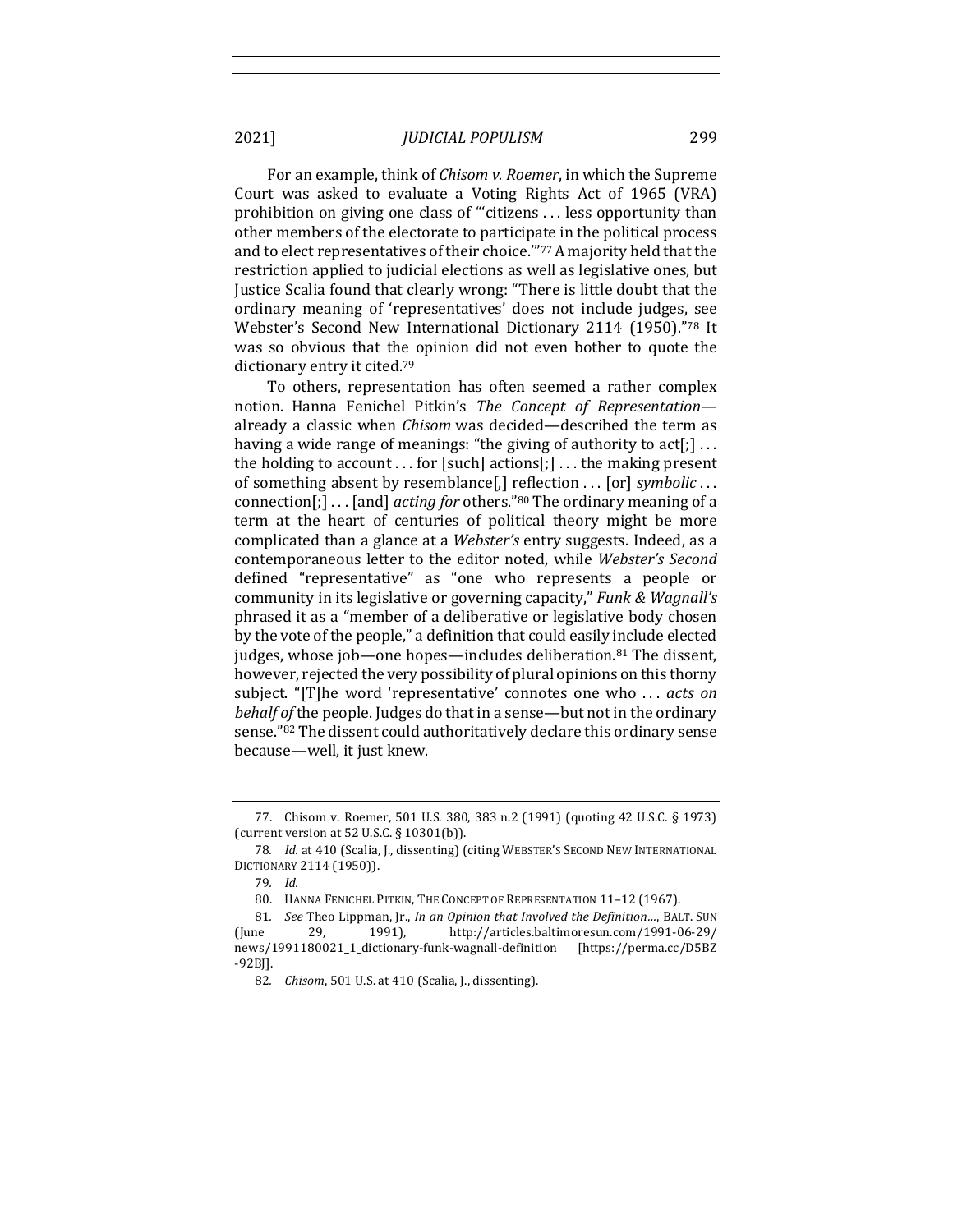Alternatively, the dissent argued, "[w]e are to read the words  $\dots$ as any ordinary Member of Congress would have read them."83 From what we know of Congress, an ordinary Member of Congress would gain her understanding of a statute from congressional staff memoranda, committee and conference reports about the statute's purposes and likely effects, and follow-up conversations with staffers.<sup>84</sup> She would likely not read the full statute, $85$  and it is highly unlikely that she would consider one word in isolation from those memos and reports explaining the statute.<sup>86</sup> And she would certainly not go to a dictionary.<sup>87</sup> While stating that the Court should "read the words ... as any ordinary Member of Congress would have read them,"88 the Chisom dissent betrayed no interest in the actual practices of Members of Congress,  $89$  nor in showing that any Member of Congress would actually have read the provision in any particular way. Instead, the dissent imagined the judge alone as being in the best position to declare what a Member of Congress would have-should have—must have—thought.

Using this rhetoric was a choice the dissent did not have to make.<sup>90</sup> Against a background that suggested many ways to use the

85. *See* Gluck & Bressman, *supra* note 84, at 972-73 (quoting survey responses of congressional staffers) ("Members [of Congress] don't read [a bill's] text ... they all just read summaries.").

86. *See id.* at 970 ("More than [ninety percent] of [surveyed congressional staff] respondents confirmed ... that legislative history is used by drafters to explain the purpose of the statute."); Shobe, *supra* note 84, at 815 ("Legislative history undoubtedly serves a role in Congress's internal process.").

87. *See* Gluck & Bressman, *supra* note 84, at 938 (quoting congressional staffer respondents) ("[N]o one uses a freaking dictionary.").

90. As in Justice Kagan's dissent in *Janus*, other parts of the *Chisom* opinion used other rhetorical approaches, such as canvassing statutory history, interrogating the

<sup>83.</sup> *Id.* at 405 (Scalia, J., dissenting).

<sup>84.</sup> *See* Jesse M. Cross, *The Staffer's Error Doctrine*, 56 HARV. J. ON LEGIS. 83, 100-10 (2019) (highlighting survey data that indicates Members of Congress rely mostly on memoranda and briefings when learning a bill's contents); Abbe R. Gluck & Lisa Schultz Bressman, *Statutory Interpretation from the Inside—An Empirical Study of Congressional Drafting, Delegation, and the Canons: Part I, 65 STAN. L. REV.* 901, 968 (2013) ("[M]embers [of Congress] are more likely to vote (and staffers are more likely to advise their members) based on a reading of the legislative history than on a reading of the statute itself."); Jarrod Shobe, *Intertemporal Statutory Interpretation and the Evolution of Legislative Drafting*, 114 COLUM. L. REV. 807, 843–47 (2014) (documenting the increased size and influence of Congressional Committee staff, "the staff most relevant to [legislative] drafting").

<sup>88.</sup> *Chisom*, 501 U.S. at 405 (Scalia, J., dissenting).

<sup>89.</sup> *Accord* Ryan D. Doerfler, *Who Cares How Congress Really Works?*, 66 DUKE L.J. 979, 986 (2017) ("[T]he nuances of the legislative process are largely irrelevant for the purpose of [statutory] interpretation.").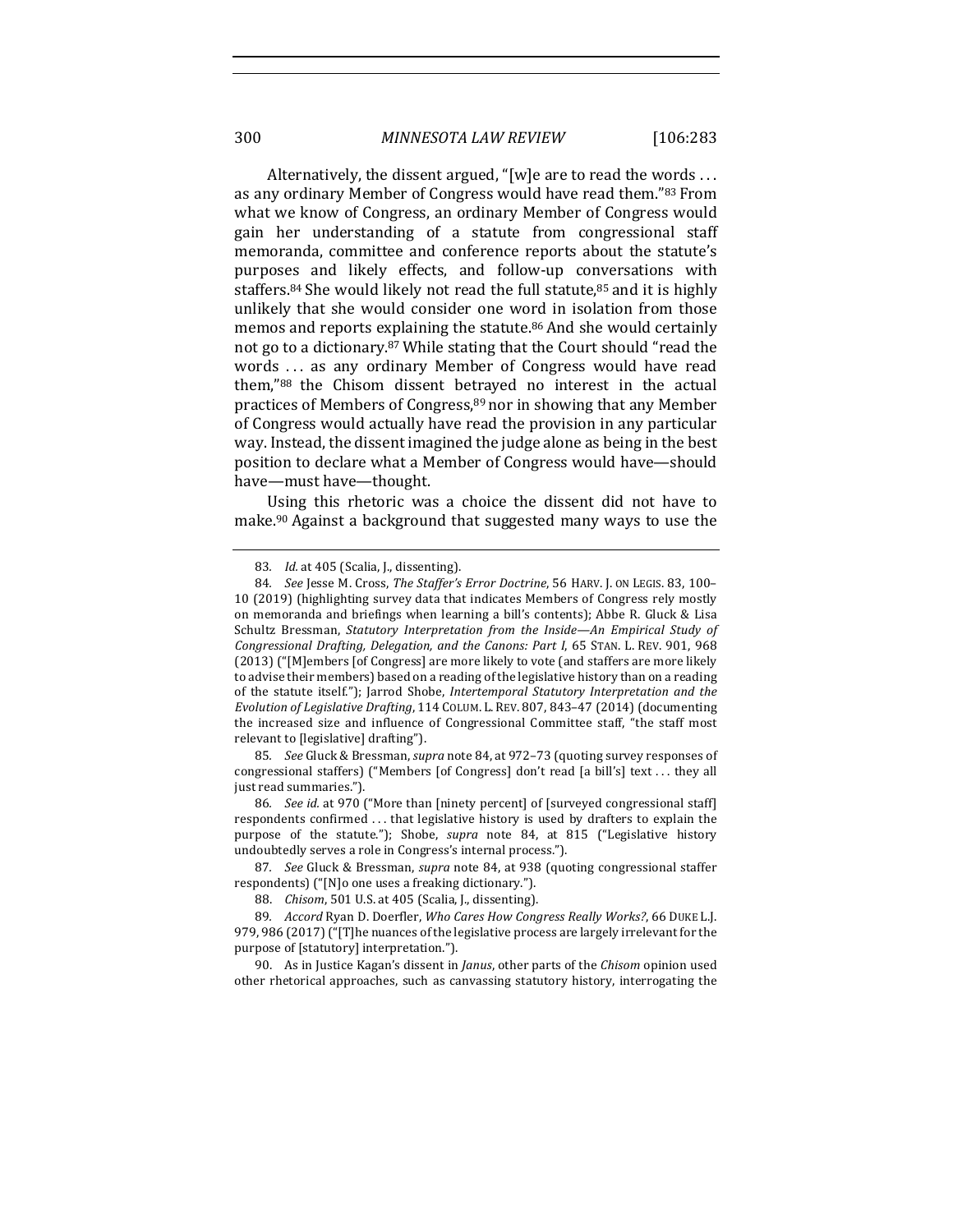term—from differing dictionary definitions to political philosophy to the fact of this litigation itself—the dissent insisted that there could only be one way for a reasonable person to legitimately understand the notion of representation. It is, in other words, not necessarily the conclusion it reached, but the way it got there, that gives this part of the *Chisom* dissent its judicial populist air.

Judicial populist rhetoric often displays a similar self-confidence about facts in the world, too, rejecting an institutional weighing of factors or deference to policy makers. In the landmark voting rights decision *Shelby County v. Holder*, the Court was asked to invalidate the VRA's requirement that states with a history of racial discrimination in elections preclear changes to electoral practices with the Department of Justice  $(DO)$ <sup>91</sup>. The majority opinion recognized that "Congress compiled thousands of pages of evidence" about current election practices "before reauthorizing the Voting Rights Act" in  $2006.92$  The record showed that "between 1982 and 2006, DOJ objections blocked over  $700$  voting changes ... determin[ed to be] discriminatory"; that 800 more proposed changes were withdrawn or modified in response to DOJ scrutiny; and that some contemplated proposals were simply never made based on "informal consultation" with the  $D OJ^{.93}$  It revealed many attempts to simply reinstate previously invalidated discriminatory measures, as well as outright violence and "more subtle forms of voting rights deprivations."<sup>94</sup> At the same time, the record showed that "the racial gap in voter registration and turnout" in the covered states had narrowed dramatically since the VRA's enactment in 1965; in fact, the national average racial gap exceeded that of most states covered by the VRA provisions.<sup>95</sup> Despite these gains, Congress voted overwhelmingly to reauthorize the VRA: 98 to 0 in the Senate, 390 to 33 in the House.<sup>96</sup> Indeed, in light of evidence that attempts at voter discrimination had become more innovative as minority voter registration and turnout

key phrase's relation to other statutory provisions, and putting the term "representative" in the context of election law doctrine. *Chisom*, 501 U.S. at 412-17 (Scalia, J., dissenting).

<sup>91.</sup> Shelby Cnty. v. Holder, 570 U.S. 529 (2013).

<sup>92</sup>*. Id.* at 553.

<sup>93.</sup> *Id.* at 571, n.4 (Ginsburg, J., dissenting) (citing H.R. Rep. No. 109-478, at 21, 40–41 (2006)).

<sup>94.</sup> *Id.* at 575 (quoting Nathaniel Persily, The Promise and Pitfalls of the New *Voting Rights Act*, 117 YALE L.J. 174, 202 (2007)).

<sup>95.</sup> *Id.* at 535 (majority opinion).

<sup>96.</sup> *Id.* at 565 (Ginsburg, J., dissenting).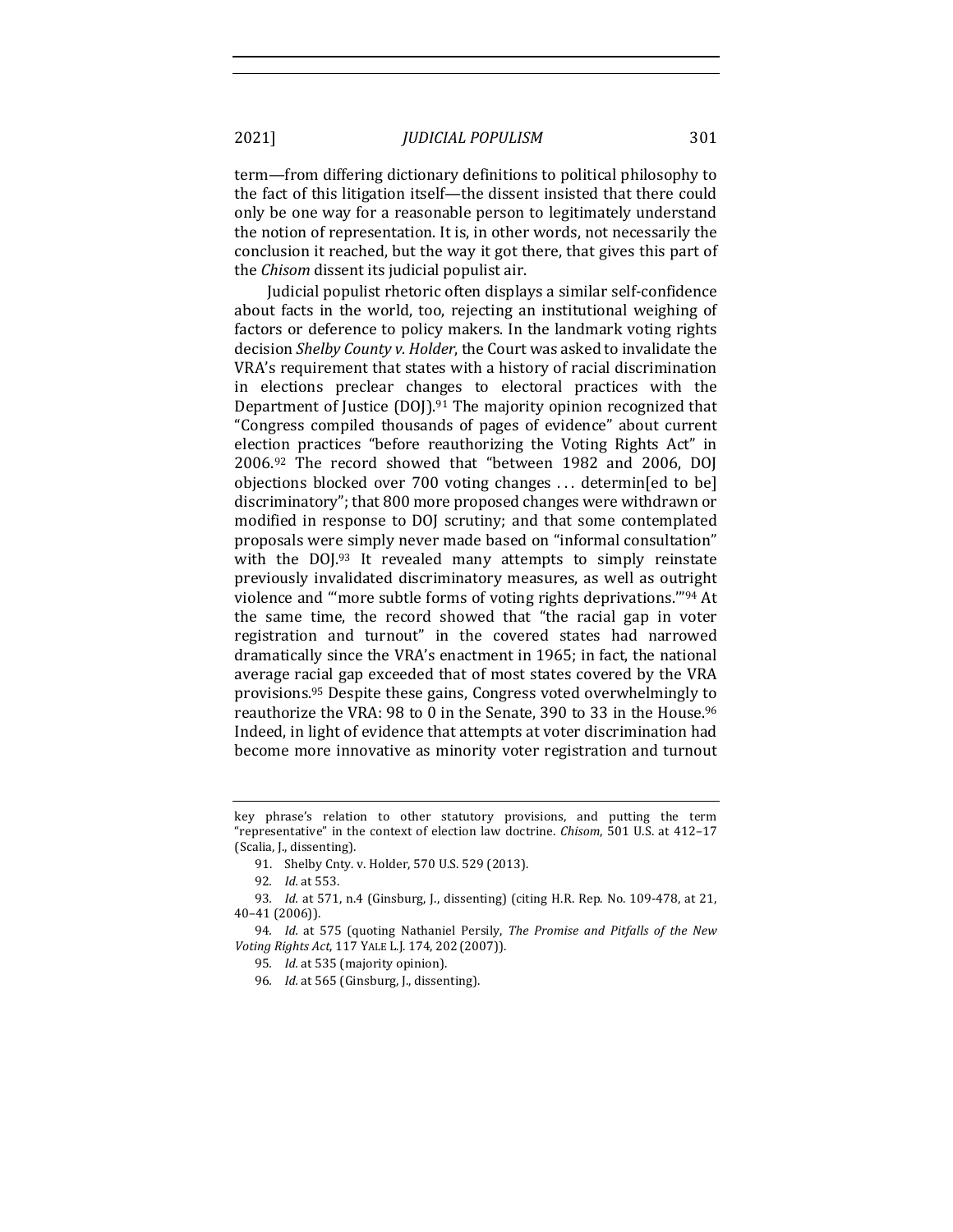increased, Congress amended parts of the statute to "prohibit more conduct than before."97

The *Shelby County* majority had a different view: it was "irrational for Congress to distinguish [among] States in such a fundamental way" as to require preclearance "when today's statistics" about voter registration and turnout "tell an entirely different story" than the one Congress confronted when it enacted the VRA in 1965.98 The majority asserted special, better knowledge of the empirical world the legislation addressed. It could say decisively that increased minority voter registration and turnout mattered more to voting rights than did continuing efforts to deter minority voters. There was no room for multiple legitimate views on the matter.

*Shelby County* also demonstrates that judicial populist rhetoric, though replete with invocations of the people, is not a way to *actually* give power to the populace. Ignoring a democracy's inherent pluralism, it gives legal writers a way to claim universal support for their conclusions without needing to actually garner support from anyone in particular. This rhetoric of universal agreement helps justify the use of legal power without defending, or even acknowledging, its effects. *Shelby County*, after all, did empower some people—the decision made it easier for some people to prevent citizens from voting. The opinion avoided justifying or even acknowledging this result, instead using judicial populist tropes to claim special knowledge—true, indisputable, better than Congress about what voting rights really required.<sup>99</sup> In this claim, it echoed the political populist's assertions of direct access to the clear, unified needs and desires of "the people"—an image of the people that inevitably empowers some while excluding others, even while it claims to encompass all.

#### C. AVOIDING INSTITUTIONAL MEDIATION

For political populism, the unity of the people's will and the leader's embodiment of it obviates the need for institutional mediation of plural, divergent interests over time. Conveniently enough, the populist alone can authoritatively discern and articulate that understanding; and without mediating institutions, people have no way of speaking for themselves.

<sup>97.</sup> *Id.* at 539 (majority opinion).

<sup>98</sup>*. Id.* at 556.

<sup>99</sup>*. See id.*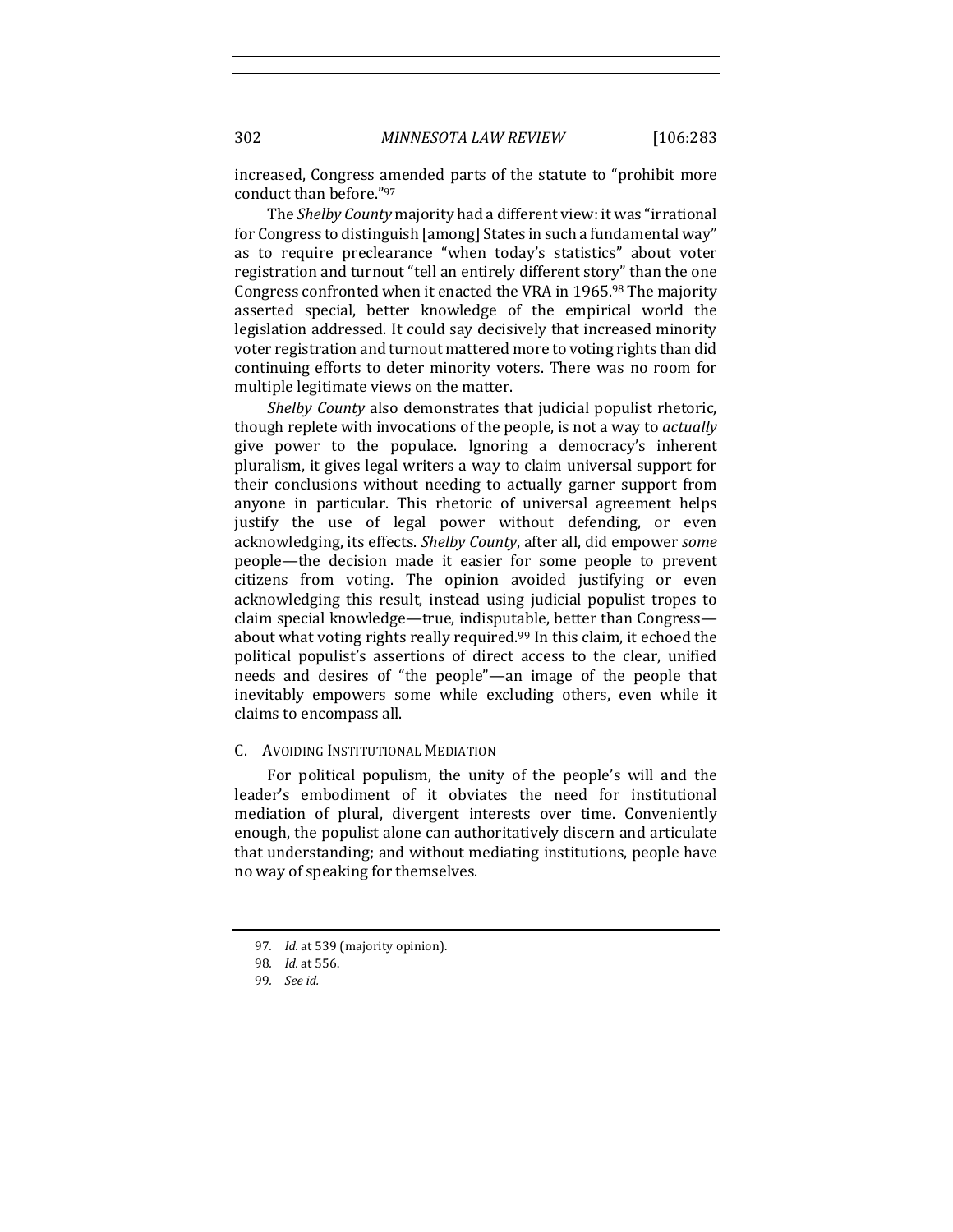Judicial populist rhetoric follows suit. *Shelby County* again provides a useful example. In that case, Congress, a key institution that mediates plural perspectives in our democracy, had based decisions on a large factual record. *Shelby County* rejected the legislature's interpretation of the record in favor of its own.<sup>100</sup> A large democracy has a plurality of interests and faces complex realities that require policy judgment and compromise to address problems in ways that are unlikely ever to be perfect. In contrast, the language of judicial populism conjures a unified people which needs no mediating institutions to make its will clear, and simple factual situations with obvious answers. That language allows legal writers to make their conclusions seem correct and even necessary without engaging the realities of democratic governance. This is, again, not actually a way of giving power to the populace. On the contrary, as decisions like Shelby *County* show, it offers legal writers a way to justify undermining the very institutions that represent and mediate among divergent policy preferences—and divergent claims to power.

Denigrating the complex institutions that facilitate democratic contestation and the ongoing practices that render democratic governance accountable, the rhetoric of judicial populism tends to fixate on one clear point of authority-the President-authorized in one clear point in time—the election. So, for instance, in *Free Enterprise Fund v. Public Co. Accounting Oversight Board, a Supreme* Court majority rejected a conventional administrative accountability structure,<sup>101</sup> in which an employee of an agency is removable only for good cause by someone who themselves is removable only for cause.<sup>102</sup> Instantiating the accountability network and internal separation of powers that scholars have identified as a feature of effective modern democracies, $103$  this arrangement helps insulate

<sup>100.</sup> *See id.* at 557 (stating that Congress's failure to update the VRA's coverage provision in light of improvement in racial voter turnout disparities leaves the Court "with no choice" but to declare  $\S~4(b)$  of the VRA unconstitutional).

<sup>101.</sup> Free Enter. Fund v. Pub. Co. Acct. Oversight Bd., 561 U.S. 477, 483-84 (2010).

<sup>102.</sup> Justice Breyer's dissent listed many federal government positions structured in this way. *Id.* at 549-88 (Breyer, J., dissenting).

<sup>103.</sup> Francesca Bignami, *From Expert Administration to Accountability Network: A New Paradigm for Comparative Administrative Law,* 59 AM. J. COMP. L. 859, 861 (2011) (describing an accountability network as "rules and procedures through which civil servants are embedded in their liberal democratic societies" by being enmeshed in complex webs of legal, political, and social relationships with "elected officials, organized interests, the courts, and the general public," as well as other administrators); see also Neal Kumar Katyal, *Internal Separation of Powers: Checking Today's Most Dangerous Branch from Within*, 115 YALE L.J. 2314, 2322–43 (2006) (arguing that increasing the independence of agency personnel through job security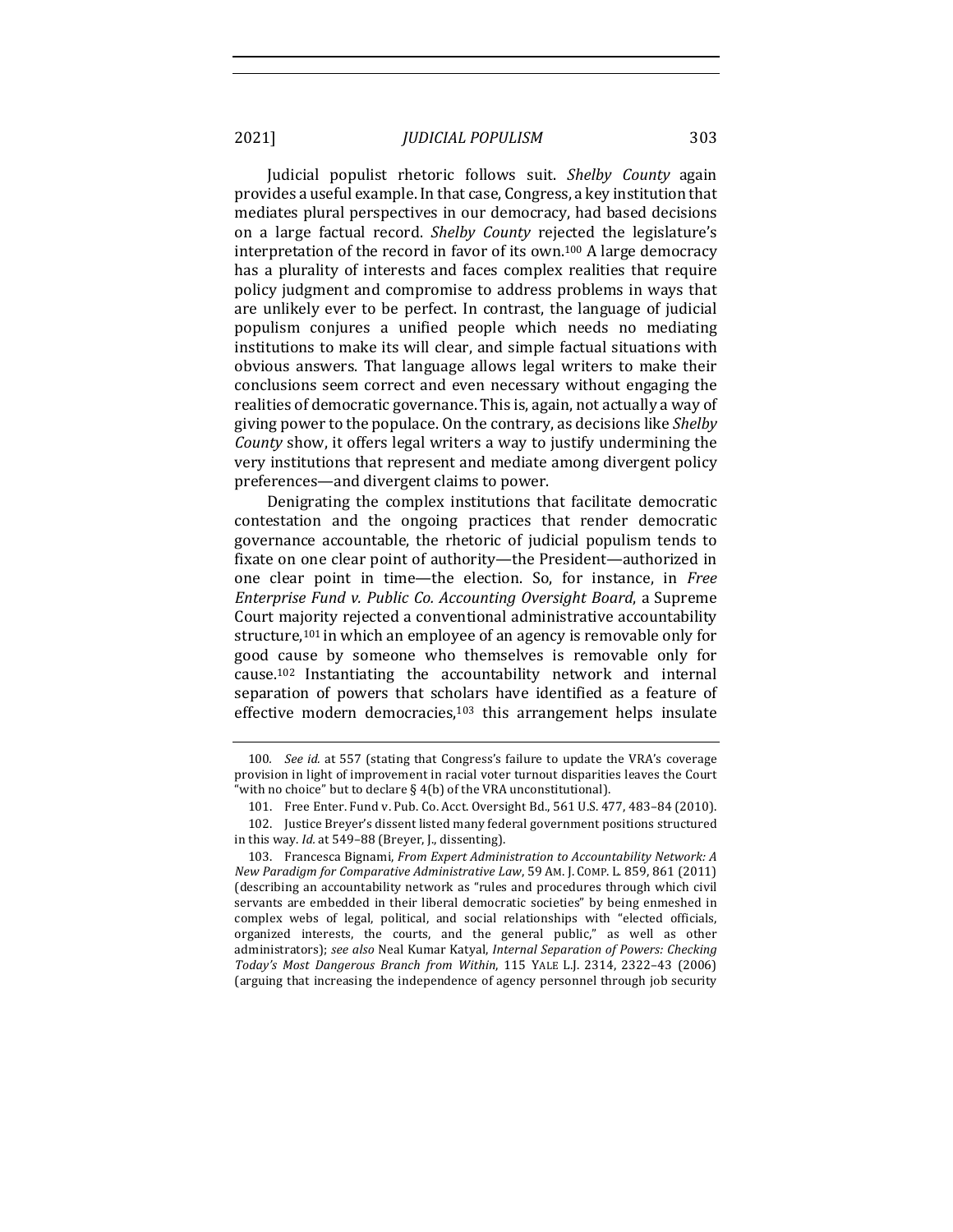positions that require expertise or neutrality from pressure by interested parties—including the President—without immunizing them from oversight.<sup>104</sup>

In contrast, *Free Enterprise Fund* presents governance as the unified rule of a unified people: "The Constitution requires that a President chosen by the entire Nation oversee the execution of the laws."<sup>105</sup> In reality, no president is chosen by the entire nation; some are even chosen by a minority of voters.<sup>106</sup> It is, moreover, not plausible that any executive decision about the oversight of board membership will find the kind of intricately coordinated, geographically distributed response needed to impose a discernible effect on a presidential election.<sup>107</sup> Elections are just one part of governance in a modern republican democracy. They help establish the roles in which people participate in government processes, the

104. *See* 561 U.S. at 532 (Breyer, J., dissenting) ("Congress and the President could reasonably have thought it prudent to insulate the adjudicative Board members from fear of purely politically based removal.").

105. *Id.* at 499; see, e.g., Steven G. Calabresi & Kevin H. Rhodes, The Structural *Constitution: Unitary Executive, Plural Judiciary*, 105 HARV. L. REV. 1153, 1159, 1175–85 (1992) (comparing Article II and III Vesting Clauses to argue that the Constitution strongly suggests, or even requires, a unitary executive model).

106. See Sanford Levinson, Our Undemocratic Constitution: Where the U.S. *Constitution Goes Wrong (and How We the People Can Correct It)*, 60 BULL. AM. ACAD. ARTS & SCIS. 31, 33 (2007) ("Because of the way the Electoral College operates, we have regularly, since World War II, sent to the White House presidents who did not have a majority of the popular vote.").

and administrative redundancy benefits the legitimacy and the efficacy of the executive branch); Gillian E. Metzger, *The Interdependent Relationship Between Internal and External Separation of Powers*, 59 EMORY L.J. 423, 425 (2009) ("Internal checks can be, and often are, reinforced by a variety of external forces—including not just Congress and the courts, but also state and foreign governments, international bodies, the media, and civil society organizations."); Anya Bernstein, *Interpenetration* of Powers: Channels and Obstacles for Populist Impulses, 28 WASH. INT'L L.J. 461, 462-63 (2019) ("By discrediting the ability of the standard intervening institutions of democracy to legitimately express, enact, or respond to the people's will  $\dots$  the populist leader positions himself as the only legitimated actor left.").

<sup>107.</sup> Voters in the United States have many opinions on many topics, care about different topics to different degrees, and generally have little accurate knowledge about the specific policy preferences or positions of presidential candidates. Cynthia R. Farina, *False Comfort and Impossible Promises: Uncertainty, Information Overload,* and the Unitary Executive, 12 U. PA. J. CONST. L. 357, 378-81 (2010) (discussing studies showing that voters often lack accurate understandings of presidential candidate policy positions, and that even well-informed voters often vote for candidates who share some of their policy preferences but not others). Partly for these reasons, "[p]olitical scientists have largely abandoned the simplistic account of presidential elections as national policy referenda that can be legitimately interpreted as issue mandates." *Id.* at 381 n.105.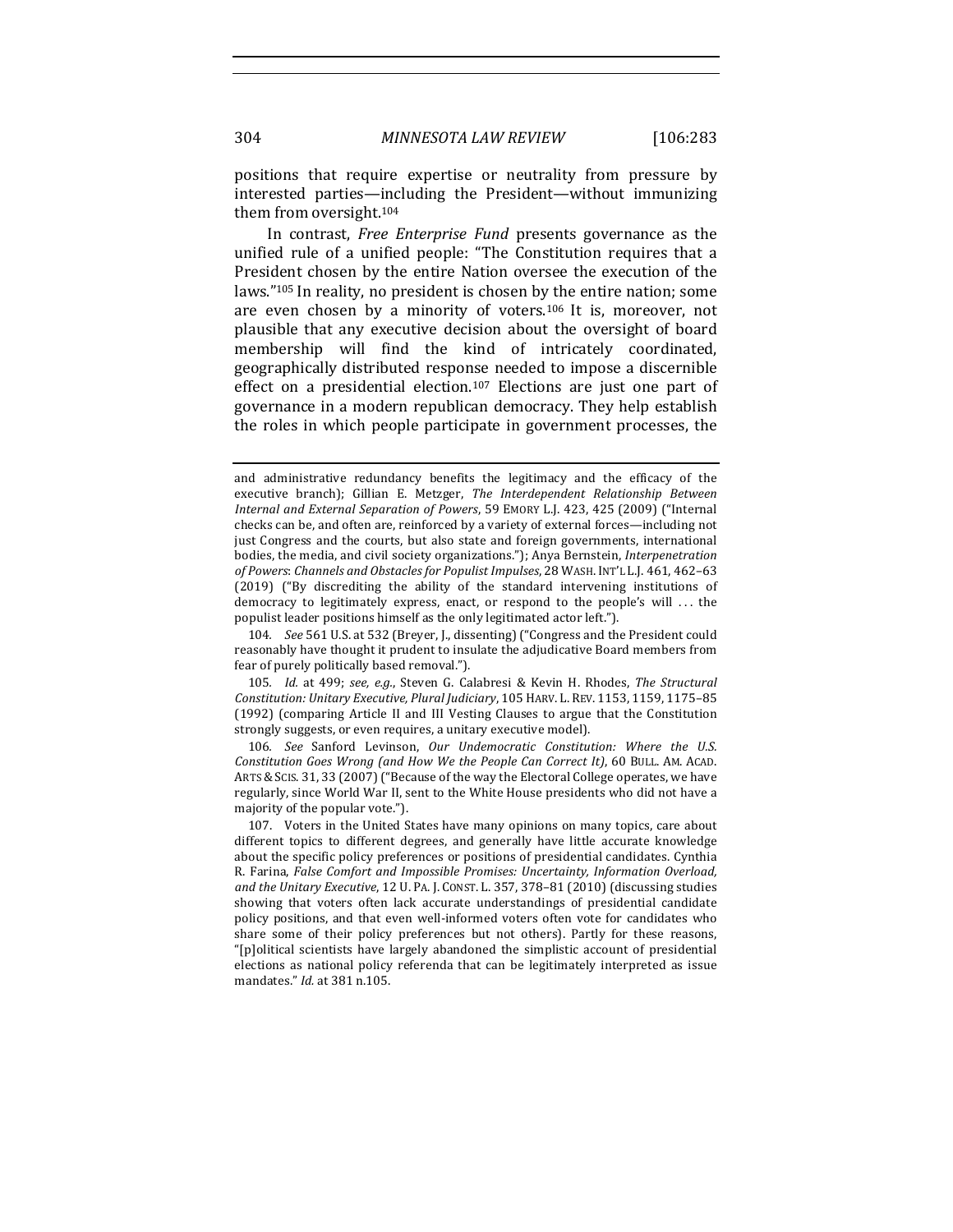interests that will be represented, and so on. But the work of government lies in ongoing negotiations, collaborations, decisions, and actions themselves. The rhetoric of judicial populism pictures elections not as the beginning of the democratic process but as its end: the point at which the leader is empowered with an exclusive mandate to speak and act for the people.<sup>108</sup>

*Free Enterprise Fund* lodged accountability definitively in the moment of election, as though that moment created an exclusive, direct line of accountability between a President and "the entire Nation" that elected him.<sup>109</sup> If the president is not fully empowered to control the administrative apparatus, *Free Enterprise Fund* worried, there is no solution to the "concern that [the Executive Branch] may slip from the Executive's control, *and thus* from that of the people."<sup>110</sup> Such images—equating the leader with the people, naming the leader as the only one who can fulfill that people's will, and denigrating institutions that mediate divergent preferences—typify the rhetoric of judicial populism.

#### D. JUSTIFYING POWER IRRESPECTIVE OF ITS EFFECTS

The rhetoric of judicial populism clears a special place for law in the exercise of power. It presents law as autonomous from politics and even from social values. This vision of law as somehow divorced from the social structures and relationships that produce and implement it implies that legal writers need not, and should not, justify or even consider the effects of their decisions on the society law regulates. That implication, in turn, leaves judges free to use judicial populist rhetoric to justify the use of their power without pressure to justify that power's effects.

This image presents law as "static, given, autonomous, [and] seamless," as though it could clearly and conclusively settle conflicts without normative justification or compromise.<sup>111</sup> This "legalistic" view "holds moral conduct to be a matter of rule following, and moral relationships to consist of duties and rights determined by rules"<sup>112</sup> rather than responsiveness to social conflict and political preference. Indeed, according to this view, courts are undermined when they

<sup>108.</sup> In the political sphere, this helps explain why populist leaders tend to engage in a perpetual campaign against their opponents, even while serving in office. See supra notes 39-40 and accompanying text (describing the oppositional nature of populism).

<sup>109. 561</sup> U.S. at 499.

<sup>110.</sup> *Id.* (emphasis added).

<sup>111.</sup> Robin West, *Reconsidering Legalism*, 88 MINN. L. REV. 119, 120 (2003).

<sup>112.</sup> JUDITH N. SHKLAR, LEGALISM: LAW, MORALS, AND POLITICAL TRIALS 1 (2d ed. 1986).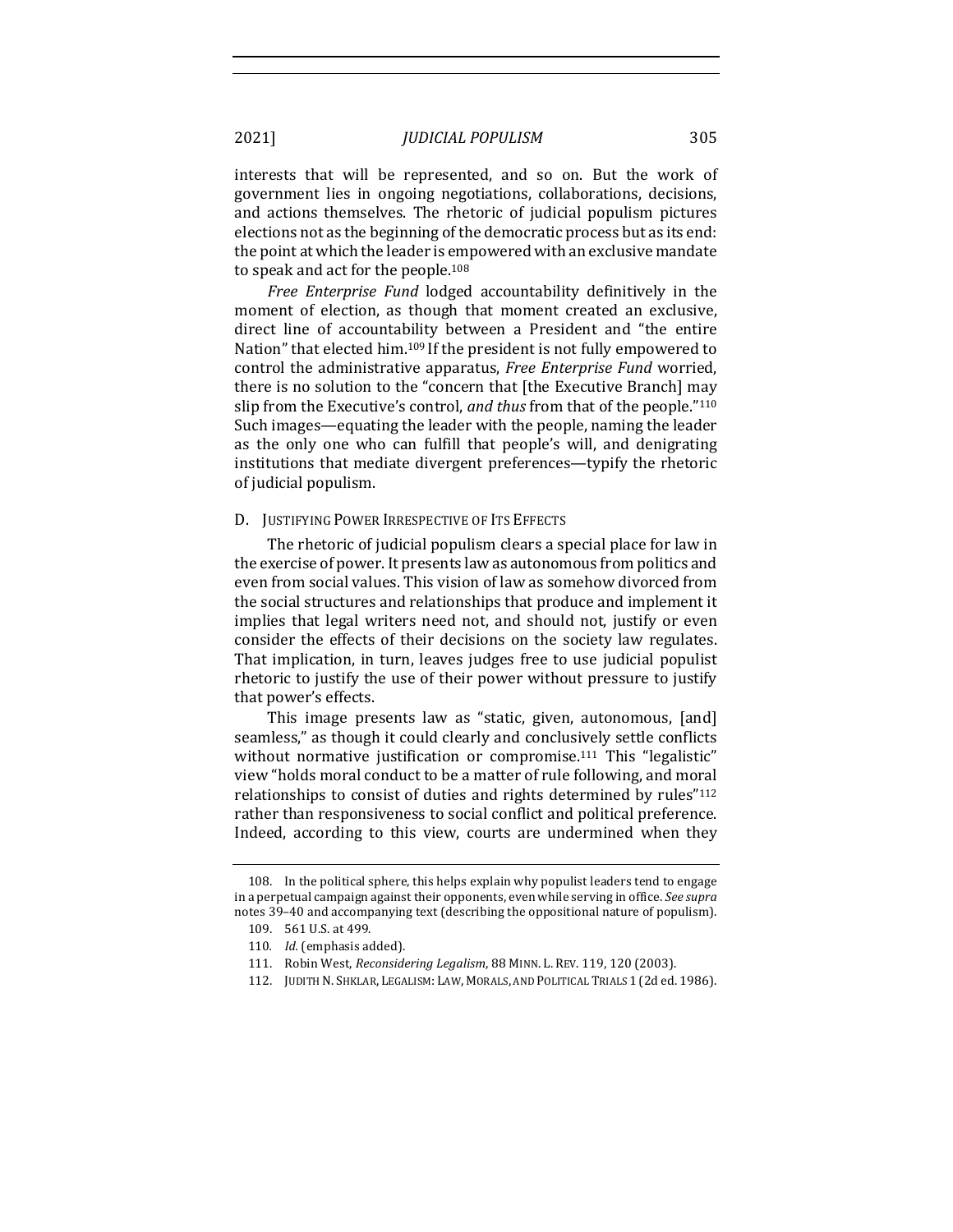consider normative values, because they exercise legitimate authority only insofar as "their judgments are thought to obey an external will and not their  $own,$ "113 a view expressed in neutral-sounding but empowering slogans such as "the rule of law as a law of rules"<sup>114</sup> or "a government of laws and not of [people]."115

Legal thinkers following this path present law "as if it were or should be sharply precise and free of ambiguity."<sup>116</sup> They do so "by *taking words seriously*"—that is, by focusing on the law's words rather than the consequences or normative implications of legal decisions.<sup>117</sup> These views are not exclusive to judicial populist rhetoric, but they fit it comfortably, giving legal writers a way around the pluralistic values and institutions that characterize legal as much as political decision making. This rhetoric allows writers to cast differences of opinion as illegitimate, and to avoid responsibility for the effects of legal decisions, as though law were not itself an institution of democracy.

This is one reason that we focus on the tools judicial populism gives writers for justifying their legal conclusions, rather than on the conclusions themselves. Populist framing does not impose consistency on judicial decisions. In the *Gill v. Whitford* oral argument, Iustice Roberts mobilized populist rhetoric to support the legal status quo and legislative decisions;<sup>118</sup> in the *Shelby County v. Holder* opinion, he used a similar rhetoric to invalidate them.<sup>119</sup> These paired cases demonstrate the protean quality of judicial populist rhetoric, which can be mobilized for a variety of purposes, yet present a veneer of decisive coherence through its repeated invocations of the people's needs, imaginary everymen versus pointy-headed experts, and politics as a zero-sum contest that precludes common commitments.

<sup>113.</sup> PHILIPPE NONET & PHILIP SELZNICK, LAW AND SOCIETY IN TRANSITION: TOWARD RESPONSIVE LAW 57 (1978) (footnote omitted) ("In interpreting and applying [autonomous] law, jurists are to be objective spokesmen for historically established principles, passive dispensers of a received, impersonal justice.").

<sup>114.</sup> *See, e.g.*, Antonin Scalia, The Rule of Law as a Law of Rules, 56 U. CHI. L. REV. 1175 (1989); *see also* NONET & SELZNICK, *supra* note 113, at 57–60 (identifying the separation of law and politics as a defining feature of theories of autonomous law).

<sup>115.</sup> NONET & SELZNICK, *supra* note 113, at 53.

<sup>116</sup>*. Id.* at 61.

<sup>117.</sup> *Id.* ("Close scrutiny of meanings is a hallmark of autonomous law.").

<sup>118.</sup> Transcript of Oral Argument, *supra* note 69, at 37.

<sup>119</sup>*. See*  Shelby Cnty. v. Holder, 570 U.S. 529, 535 (2013) (characterizing Congress's mandate, through the VRA, that certain States obtain federal permission before enacting any voting-related law as a "dramatic departure from the principle that all States enjoy equal sovereignty").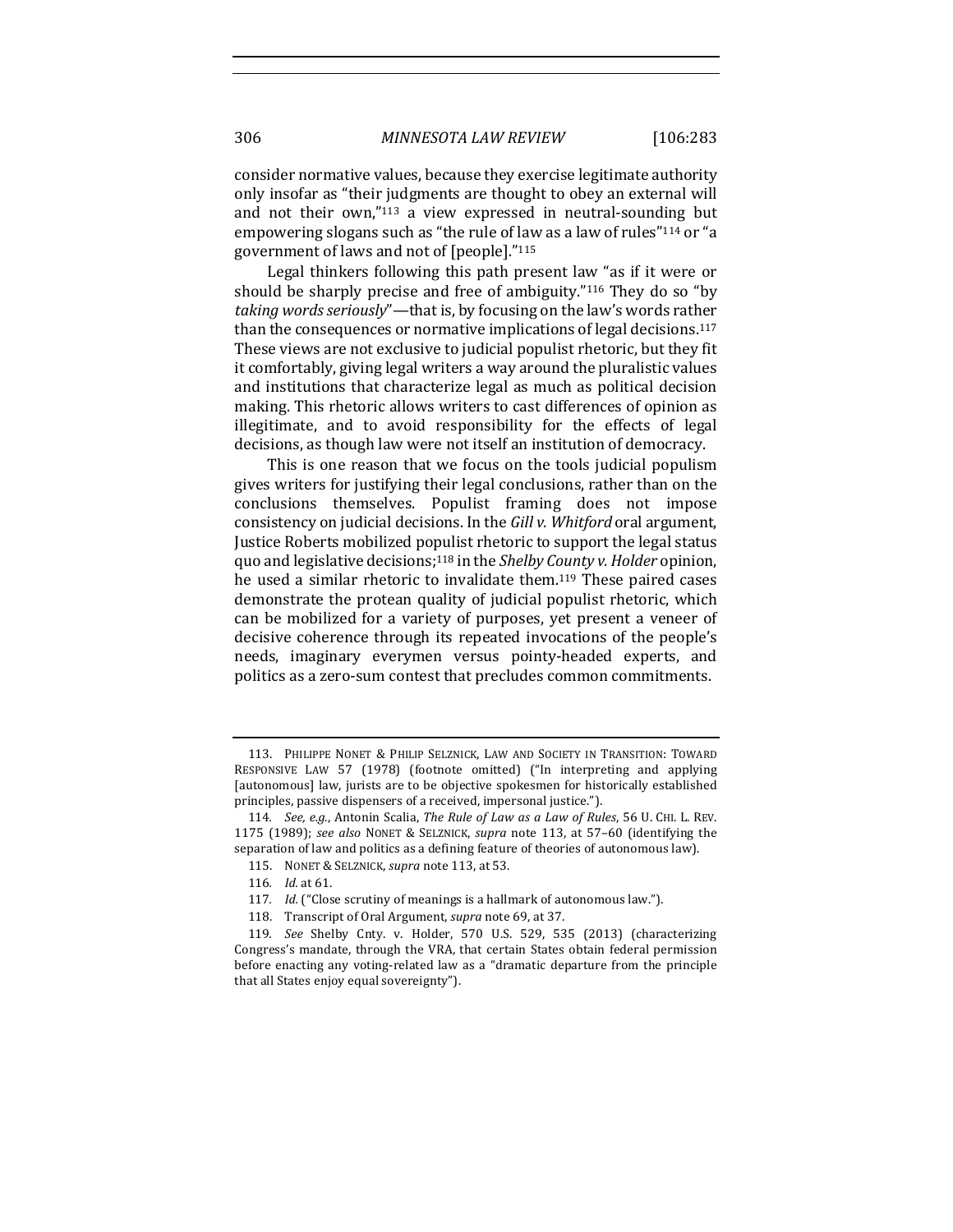Judicial populism offers a well of rhetorical tropes and approaches. Anyone can dip into the well and use aspects of the judicial populist style, and many legal thinkers deploy it now and again. In this sense, judicial populist rhetoric is neutral as to policy ends, equally available to conservatives, liberals, and anyone else who cares to use it. It provides a way to justify the use of power, rather than a means for achieving some particular substantive policy end.

At the same time, our impression is that the judicial populist style has recently been deployed more—though not exclusively—by writers who subscribe to conservative politics than by those with liberal ideologies. This asymmetry may have a number of different causes. The formalist approach to understanding law and government structure favored by conservative thinkers fits comfortably with the rhetoric of judicial populism: both prefer clear solutions based on limited sources, present power as working autonomously, and express doubt about the legitimacy of disagreement or multivalence.<sup>120</sup> Similarly, much (though not all) conservative writing of recent years presents adherents as morally righteous and epistemologically certain, $121$  while much (though not all) liberal writing figures proponents as pragmatic, realistic, or reasonably equivocal.<sup>122</sup> Additionally, since populist rhetoric is a means for justifying the use of power without justifying its effects, it may be particularly useful for those whose substantive policy preferences are difficult to justify on the merits or do not garner widespread political support.<sup>123</sup> There may be other reasons we have the impression that conservative jurists use judicial populist rhetoric more frequently than liberal ones do. We do not claim to exhaust or evaluate the possibilities here, nor have we sought to determine empirically the

<sup>120.</sup> See infra Part III.

<sup>121.</sup> *See, e.g.*, NEIL M. GORSUCH, A REPUBLIC, IF YOU CAN KEEP IT (2019) (emphasizing the importance of originalist and textualist ideologies when interpreting America's founding documents); ANTONIN SCALIA & BRYAN A. GARNER, READING LAW: THE INTERPRETATION OF LEGAL TEXTS (2012) (proposing textualism as the proper approach to legal text interpretation).

<sup>122.</sup> *See, e.g.*, STEPHEN BREYER, ACTIVE LIBERTY: INTERPRETING OUR DEMOCRATIC CONSTITUTION  $(2005)$  (finding that the Constitution's principal role is to encourage citizen participation); ROBERT A. KATZMANN, JUDGING STATUTES (2014) (arguing for courts to look beyond text when interpreting statutory language).

<sup>123.</sup> There is some evidence to suggest that important aspects of the conservative political agenda have not had widespread public support in recent years. *See, e.g.*, Jacob S. Hacker & Paul Pierson, *The GOP Is Trying to Pass a Super-Unpopular Agenda—and* That's a Bad Sign for Democracy, VOX (Dec. 7, 2017), https://www.vox.com/the-bigidea/2017/12/7/16745584/republican-agenda-unpopular-polls-tax-reform [https://perma.cc/5T8K-P33L].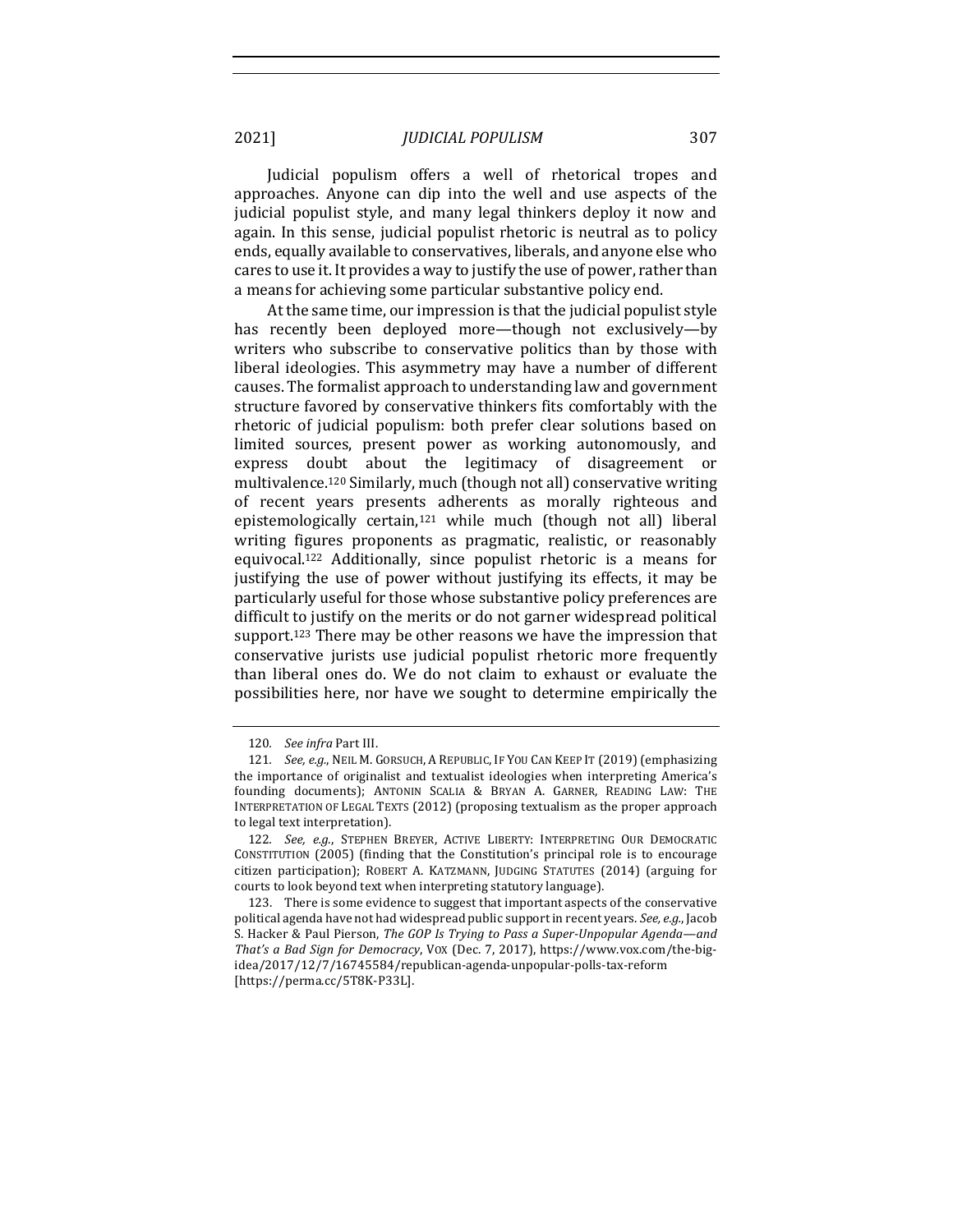308 *MINNESOTA LAW REVIEW* [106:283

specific distribution of populist rhetoric across political ideologies.<sup>124</sup> Moreover, the adoption of this rhetoric by prominent writers makes it seem useful, powerful, and even legitimate. As these tropes get deployed more and more by people in positions of power, we would expect more writers to take them up. The conservative or liberal use of judicial populist rhetoric is not relevant to our argument here.<sup>125</sup>

Whatever ends it is mobilized to serve, the rhetoric of judicial populism rejects key features of representative democracy. It gives legal writers ways to avoid justifying the effects of judicial decisions, and it harnesses extreme and unrealistic images of society and politics to justify the use of legal power in a way that undermines the possibility of legitimate criticism or disagreement. Judicial populist rhetoric *itself* has anti-democratic implications. Its use, for whatever purpose, undermines the legitimacy of democratic governance in a pluralistic society.

## III. STANDARD MANIFESTATIONS OF JUDICIAL POPULISM

The rhetorical style described in the preceding Part brings the populist preference for anti-pluralism, anti-institutionalism, and Manichean conflict into the legal sphere. This approach provides a grab bag of tropes any legal writer can draw on, and many use one or another of them now and then. That is, judicial populism characterizes arguments more than people: it can come out in offhand remarks and reveal unarticulated presuppositions. In some cases, though, it can characterize an entire body of legal theory. In this Part, we canvass three such areas.

In writing on legal interpretation, textualism and originalism purport to use uniquely correct methods to implement the true will of a unified people.<sup>126</sup> And in unitary executive theory, legal writers imagine a regal executive with an electoral mandate to speak and act on behalf of a unified people, unhampered by plural institutions designed to leverage expertise and moderate differences.<sup>127</sup> In each area, proponents habitually use Manichean imagery and recast complex, multifaceted issues as a simple pitting of obvious truth against bad faith obfuscation. While these moves are clothed in the language of judicial restraint, they enable proponents to impose their

<sup>124.</sup> Political scientists have measured the use of populist rhetoric by various political leaders. See infra note 241 and accompanying text (citing this literature).

<sup>125.</sup> We do discuss the substantive ends to which judicial populist rhetoric is put in a companion work in progress.

<sup>126</sup>*. See infra* Parts III.A, III.B.

<sup>127.</sup> See infra Part III.C.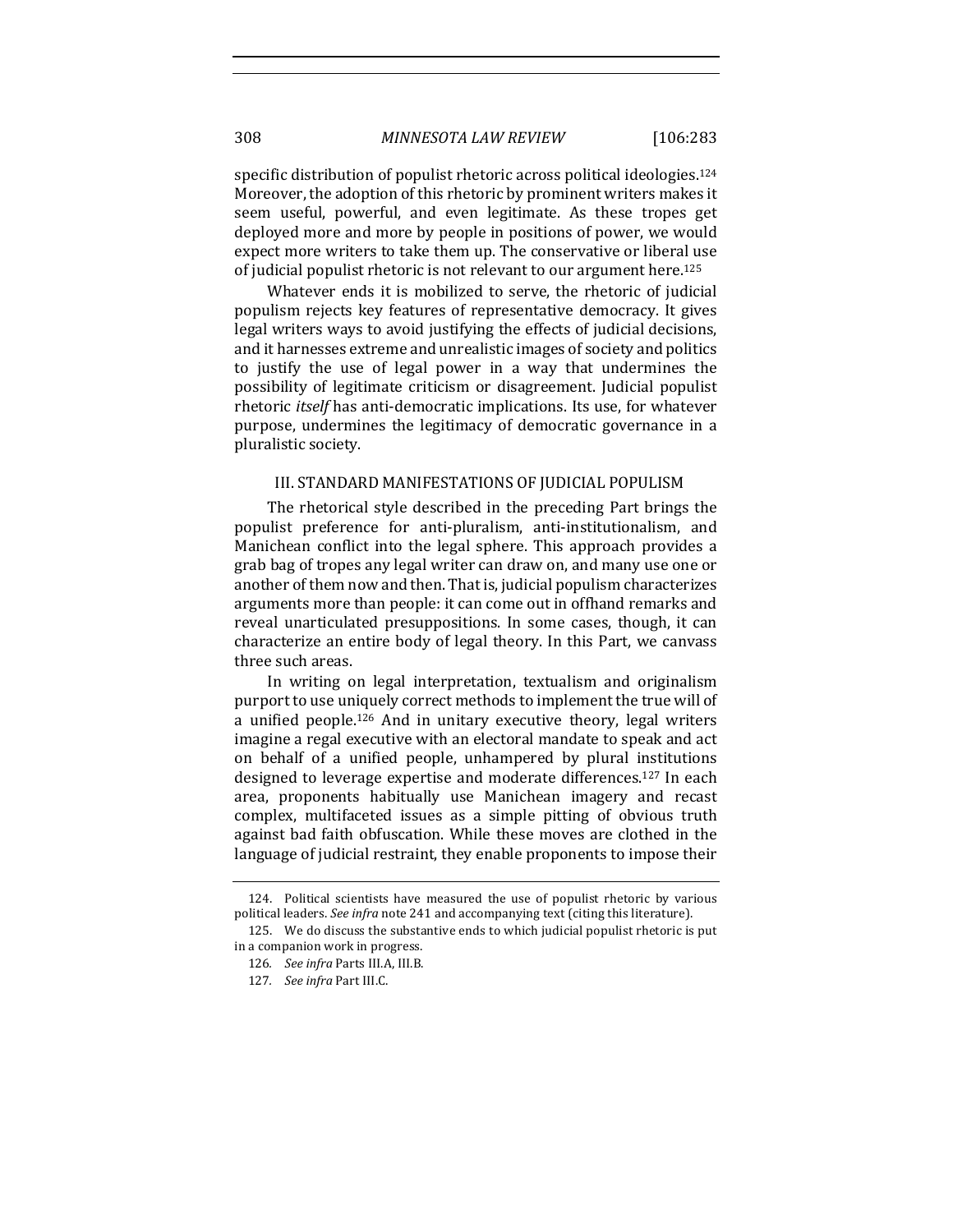own understandings and preferences onto the law while denying the possibility that differing views could be legitimate.

#### A. TEXTUALISM

Political populism generally conjures images of an elected leader who acts on behalf of ordinary people, implementing something akin to contemporary popular opinion. It may therefore seem counterintuitive to characterize originalist methods of legal interpretation like textualism as manifestations of a deeply analogous judicial populism. Political populism is also characteristically antipluralist and anti-institutional in nature, while legal interpretation undeniably focuses on the products of plural democratic institutions. So how could theories of legal interpretation share the central traits of political populism?

The key, we think, is to see that judicial populism presents *legal text* as the authoritative embodiment of the people's will, and purports to provide the only legitimate interpretive methods to do *the people's* bidding. Textualists acknowledge the plural nature of the legislature when they argue that judges should not disturb the unrecorded "deals" among lawmakers necessary to secure the law's enactment and encoded in the statutory text.<sup>128</sup> But they are not interested in the actual workings of Congress, nor in what elected representatives sought to achieve or thought would follow when they enacted legislation. They also routinely suggest that judges who deviate from the "plain meaning" of legal text to implement Congress's intent or promote a statute's underlying purposes undermine democracy and the rule of law by imposing their own subjective policy preferences onto the people.<sup>129</sup> While claiming to give voice to underlying statutory meaning, textualists in effect suggest that "they, and they alone, represent the people." $130$  We contend that their approach is anti-pluralist, anti-institutional, and Manichean in ways resembling political populism.

<sup>128</sup>*. See* John F. Manning, *The Absurdity Doctrine*, 116 HARV. L. REV. 2387, 2390 (2003).

<sup>129.</sup> *See, e.g.*, Antonin Scalia, *Common-Law Courts* in a Civil-Law System: The Role of United States Federal Courts in Interpreting the Constitution and Laws, in A MATTER OF INTERPRETATION: FEDERAL COURTS AND THE LAW 17-18 (Amy Gutmann ed., 1997) ("Under the guise or even the self-delusion of pursuing unexpressed legislative intents, common-law judges will in fact pursue their own objectives and desires, extending their lawmaking proclivities from the common law to the statutory field.").

<sup>130.</sup> *Cf.* MÜLLER, *supra* note 2, at 3 (explaining that anti-plural, populist political candidates present themselves as the sole voice of the people; likewise, textualist judges purport to provide the sole means of deciphering the law of the people).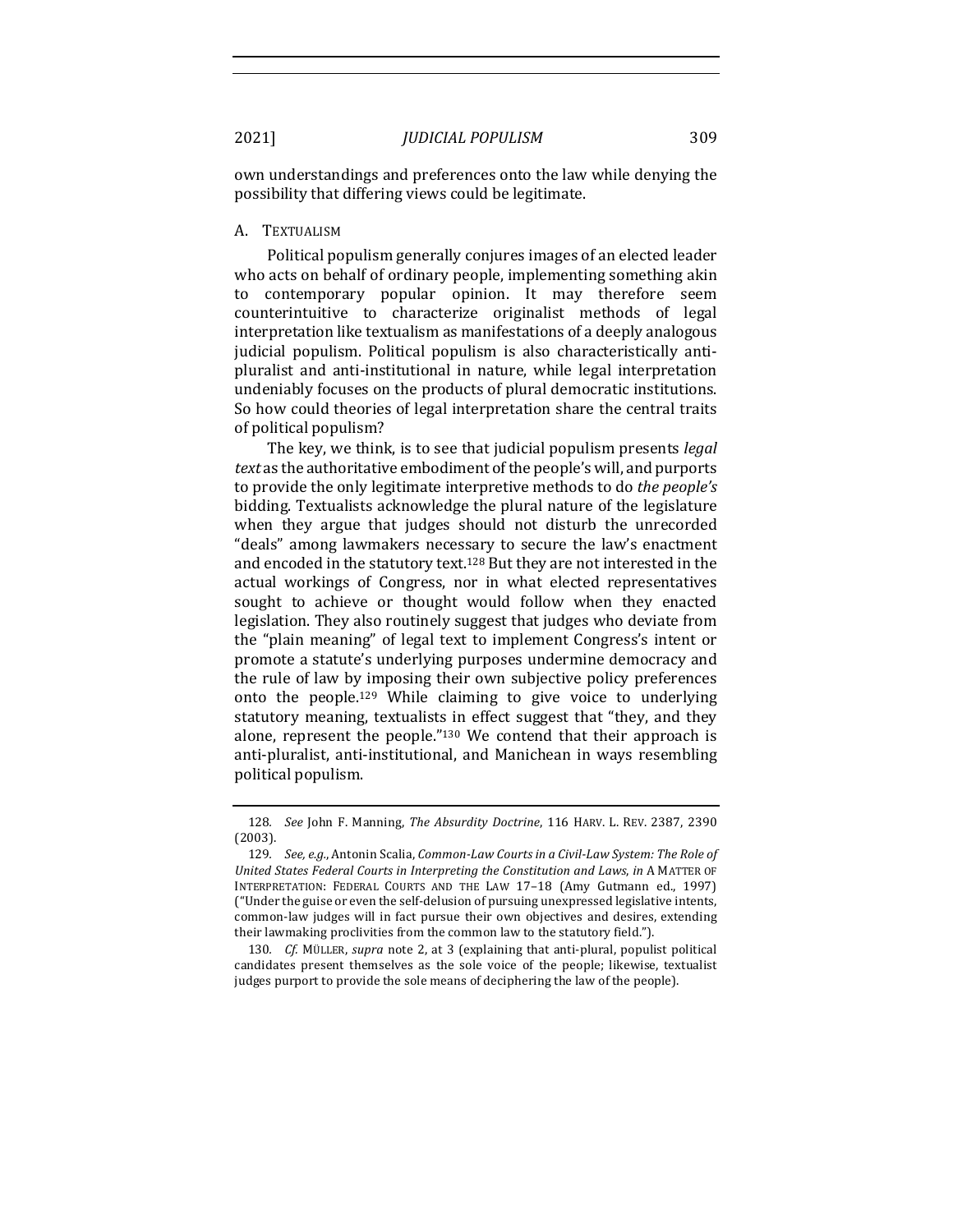310 *MINNESOTA LAW REVIEW* [106:283

Also like political populists, textualist writers claim a steadfast consistency while using a theory sufficiently malleable that they can often do what they want in the name of the people. Indeed, as explained below, textualism is discretionary all the way down: one chooses whether to be a textualist, which version of textualism to follow at any particular time, $131$  and which "plain meaning" to attribute to statutory text that is in many cases ambiguous.<sup>132</sup> Like political populism, therefore, the textualist instantiation of judicial populism is a rhetorical frame rather than a substantive position or an expression of democratically legitimate judging.

As a prescriptive theory of statutory interpretation,<sup>133</sup> textualism exhorts practitioners to ignore evidence about the circumstances in which a law was enacted, what its enactors expected to achieve.<sup>134</sup> and how legislatures draft laws or communicate their expected effects.<sup>135</sup> Instead, legal practitioners should confine themselves as much as possible to the words of the statute, whose import should ideally be clear from their "plain meaning."<sup>136</sup> In the event that the meaning is not plain, textualists permit adherents to look to several sources for clarification: ordinary meanings, dictionaries, canons of interpretation, other statutory provisions, and general legal background.<sup>137</sup> One justification for adhering to these limitations is legal: only text that has undergone the constitutionally specified enactment process counts as law, so judges should look only to that

133. *See Anya Bernstein, Before Interpretation, 84 U. CHI. L. REV. 567, 635 (2017).* 

<sup>131.</sup> Even commentators sympathetic to textualism acknowledge that textualists are not consistent. See Tara Leigh Grove, Comment, Which Textualism?, 134 HARV. L. REV. 265, 279-81 (2020) (recognizing that textualists' inconsistency in using the concept of "context" has generated different versions of their approach).

<sup>132.</sup> See Victoria Nourse, Textualism 3.0: Statutory Interpretation After Justice *Scalia,* 70 ALA. L. REV. 667, 669 (2019) ("If the cases of 2018 are any indication, the number of 5-4 splits in cases involving textual method deployed by both sides is a sure sign that there is no plain meaning to the text, since five members of the Court think it means one thing and four members think it means something entirely different.").

<sup>134.</sup> *See, e.g.*, SCALIA & GARNER, *supra* note 121, at 349, 369-98 (rejecting use of legislative history and the concept of legislative intent); Samuel L. Bray, The Mischief *Rule*, 109 GEO. L.J. 967, 984-85 (2020) (examining Justice Scalia's skepticism about considering legislative purpose).

<sup>135.</sup> *See* Victoria F. Nourse, *A Decision Theory of Statutory Interpretation:* Legislative History by the Rules, 122 YALE L.J. 70, 86 (2012) ("Textualism imagines Congress as a failed court, paying no attention whatsoever to congressional procedure on the theory that it is too chaotic or incoherent.").

<sup>136.</sup> *See Anya Bernstein, Democratizing Interpretation,* 60 WM. & MARY L. REV. 435, 484-85 (2018) (discussing the values and limitations underlying the plain meaning rule).

<sup>137.</sup> *Id.* at 467-70 (discussing sources textualism allows).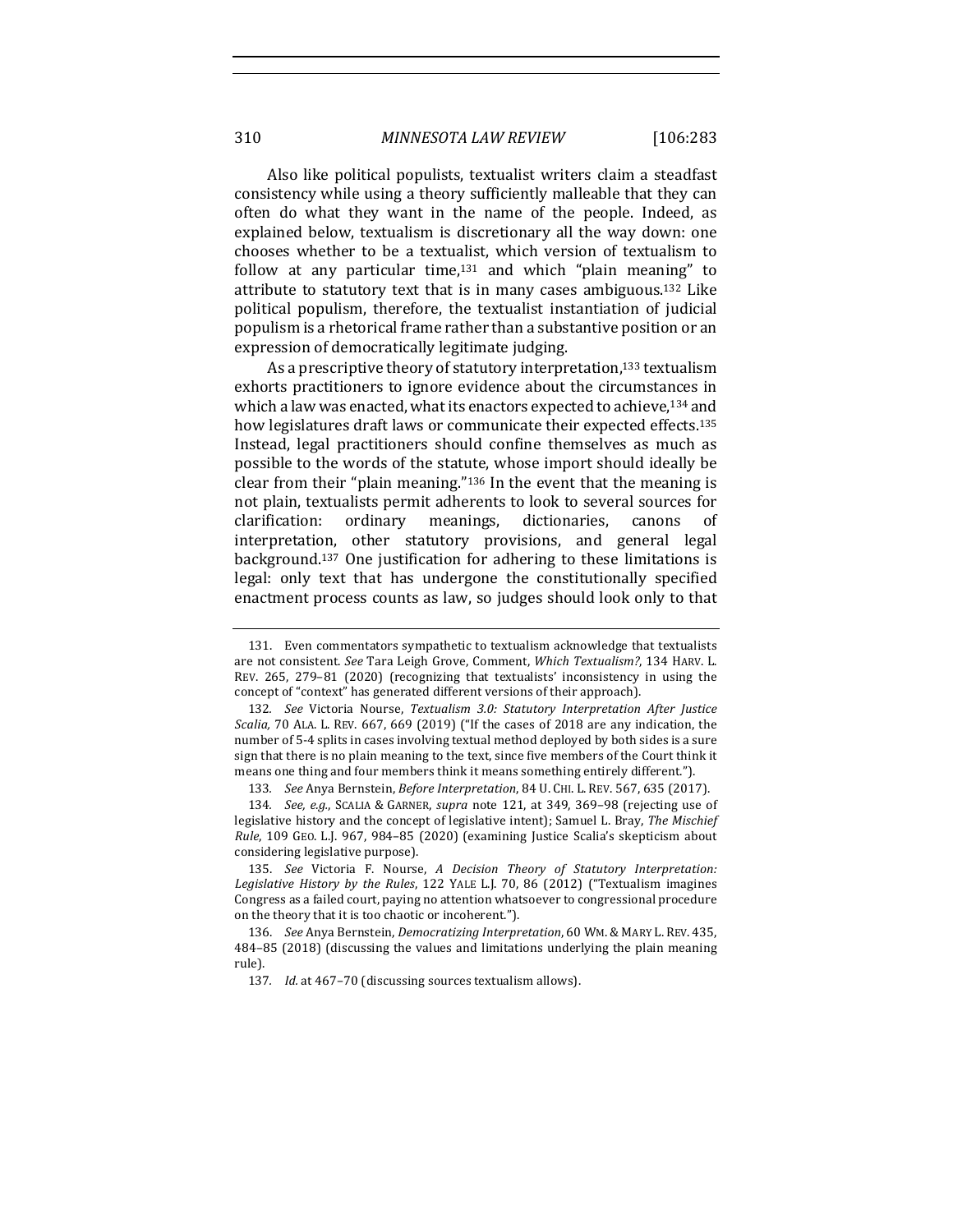text to understand what law means.<sup>138</sup> Another is institutional: enacted legal text crystallizes or embodies the results of negotiations among many legislators, and judges should not go beyond the text lest they disturb the "deals" legislators made to enact it or replace legislators' choices with their own.<sup>139</sup> A third is prudential: restricting the sources of evidence judges may use constrains their discretion, producing more rule-bound, predictable, and legitimate decisionmaking.140

Textualism echoes populism's rhetoric of simplicity.<sup>141</sup> But there is little simple about the law. Producing a federal statute involves scores of people occupying a myriad of institutional roles and social

139. *See, e.g.*, Manning, *supra* note 128, at 2390; *see also* John F. Manning, Justice Scalia and the Idea of Judicial Restraint, 115 MICH. L. REV. 747, 756 (2017) [hereinafter Manning, *Justice Scalia*] ("[I]f a judge elevates a statute's purpose over its enacted text, he or she might unknowingly disrupt awkward, behind-the-scenes compromises ... essential to the law's enactment.").

140. *See Scalia, supra* note 129, at 22, 40-41; Manning, Justice Scalia, supra note 139, at 750 (explaining that textualism rests upon an "anti-discretion principle").

141. Our point here is not to refute textualism's claims but to show how they manifest a judicial populism in the realm of interpretive theory. Still, it is worth briefly noting some obvious rejoinders. (1) Legally, the fact that only statutory text is enacted does not reasonably imply that nothing else may be consulted to help give meaning to that text, and indeed textualists consult other sources all the time. Dictionaries are not enacted legal text, yet textualists have no problem using them. (2) Institutionally, legislatures are complex machines, but they are not free-for-all melees. We know quite a bit about how legislatures function, and, crucially, how the people writing a statute communicate its anticipated effects to colleagues who will vote on it. So we can actually get a pretty good idea of congressional *understandings*—what those who voted on the statute thought it would do, whether they liked it or not—that reveal legislative deals better than a usually sparse statutory text that most legislators never read anyway. See Abbe R. Gluck, *Congress, Statutory Interpretation, and the Failure of Formalism: The CBO* Canon and Other Ways that Courts Can Improve on What They Are Already Trying to Do, 84 U. CHI. L. REV. 177, 209 (2017) (noting that "most congressional insiders and legislation experts" read the "'section-by-section' summary that accompanies most statutes" to understand what the statute is about and what it is predicted to accomplish). (3) And to the prudential: just as in other areas of life, there is little reason to think that limiting information sources constrains interpretation or leads to more predictable results. See Adam M. Samaha, *Looking over a Crowd—Do More Interpretive Sources Mean More Discretion?*, 92 N.Y.U. L. REV. 554, 558 (2017). Indeed, the contradictions between textualism's purported values and its announced method render it incapable of producing consistent results. See Bernstein, *supra* note 136, at 473.

<sup>138.</sup> See Frank H. Easterbrook, *The Absence of Method in Statutory Interpretation*, 84 U. CHI. L. REV. 81, 91 (2017) (arguing that drawing evidence of meaning from the enactment process is "illegitimate" because legislative history is "insufficient to constitute legislation under our system of governance"); *id.* at 82 ("Intents are irrelevant even if discernable ... because our Constitution provides for the enactment and approval of texts, not of intents.").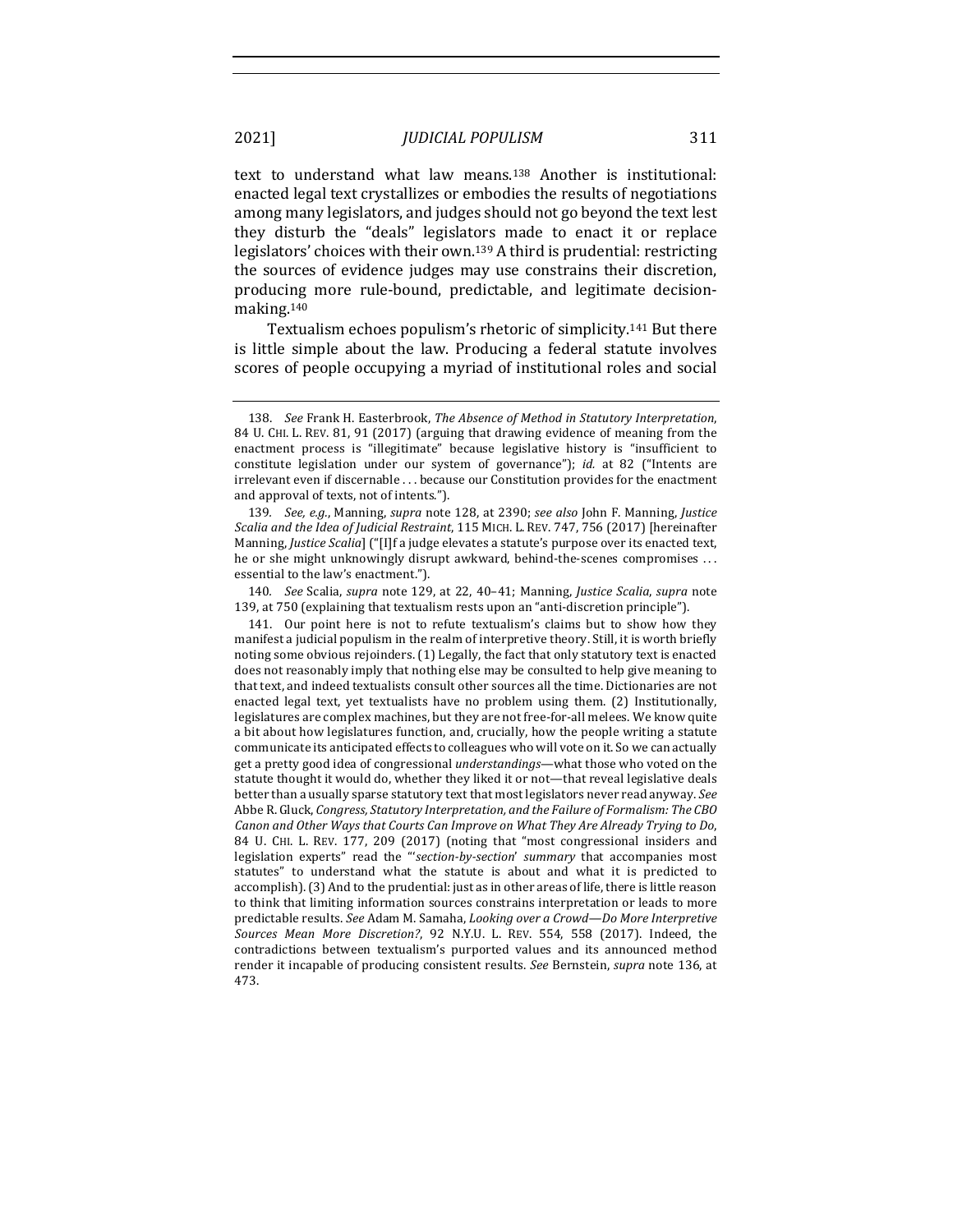positions and is subject to ongoing commentary and assessment by individuals and institutions charged with explaining a statute's purposes and predicting its effects.<sup>142</sup> Statutes, terse yet syntactically complex and semantically odd, address broad and unpredictable social problems; they are naturally prone to ambiguity. Once a statute is enacted, moreover, our legal system works against the possibility that its meaning will be plain. The agencies that administer most statutes go through complex, multilateral processes to interpret and implement them in ways that are subject to change over time. And our adversarial system encourages would-be litigants to see different potentials in the same words, fueling arguments about meaning that lead to periodic judicial elaboration and reinterpretation. Because each authoritative reinterpretation becomes part of the law, courts are indelibly involved in the ongoing lawmaking process.

In our view, multiplicity is part of democracy's strength: a resilient system provides many people many different kinds of opportunities to participate in crafting laws whose meanings evolve over time. For textualists as for political populists, though, multiplicity appears as a danger or a weakness, or (oddly) both. Faced with information about legislative production and implementation, textualists look the other way and decry engagement with the democratic process; they share political populism's distaste for the messy practices of democratic institutions. Working in a legal system that inscribes judicial pronouncements in the law, textualists nonetheless insist that participation in lawmaking is an old-fashioned conceit of "the common law judge[ ]" whose "job [was] really that of 'playing king—devising, out of the brilliance of one's own mind, those laws that ought to govern." $143$  As this phrase suggests, textualists present lawmaking as unitary and decisive: the law-deviser is something like a king, and judges are not kings, so judges have no part in law-devising. Instead of acknowledging their part or justifying their influence in the multilateral lawmaking process that characterizes the American litigation system, textualists insist that judges are ethically

<sup>142.</sup> *See* Gluck & Bressman, *supra* note 84, at 915 (discussing "the fiction of the unitary drafter"); Shobe, *supra* note 84, at 815–51 (detailing the many contributors to the legislative drafting process); Gluck, *supra* note 141, at 193-94 (noting Congressional "staff's role in statutory-text drafting"); Jarrod Shobe, *Agencies as* Legislators: An Empirical Study of the Role of Agencies in the Legislative Process, 85 GEO. WASH. L. REV. 451, 468 (2017) [hereinafter Shobe, *Agencies as Legislators*] (describing "agencies . . . as primary drafters of legislation"); Cross, *supra* note 84, at 84 (describing contemporary legislators as managers of a statute-drafting bureaucracy).

<sup>143.</sup> Manning, Justice Scalia, supra note 139, at 751 (quoting Scalia, supra note 129, at 7).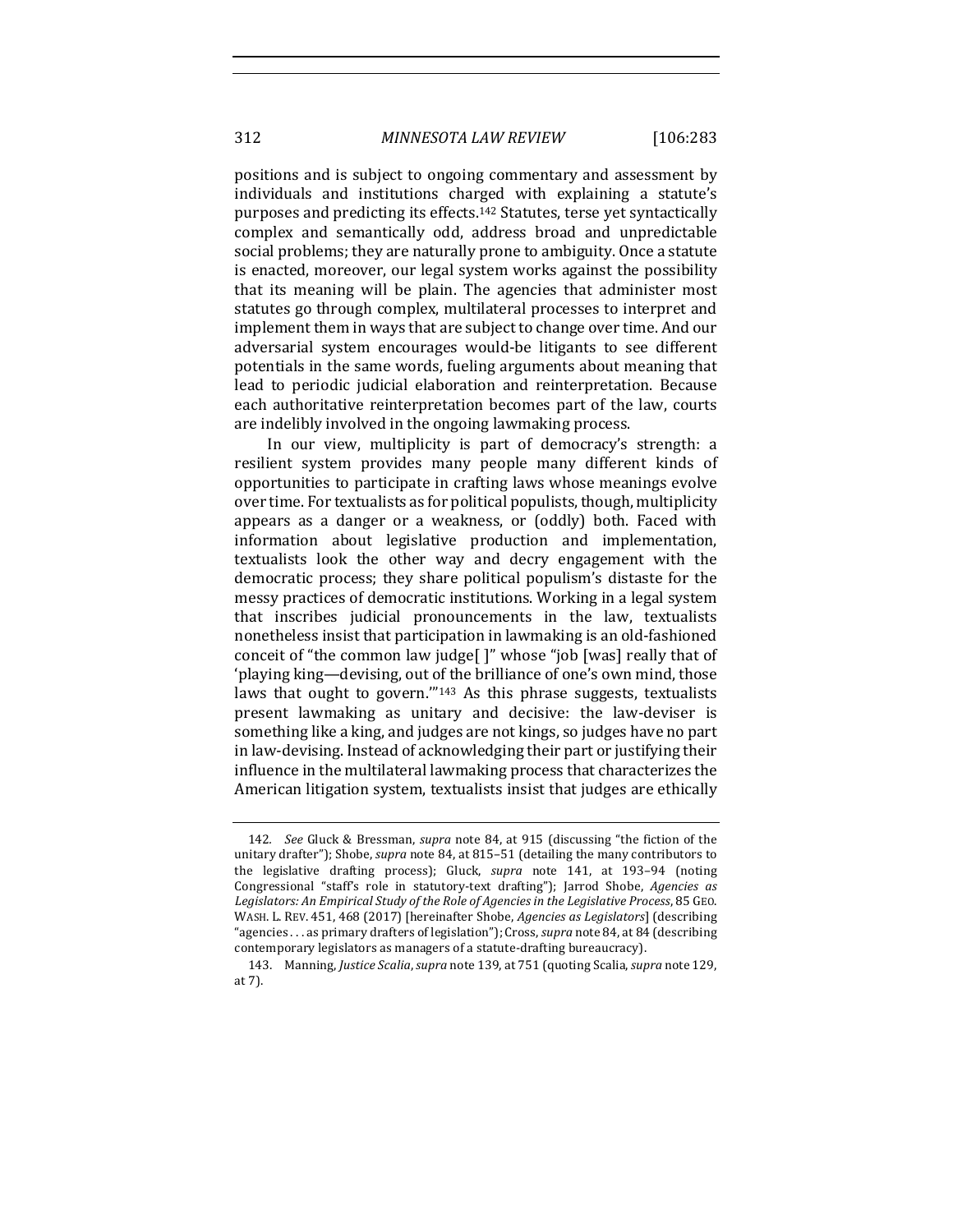bound to ignore both their place in the system and the power they wield. Populism's impatience with complexity and debate resonates in textualism's imagination of the judicial role.

Textualist method further echoes populism's claim to direct, unmediated communication with the will of an imagined unitary people. Textualists seek to interpret law without looking to those who produce, assess, describe, enact, or implement it. They look instead to "the way a reasonable person conversant with relevant social and linguistic practices would have used the words" the statute contains.<sup>144</sup> Justice Scalia wrote that a statute's "words mean what they conveyed to reasonable people at the time they were written,"145 because, as Judge Easterbrook put it, "the significance of an expression depends on how the interpretive community alive at the time of the text's adoption understood those words."<sup>146</sup> Textualists thus ask practitioners to ground their interpretation of legal text in audience understanding.147

Yet they also prohibit adherents from investigating how any actual people addressed by a statute might understand it. Records of the statute's production, which reveal how drafters presented the statute to colleagues in the enacting Congress—a central audience to passing a law—are off limits.<sup>148</sup> So are discussions with the agency personnel who are the co-drafters and the addressees of most statutes.<sup>149</sup> And when textualists look at indications of how people outside the government use language—dictionaries, popular publications, or even general corpora of language use—they eschew sources that might illuminate how those people would have understood the *statutory* provision at issue, rather than how they

<sup>144.</sup> John F. Manning, *What Divides Textualists from Purposivists?*, 106 COLUM. L. REV. 70, 91 (2006).

<sup>145.</sup> SCALIA & GARNER, *supra* note 121, at 16; see Lawrence M. Solan, The New *Textualists' New Text*, 38 LOY. L.A. L. REV. 2027, 2053 (2005) (noting that textualists eschew pronouncements by those who wrote and voted on a statute, considering instead what those terms mean to idiomatic speakers).

<sup>146.</sup> Frank H. Easterbrook, *Foreword* in SCALIA & GARNER, *supra* note 121, at xxv.

<sup>147.</sup> *See Barrett, supra* note 53, at 2195 ("Textualists consider themselves bound to adhere to the most natural meaning of the words at issue because that is the way their principal—the people—would understand them.").

<sup>148.</sup> *See* Gluck, *supra* note 141, at 182 (arguing that looking to the Congressional Budget Office's evaluation of the economic effects of a bill can illuminate what members of the enacting Congress understood the law to accomplish); Shobe, *supra* note 84, at 815-51 (outlining the legislative drafting process).

<sup>149.</sup> See Shobe, Agencies as Legislators, supra note 142; Christopher J. Walker, Legislating in the Shadows, 165 U. PA. L. REV. 1377, 1382-96 (2017) (describing the many ways administrative agencies participate in drafting legislation).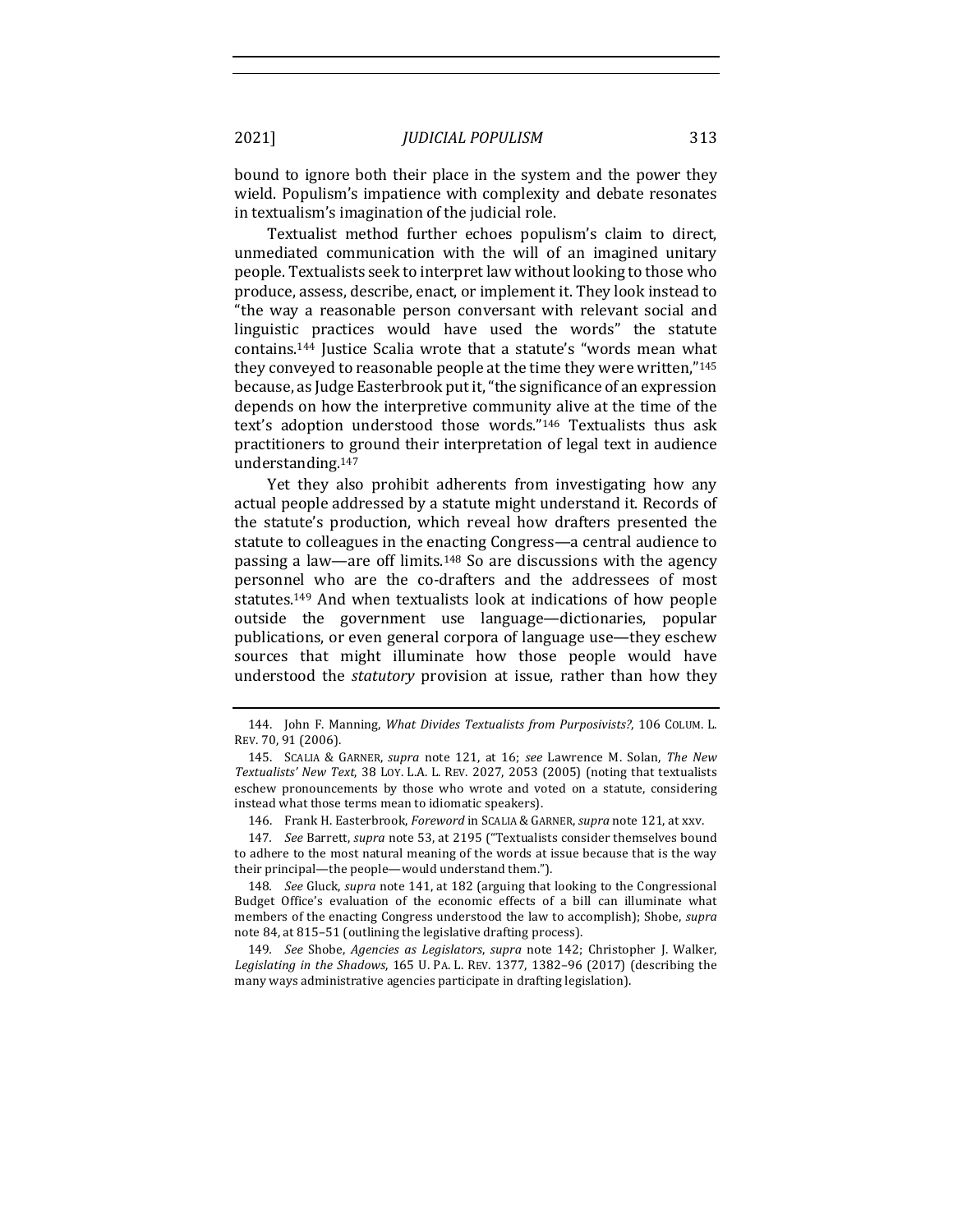might treat some of the same words appearing in an unrelated genre or context.<sup>150</sup> Like political populists, textualists claim a direct line of contact with the people, an undifferentiated entity that understands the law in some uniform way which, it turns out, only textualists themselves are able to discern. $151$ 

This view treats a statute as though, once enacted, it took on a life removed from any practical grounding in the world it governs, with only the textualist judge able to voice its authentic reality. This transcendental certainty may help explain how textualists can propound several different interpretive approaches while maintaining that each one is superior to all others. Should statutory terms mean what they "conveyed to reasonable people" outside the legislature?<sup>152</sup> Or should we interpret them "as any ordinary Member of Congress would have read them"?<sup>153</sup> Justice Scalia has told us to take each of these—different—approaches and to renounce all others. Faced with a very old legal term like "equity" in a statute from a more recent time like 1974, should we give *equity* the meaning it had in 1974, "at the time of the text's adoption," as Judge Easterbrook describes Justice Scalia's approach?<sup>154</sup> Or should we hark back to give *equity* the meaning it had in the "days of the divided bench," as Justice Scalia did when addressing this question?<sup>155</sup> Each of these contrary—methods is presented as showing the one true way.

Again, we are not concerned here with the particular results textualists reach in any given case, but with the path they take to get there. Textualism insists that judges should not consider the normative or practical implications of their decisions; they should just follow the one true method to reach the correct answer. But this method turns out to be inconsistent, even somewhat chaotic.<sup>156</sup> That makes it easier for judges to reach whatever results they want, while

<sup>150.</sup> Bernstein, *supra* note 136, at 469-70; Anya Bernstein, *Legal Corpus* Linguistics and the Half-Empirical Attitude, 160 CORNELL L. REV. (forthcoming 2021) (manuscript at  $15-17$ ) (on file with authors) (explaining that even when textualists turn to social scientific methods of evaluating how people use language, they avoid evidence that might reveal how statutory terms work in their real-world contexts).

<sup>151.</sup> Bernstein, *supra* note 136, at 466-76.

<sup>152.</sup> SCALIA & GARNER, *supra* note 121, at 16.

<sup>153.</sup> Chisom v. Roemer, 501 U.S. 380, 405 (1991) (Scalia, J., dissenting).

<sup>154.</sup> Easterbrook, *supra* note 146, at xxv.

<sup>155.</sup> Great-West Life & Annuity Ins. Co. v. Knudson, 534 U.S. 204, 210-12 (2002).

<sup>156.</sup> See Grove, supra note 131, at 279-90 (recognizing competing strands of textualism).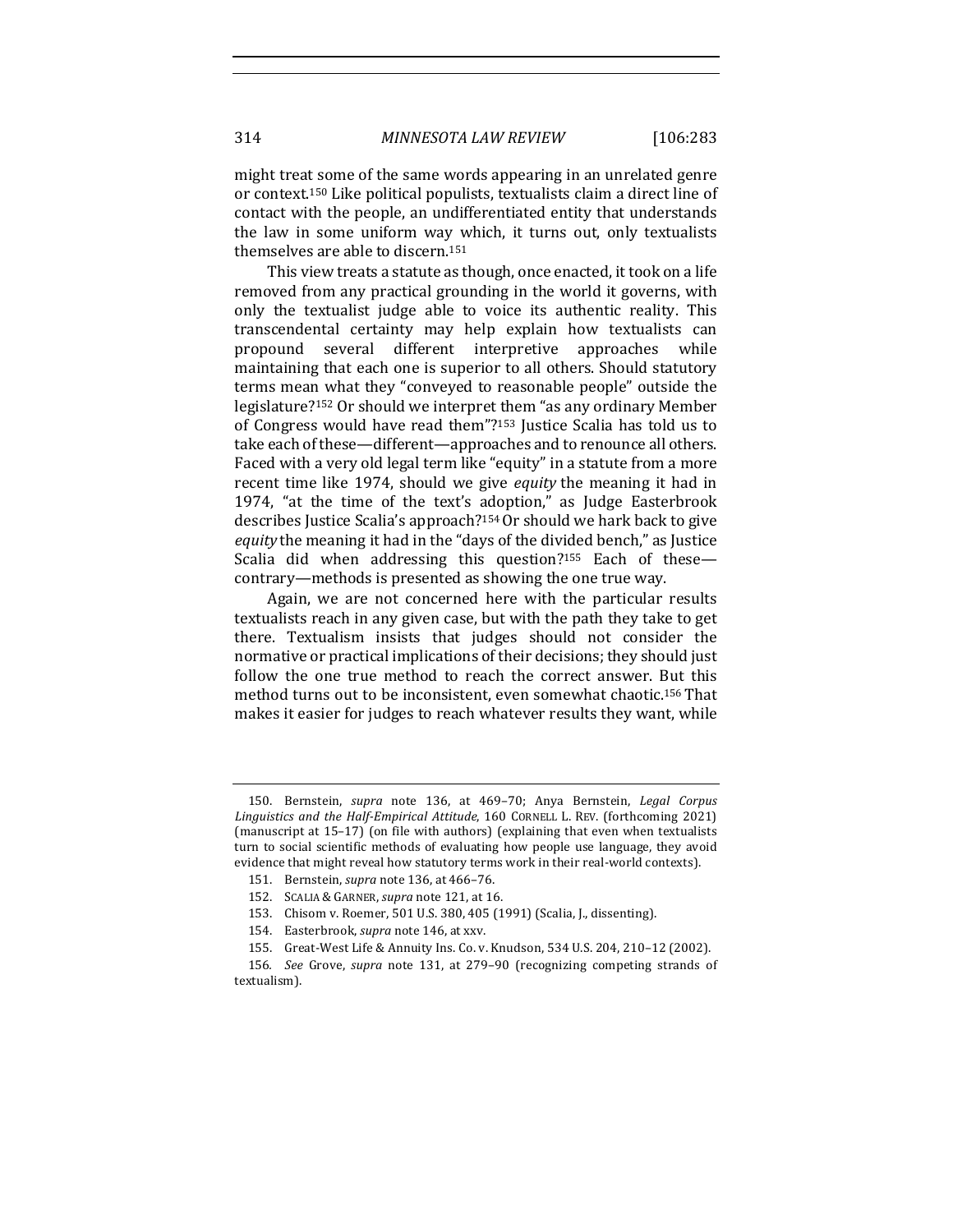still righteously ignoring their normative and practical implications.157

Just last Term, a single case yielded three divergent textualist opinions. *Bostock v. Clayton County* asked whether Title VII of the Civil Rights Act of 1964, which prohibits discriminating against an employee "because of such individual's ... sex,"<sup>158</sup> proscribed discrimination on the basis of sexual orientation or transgender status.<sup>159</sup> According to Justice Gorsuch's majority opinion, "[t]he answer is clear."<sup>160</sup> An employer who fired a male employee for being in a romantic relationship with a man would not fire a woman for being in a romantic relationship with a man, so sex would be a but-for cause of the firing.<sup>161</sup> Justice Alito found this equation of sex with sexual orientation "preposterous,"<sup>162</sup> because an employer could reject an employee with homosexual leanings without even knowing their sex.<sup>163</sup> Anyway, textualism "calls for an examination of the social context in which a statute was enacted," and "[i]n 1964, ordinary Americans . . . would not have dreamed that discrimination because of sex meant discrimination because of sexual orientation, much less gender identity."<sup>164</sup> Justice Kavanaugh, too, thought the "[t]he answer [was] plain[]."<sup>165</sup> A textualist "must adhere to the ordinary meaning of phrases, not just the meaning of the words in a phrase,"<sup>166</sup> which one

159. Bostock v. Clayton Cnty., 140 S. Ct. 1731 (2020).

161. *Id.* at 1741 ("[I]t is impossible to discriminate against a person for being homosexual or transgender without discriminating against that individual based on sex."); see id. at 1735 ("[T]o discriminate on ... grounds [of sexual orientation or gender identity] requires an employer to intentionally treat individual employees differently because of their sex.").

162. *Id.* at 1755 (Alito, J., dissenting).

163. Id. at 1763 (arguing that an employer's discrimination against an employee with a same-sex partner is not based on the employee's sex but on their "attraction to members of their own sex—in a word, sexual orientation"); *id.* at 1760 (denying that "an employer cannot reject an applicant based on homosexuality without knowing the applicant's sex").

164. *Id.* at 1767. But see James A. Macleod, Finding Original Public Meaning 29-32 (2020) (unpublished manuscript) (on file with authors) (presenting experimental data indicating the opposite).

165. *Bostock*, 140 S. Ct. at 1828 (Kavanaugh, J., dissenting).

<sup>157.</sup> *See, e.g.*, Abbe R. Gluck, Justice Scalia's Unfinished Business in Statutory *Interpretation: Where Textualism's Formalism Gave Up*, 92 NOTRE DAME L. REV. 2053,  $2071-72$  (2017) (recognizing the active and value laden nature of textualism); Gluck & Bressman, *supra* note 84, at 962-64 (arguing that textualism's active nature should be acknowledged despite its claims to objectivity and neutrality).

<sup>158. 42</sup> U.S.C. § 2000e-2(a)(1).

<sup>160.</sup> *Id.* at 1737.

<sup>166.</sup> *Id.* at 1825.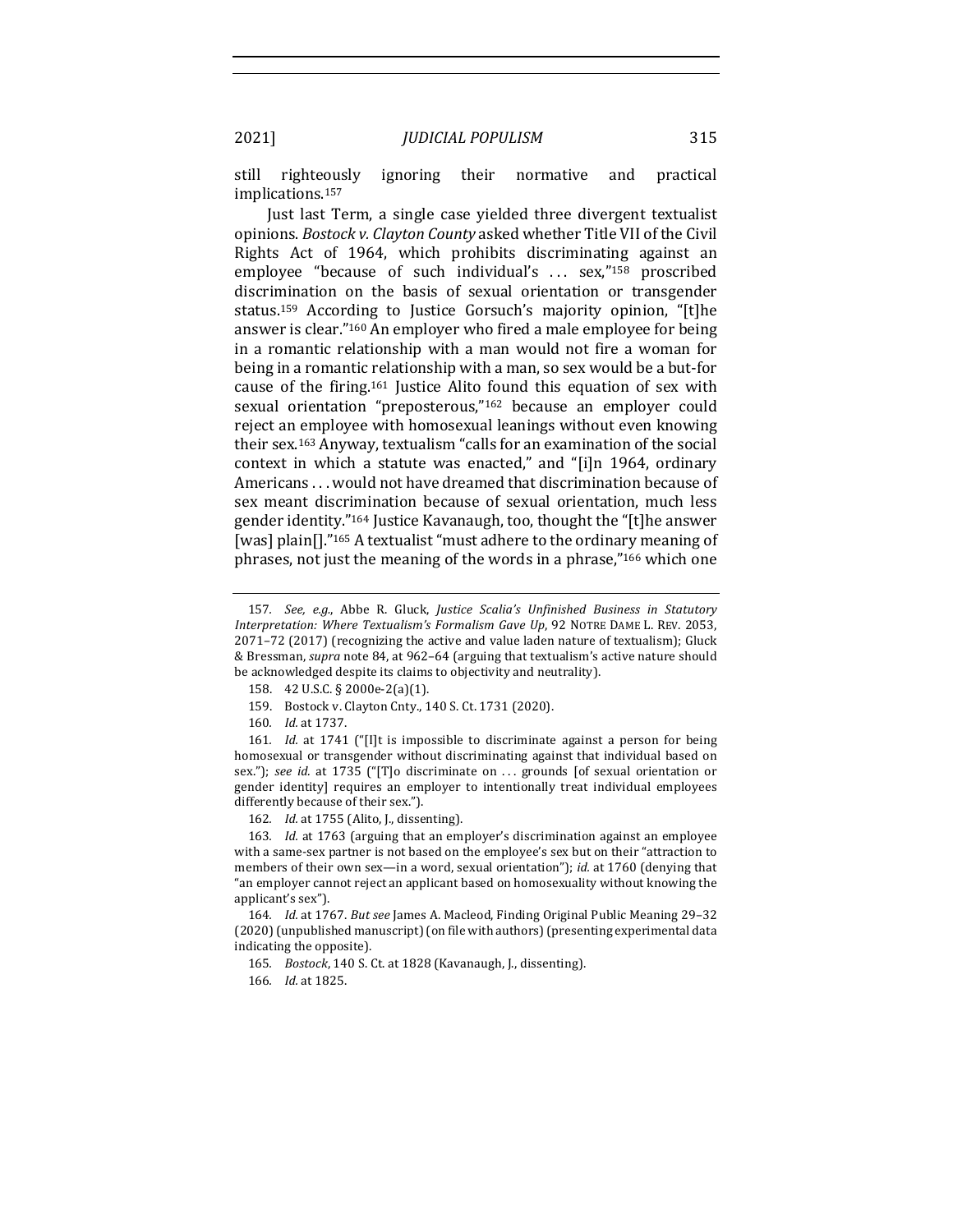gathers from a larger legal context, and that "reflects and reinforces the widespread understanding that sexual orientation discrimination is distinct from . . . sex discrimination."167

None of the *Bostock* opinions considers the normative value of anti-discrimination; or the way that discrimination against gays and lesbians supports patriarchy;<sup>168</sup> or even the fact that "the legislative debate over Title VII" presented sex discrimination "as a means of enforcing conventional sex and family roles."<sup>169</sup> Rather, each opinion presents its own-distinctive-textualist method as the only legitimate option.<sup>170</sup> This pretty fairly characterizes textualist analysis.171

Textualism presents the consideration of values, norms, or effects as illegitimate, and insists that only its method can yield the right results.<sup>172</sup> But this supposedly stringent and constraining method leaves so much wiggle room that there are plenty of results to choose from.<sup>173</sup> In textualism's peculiar argumentation style, moreover, the premise tends to be the same as the thesis: since enacted text is all there is to understanding law, it follows that all we need to understand law is the enacted text. This circular logic, reminiscent of religious exegesis, gives textualist assertions an inevitable, irrefutable sound.<sup>174</sup> But it leaves out the fundamentally social, normative, and efficacious nature of law; not to mention the wild inconsistencies of textualist analysis itself. Textualism, in other words, claims legitimation by fiat in a way that resembles political populism.

171. *See Grove, supra* note 131, at 279-85 (using *Bostock* to illustrate textualism's inconsistencies); Macleod, *supra* note 164 (same).

<sup>167</sup>*. Id.* at 1830.

<sup>168.</sup> Brian Soucek, Hively's Self-Induced Blindness, 127 YALE L.J.F. 115, 121-26 (2017) (reviewing decades of scholarship connecting discrimination against gays and lesbians to gender subordination).

<sup>169.</sup> *Id.* at 125 (quoting Cary Franklin, *Inventing the "Traditional Concept" of Sex Discrimination*, 125 HARV. L. REV. 1307, 1328 (2012)).

<sup>170</sup>*. Cf.* MILTON ROKEACH, THE THREE CHRISTS OF YPSILANTI (1964) (describing an experiment in which three people who each believed himself to be Jesus Christ were housed together in the same institution).

<sup>172</sup>*. See* Bernstein, *supra* note 136, at 467–473.

<sup>173.</sup> *See* Thomas W. Merrill, *Textualism and the Future of the Chevron Doctrine*, 72 Wash. U. L.Q. 351, 372 (1994) (explaining that textualism involves an "active, creative approach" to decision-making that "transform[s] statutory interpretation into a kind of exercise in judicial ingenuity" where interpretive problems are treated "like a puzzle to which it is assumed there is one right answer").

<sup>174.</sup> *See* George Kannar, *The Constitutional Catechism of Antonin Scalia*, 99 YALE L.J. 1297, 1309-20 (1990) (rooting Justice Scalia's approach to legal interpretation in his religious training).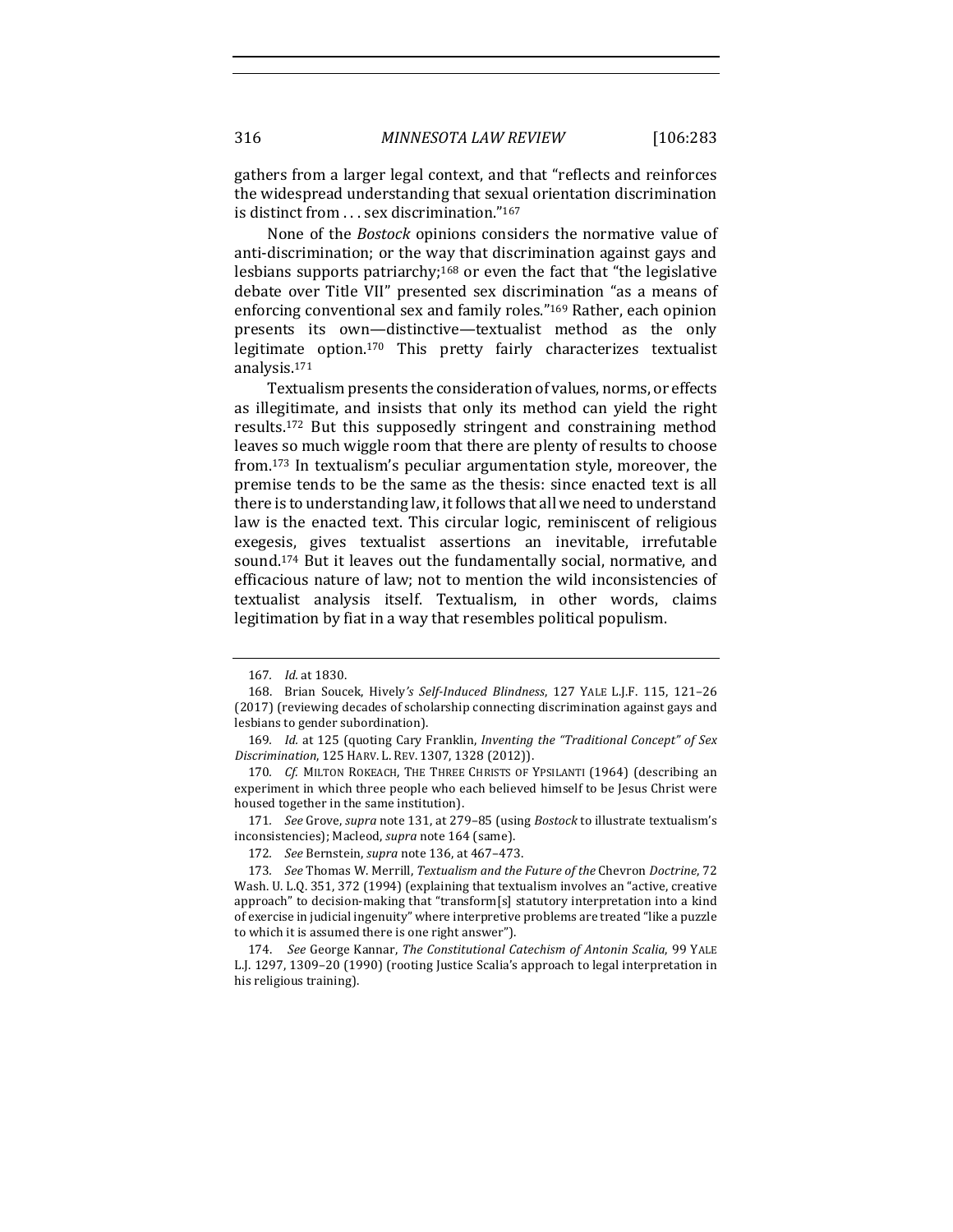Textualism's circular logic holds strong even when its premises collide. John Manning writes of Justice Scalia's devotion to "the idea of judicial restraint"<sup>175</sup> as "an independent reason to adhere to . . . textual conclusions," one that "did not necessarily derive from  $\dots$  a particular governing text."<sup>176</sup> On Manning's telling, then, textualism's tenets rest on a principle that itself is not grounded in legal text. Yet textualism's central tenet is to reject principles not grounded in legal text. Textualist teachings thus appear to delegitimize textualism itself. But through the magic of legitimation by fiat, textualists can return to the premise that the text is all that matters and conclude that all that matters is the text. Just as political populism claims special access to the will of the people, judicial populism claims special access to the truth of the law.

To be clear, attention to *text* is not a sign of populist thinking. Nor, of course, are textualists the only readers to treat text seriously. Take last Term's Little Sisters of the Poor v. Pennsylvania.<sup>177</sup> Federal agencies exempted organizations that claim religious scruples from the Affordable Care Act's (ACA) requirement that health insurance plans provide free contraception.<sup>178</sup> The statute provides that, "with respect to women ... a health insurance issuer ... shall ... provide ... such additional preventive care  $\dots$  as provided for in  $\dots$  guidelines supported by [the Health Resources and Services Administration  $(HRSA)$ ]."<sup>179</sup> HRSA guidelines include contraception.<sup>180</sup> While the majority accepted the exemption, Justice Ginsburg argued that the statute did not give agencies the latitude to create exceptions to this mandate: the ACA says that *anyone* who is "a health insurance issuer ... shall ... provide [the] coverage" at issue, not that only *some* health insurance issuers should.<sup>181</sup> Justice Ginsburg noted archly, "I begin with the statute's text. But see *ante*, at 17 (opinion of the Court) (overlooking my starting place)."<sup>182</sup> And while she thought the text

<sup>175.</sup> Manning, *Justice Scalia*, *supra* note 139, at 750 (explaining that Justice Scalia's commitment to judicial restraint provided a "central grounding for all of [his] commitments").

<sup>176.</sup> *Id.* at 755; see also id. at 750 ("Justice Scalia's anti-discretion principle ... does not focus . . . upon any . . . account of Article III's original understanding.").

<sup>177.</sup> Little Sisters of the Poor Saints Peter & Paul Home v. Pennsylvania, 140 S. Ct. 2367 (2020).

<sup>178</sup>*. Id.* at 2373.

<sup>179</sup>*. Id.* at 2379–80 (alterations in original) (quoting 42 U.S.C. § 300gg-13(a)(4)).

<sup>180</sup>*. Id.* at 2374.

<sup>181.</sup> *Id.* at 2404 (Ginsburg, J., dissenting).

<sup>182</sup>*. Id.*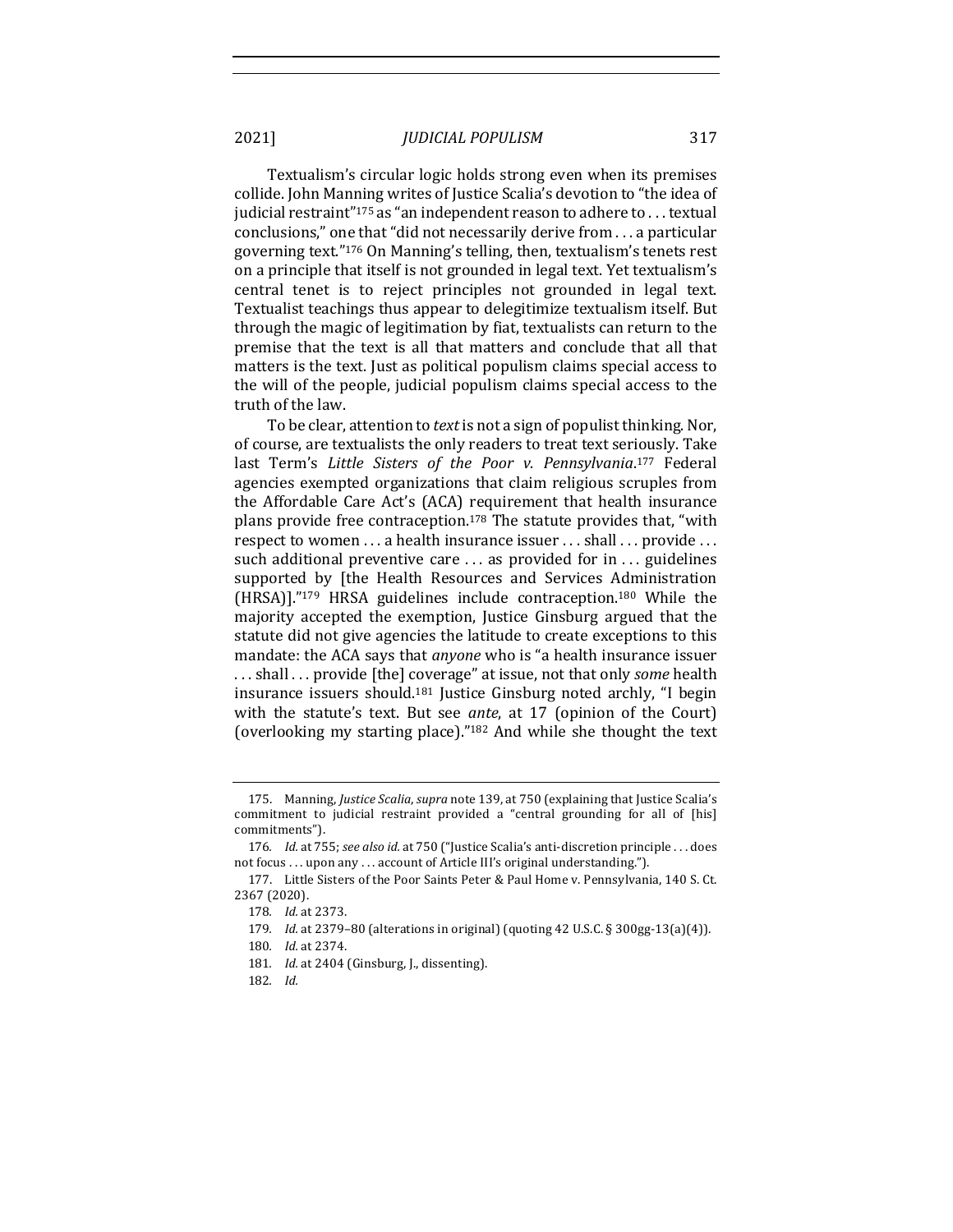rather clearly did not allow exemptions, $183$  she did not deny the possibility of legitimate disagreement, or insist that one true answer was obvious, or ignore the role of legislatures in crafting statutes. Textualism, in other words, is not a shorthand for paying attention to text. It is a rhetorical frame to help legitimize legal claims, and it habitually draws on the same tropes as political populism.

### B. ORIGINALISM

Originalism in constitutional interpretation, like textualism, exhibits the key traits of political populism by suggesting that the Constitution's text embodies the founding generation's will, and that courts can only legitimately speak on the people's behalf by using originalist interpretive methods. Originalism holds that judges interpreting the Constitution should impute to it the meanings its provisions had at the time they were enacted.<sup>184</sup> On this view, original meanings are not merely relevant to interpretation, they are dispositive.<sup>185</sup> Originalism started as an intentionalist approach that asked what the Constitution's writers meant by their words,<sup>186</sup> but soon moved in an audience-oriented direction, basing interpretation on the way a constitutional provision's original public would have understood it.<sup>187</sup> This "original public meaning originalism" had

185. *See* Berman, *supra* note 54, at 2; Daniel A. Farber, *The Originalism Debate: A* Guide for the Perplexed, 49 OHIO ST. L.J. 1085, 1086 (1989) ("Originalists are committed to the view that original intent is not only relevant but authoritative  $\dots$ .").

186. *See* Farber, *supra* note 185, at 1086 (noting that originalists believe "that we are ... obligated to follow the intent of the framers" and that "*clear* evidence of original intent is controlling on any 'open' question of constitutional law").

187. Whittington, *supra* note 184, at 378 ("The terms of the debate have shifted somewhat over time, from talking about 'original intent' to talking about 'original meaning.""); Lawrence B. Solum, District of Columbia v. Heller *and Originalism*, 103 Nw. U. L. REV. 923, 926 (2009) (defining "original public meaning originalism" as "the view that the original meaning of a constitutional provision is the conventional semantic meaning that the words and phrases had at the time the provision was framed and ratified").

<sup>183</sup>*. Id.*

<sup>184.</sup> Keith E. Whittington, *Originalism: A Critical Introduction*, 82 FORDHAM L. REV. 375, 378 (2013) ("The two crucial components of originalism are the claims that constitutional meaning was fixed at the time of the textual adoption and that the discoverable historical meaning of the constitutional text has legal significance and is authoritative in most circumstances."); Berman, *supra* note 54, at 5 ("[O]riginalism maintains that courts ought to interpret constitutional provisions *solely* in accordance with some feature of those provisions' original character.... [although t]he feature of the original character that is said to demand this strong judicial solicitude varies across originalist theories."). The literature on originalism is vast. Our goal here is not to encompass all this work but to illuminate some key traits that connect originalist approaches to populism.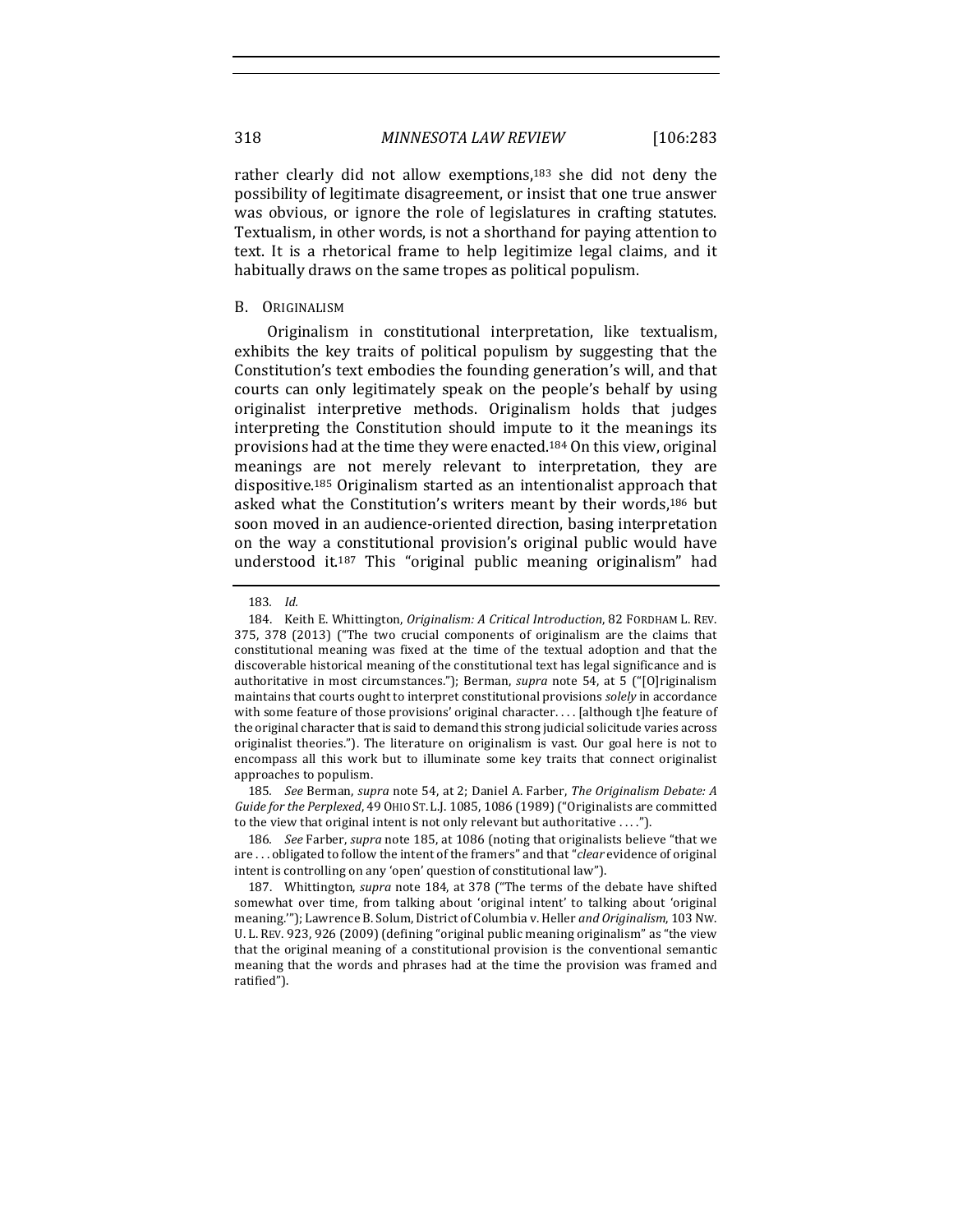difficulty dealing with precedent, which American law generally views as authoritative even if it does not conform to an originalist's understanding of a provision's original public meaning.<sup>188</sup> A more "inclusive" latter-day version of the theory has emerged to embrace post-founding-era changes insofar as founding-era law would have authorized such developments.<sup>189</sup> This "original law originalism" allows originalists to vaunt the original audience understanding of a constitutional provision while accepting contrary precedent, on the theory that the Constitution's original audiences recognized precedent as binding.<sup>190</sup>

Originalists tend to stay vague about what justifies choosing some original audiences over others as guides. After all, each constitutional provision governed many kinds of people on its enactment. The structure of the federal government was significantly influenced by the existence of slavery, for instance, and limits on women's autonomy formed part of the legal background to the Constitution.<sup>191</sup> Yet originalists generally do not attempt to uncover how enslaved people or women—or really anyone beyond those few who wrote, defended, and voted on it—understood constitutional text.<sup>192</sup> Originalists thus tend to seek guidance about general *public* 

190. *Id.* at 2361 ("Because originalism permits a doctrine of precedent, many of its most obvious conflicts with modern practice go away."); William Baude & Stephen E. Sachs, *Grounding Originalism*, 113 Nw. U. L. REV. 1455, 1457 (2019).

191. *See, e.g.*, JESSE WEGMAN, LET THE PEOPLE PICK THE PRESIDENT: THE CASE FOR ABOLISHING THE ELECTORAL COLLEGE 67-79 (2020) (detailing how electoral apportioning and the electoral college grew out of the conflict between slave states and free states); Justin Simard, *Citing Slavery*, 72 STAN. L. REV. 79 (2020) (showing that legal rules and precedents about slavery continue to permeate current American law); Michael Boucai, *Before* Loving: The Lost Origins of the Right to Marry, 2020 UTAH L. REV. 69 (discussing the evolution of family law and the legal role of women in marriage).

192*. See* James W. Fox Jr., *Counterpublic Originalism and the Exclusionary Critique*, 67 ALA. L. REV. 675, 688-89 (2016) (recognizing that "the current originalist definition

<sup>188.</sup> Whittington, *supra* note 184, at 400-02 (noting that "how much respect judges should pay to judicial precedents that are apparently inconsistent with the original meaning of the Constitution" is an important "unsettled  $\dots$  question  $\dots$  within the originalist literature" and that the "theory ... does not definitively instruct judges on what they should do if they find themselves confronted with a legal and political status quo that already departs substantially from the original meaning of the constitutional text").

<sup>189.</sup> William Baude, *Is Originalism Our Law?*, 115 COLUM. L. REV. 2349, 2354–59 (2015) (arguing for an "inclusive originalism" that treats original meaning as the "ultimate criterion for constitutional law, including the validity of other methods of interpretation or decision," which can be legitimate "*to the extent that the original meaning incorporates or permits them*"; this legitimizes precedent because the Constitution itself was "originally read  $\dots$  in the context of the common law," which applies precedent).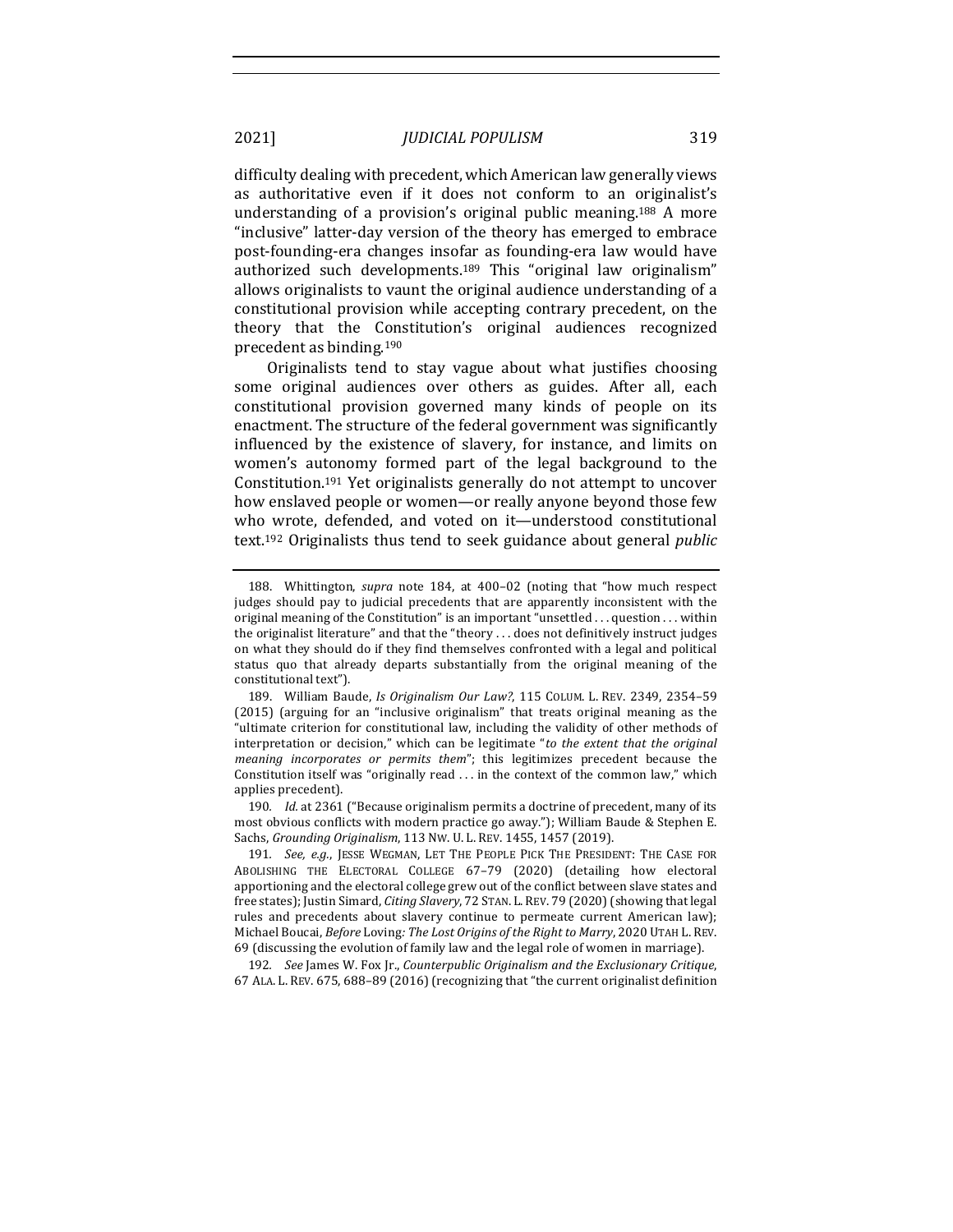meaning from writers with clear interests in having the Constitution understood in ways that would support *particular* results.<sup>193</sup> The theory insists that audience understanding must guide constitutional interpretation, but generally ignores most people in the Constitution's audience. In other words, originalism takes the anti-pluralist view that the public is an undifferentiated mass with a single shared understanding, an exclusionary universalism that obviates the need to consider alternative views. And with anti-institutionalist conviction, originalists present themselves as the only ones competent to speak for these original people.

These tendencies were on display in *District of Columbia v. Heller*, a major originalist opinion, in which the Supreme Court considered whether the Second Amendment precluded a regime prohibiting unlocked guns in the home.<sup>194</sup> As readers probably remember, the Second Amendment states, "[a] well regulated Militia, being necessary to the security of a free State, the right of the people to keep and bear Arms shall not be infringed."<sup>195</sup> One of *Heller's* main questions was whether the Second Amendment secured an individual right to possess firearms, or whether any right it protected was instead tied to a military purpose.<sup>196</sup> In evaluating the meanings of the phrase "bear arms," the dissent noted an unenacted proposal by James Madison to provide that "no person religiously scrupulous of bearing arms, shall be compelled to render military service in person."<sup>197</sup> The way this clause linked "bearing arms" to "military service," the dissent argued, implied that bearing arms was something typically done in a military context.198

194. 554 U.S. at 573; see Solum, supra note 187, at 926 ("In [Heller], the Court embraced originalism.").

- 195. U.S. CONST. amend. II.
- 196. 554 U.S. at 582-95.

198. *Id.* at 660-61 (quoting House debates expressing fears that the federal government would disarm "the States' militias" by unilaterally identifying those with

of public meaning itself excludes subordinated communities," and that "originalism's need for a single, determinate meaning renders it closed to the multiple meanings that we actually find historically").

<sup>193.</sup> The majority opinion in *District of Columbia v. Heller*, for instance, expressed doubt about looking to Antifederalist texts for clues about the original public meaning of the Second Amendment. 554 U.S. 570, 590 (2008). Yet if one seeks original *public* meaning, rather than one group's meaning or drafters' intents, then surely Antifederalists as well as Federalists—along with lots of people who did not identify strongly with either side—should count. Unless, that is, original public meaning actually means original meaning expressed by the public that won the vote.

<sup>197.</sup> *Id.* at 660 (Stevens, J., dissenting) (quoting NEIL H. COGAN, THE COMPLETE BILL OF RIGHTS: THE DRAFTS, DEBATES, SOURCES, AND ORIGINS 169 (1997)).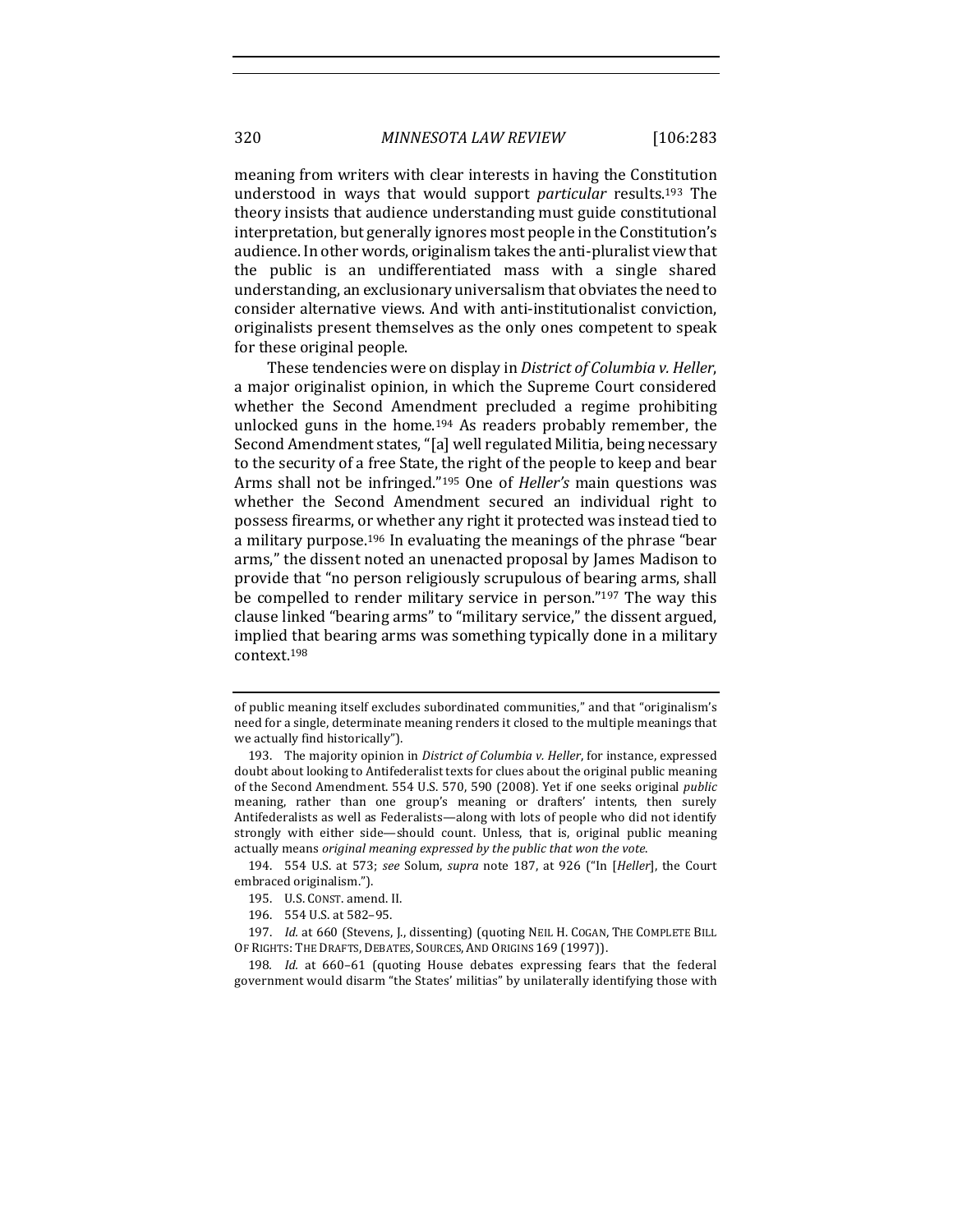The majority knew better. The conscientious objector clause "was not meant to exempt from military service those who objected to going to war but had no scruples about personal gunfights."<sup>199</sup> The majority found the clause's purpose obvious because contemporaneous Quakers objected both to military service and to personal gunfights.<sup>200</sup> Quaker tenets regarding battles and gunfights—though not Quaker tenets regarding hunting rabbits for dinner—thus held the key to what "bearing arms" meant to the Constitution's original public.<sup>201</sup> Madison's conscientious objector clause mentioned neither gunfights nor rabbits. But it did mention bearing arms and military service. So one might think that Madison was not concerned with *all* the uses to which a firearm might be put, but with one particular use—military—that he indicated with the phrase "bear arms." The *Heller* majority did not waste time weighing the different implications that different kinds of evidence might suggest. It just *knew* what the clause was really for. It claimed privileged access to this historically distant iteration of the people.

With a sharply split Court, many amici on both sides, significant academic debate, a long history of local regulations, and existing precedent linking the amendment to military use, $202$  the legal interpretation in *Heller* was, to put it mildly, contested. Yet, speaking for only a bare majority of the Court, the majority opinion called the reasoning of those who disagreed with it "[g]rotesque."<sup>203</sup> Addressing evidence that in the eighteenth century "bear arms" normally indicated a military context, the opinion took a phrase from the Declaration of Independence and a page from the Oxford English Dictionary and declared it "unequivocal[]" that the words indicated military use only "when followed by the preposition 'against."<sup>204</sup> The

religious scruples and prohibiting them from bearing arms).

<sup>199.</sup> *Id.* at 590 (majority opinion).

<sup>200.</sup> *Id.* (citing studies of Quakers).

<sup>201.</sup> *See* Garry Wills, To Keep and Bear Arms, N.Y. REV. BOOKS (Sept. 21, 1995), https://www.nybooks.com/articles/1995/09/21/to-keep-and-bear-arms 

<sup>[</sup>https://perma.cc/9DC5-8PNA?type=image] ("One does not bear arms against a rabbit.").

<sup>202.</sup> United States v. Miller, 307 U.S. 174, 178 (1939); *see also* Moyer v. Secretary of the Treasury, 830 F. Supp. 516, 518 (W.D. Mo. 1993) ("It has long been established that the Second Amendment is not an absolute bar to congressional regulation of the use or possession of firearms.").

<sup>203.</sup> *Heller*, 554 U.S. at 587. The majority held the right to be individual, with no relation to a militia. *Id.* at 635.

<sup>204.</sup> *Id.* at 586. *Contra* Brief for Professors of Linguistics and English Dennis E. Baron, Ph.D., Richard W. Bailey, Ph.D. and Jeffrey P. Kaplan, Ph.D. in Support of Petitioners at 18-19, *Heller*, 554 U.S. 570 (No. 07-290) (listing contemporaneous uses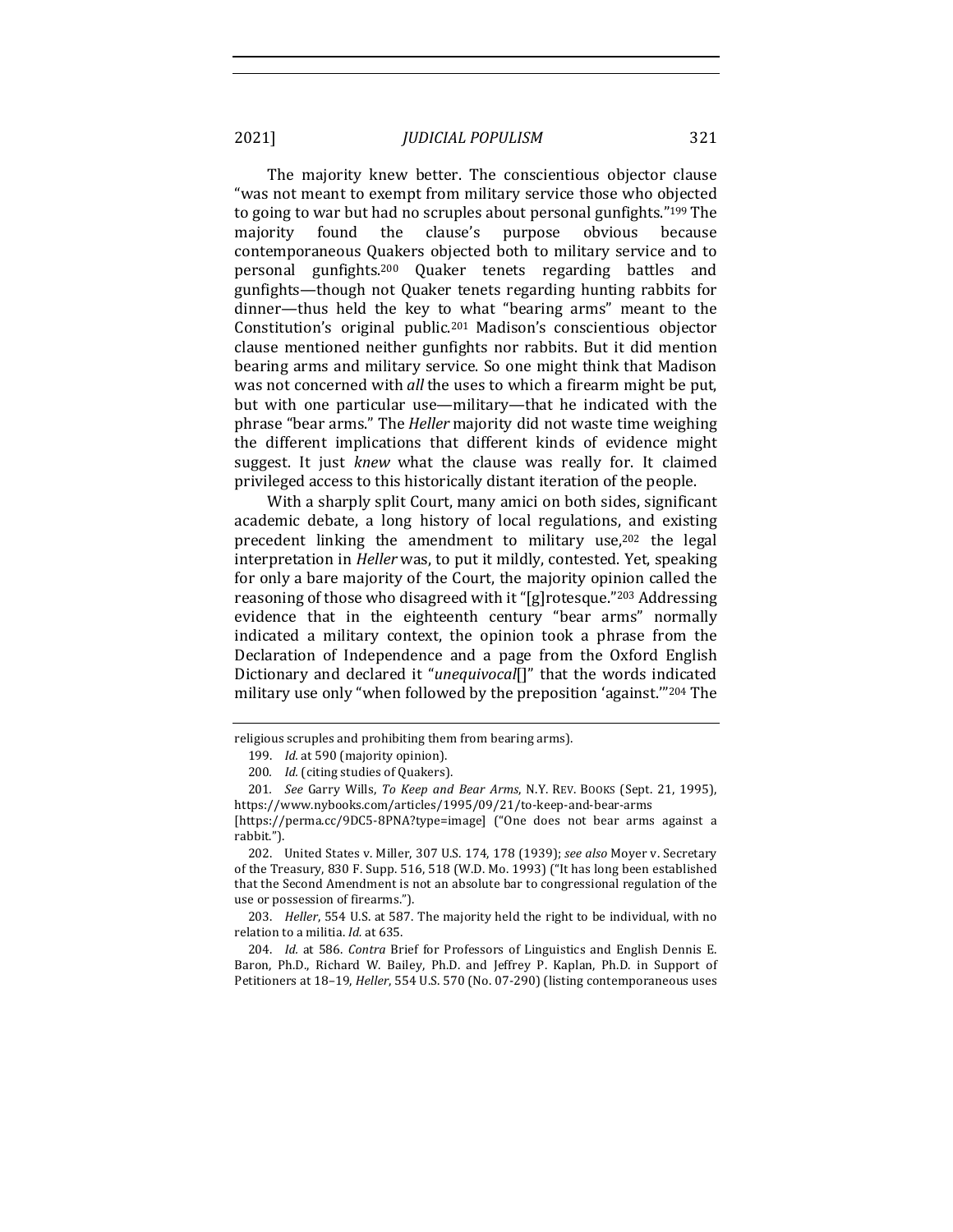dissent posited that although "bear arms" could be qualified to encompass many situations, unmarked by a modifier the phrase normally implied a military context.<sup>205</sup> The idea that words can imply a prototypical situation but encompass other situations when modified is a staple of research in linguistics;<sup>206</sup> the majority called it "worthy of the Mad Hatter."<sup>207</sup> Dismissing the very *possibility* of reasonable disagreement or uncertainty typifies political populism, and it finds clear parallels in originalism.

Originalist theory has recently also claimed privileged access to hidden—yet binding—commitments that courts have made ever since the founding. Inclusive original law originalism sees original public meaning as the true test of constitutional text, but accepts nonoriginal understandings if rendered by approaches that were themselves legally valid at the founding.<sup>208</sup> Surveying Supreme Court decisions, proponents find that constitutional interpretations always refer to original meanings or intents. Even when the Court reaches conclusions that stray from what an original audience would have thought (think *Brown v. Board of Education*), it still justifies them by reference to original meaning, intent, understanding, or principle.<sup>209</sup> Or it rests on precedent, whose power is itself based on founding-era legal principles.<sup>210</sup> This means that "[o]ur law today incorporates our

207. *Heller*, 554 U.S. at 589.

208. Baude, *supra* note 189, at 2363 ("This form of inclusive originalism simply requires all other modalities to trace their pedigree to the original meaning."). The theory is thus "inclusive" in the sense that it accepts things beyond original understandings, and in particular precedent, but it sticks to original law by insisting courts use only interpretive methods endorsed by the original audience. *Id.* at 2358– 61.

209. *Id.* at 2380-81.

210. *Id.* It is not clear why original law originalism would include precedent but preclude other traditional modalities of constitutional interpretation like purposive, ethical, or prudential considerations, or, indeed, practical reasoning in general. See *generally*  PHILIP BOBBITT, CONSTITUTIONAL INTERPRETATION 11–22 (1991) (describing the conventionally accepted modalities of constitutional interpretation).

of "bear arms" without "against" to indicate military service, including an entry from the Oxford English Dictionary).

<sup>205.</sup> *Heller*, 554 U.S. at 589.

<sup>206.</sup> See, e.g., EDWIN L. BATTISTELLA, MARKEDNESS: THE EVALUATIVE SUPERSTRUCTURE OF LANGUAGE ix (1990) ("The principle of markedness is a central part of structural theories of language ...."); Charles J. Fillmore & Collin Baker, *A Frames Approach to* Semantic Analysis, in OXFORD HANDBOOK OF LINGUISTIC ANALYSIS 313 (Bernd Heine & Heiko Narrog, eds. 2009); Lawrence M. Solan, *Judicial Decisions and Linguistic Analysis:* Is There a Linguist in the Court?, 73 WASH. U. L.Q. 1069, 1073 (1995) (discussing prototypicality in language and collecting sources).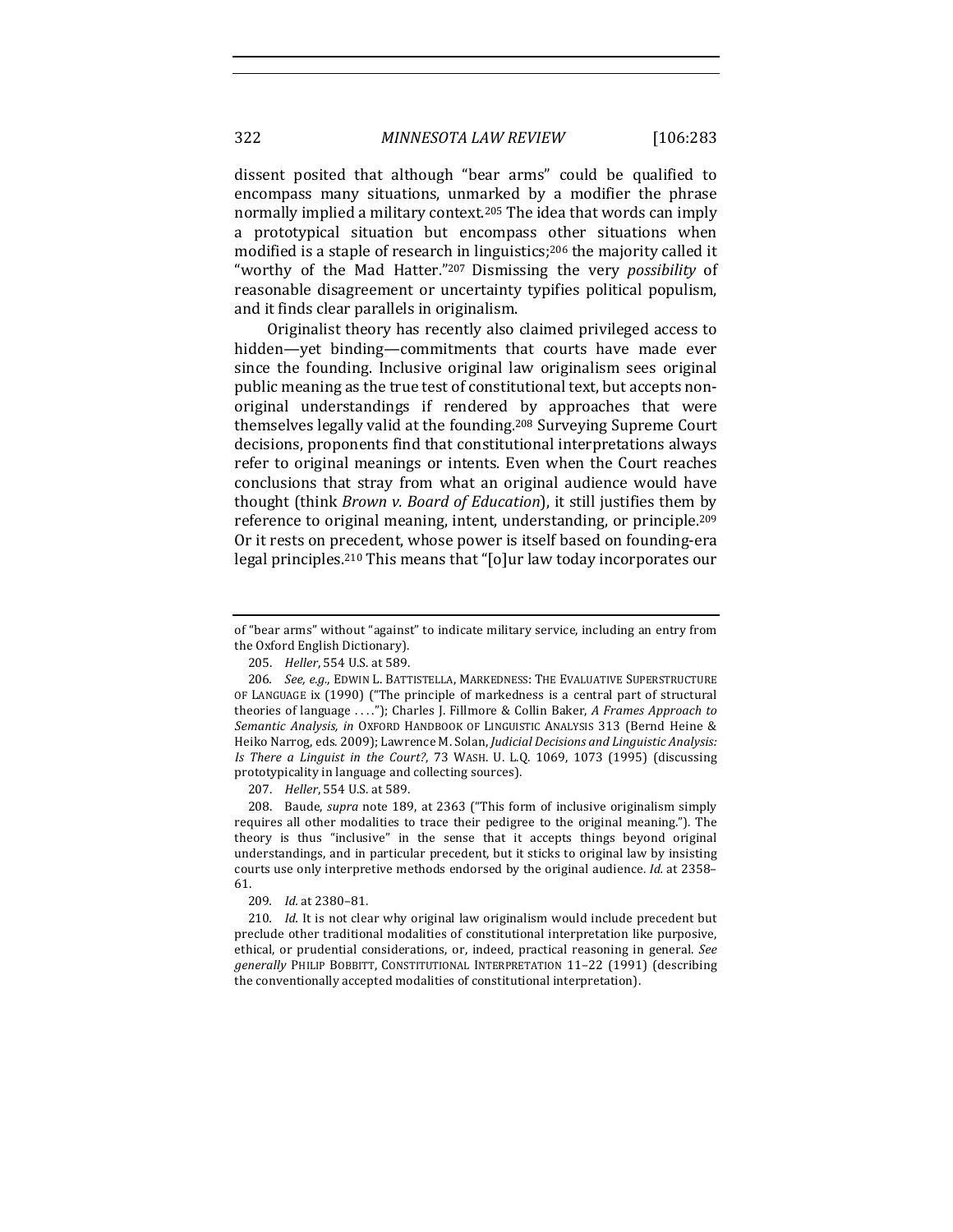original law by reference."<sup>211</sup> And not only is that original law *relevant*, it is *dispositive*: "originalism is the official story of our legal system."<sup>212</sup>

All cultures have "official stor[ies]." Some call such a story *ideology*, because it expresses commitments and worldviews that help people explain, justify, and interrogate their surroundings.<sup>213</sup> Others call it a *trope*, because it helps people make even new ideas feel recognizable by conforming to audience expectations.<sup>214</sup> Inclusive original law originalists call this story *our law* and maintain that it binds us: past references to historical understandings obligate courts to base interpretations on framing-era thought.<sup>215</sup> This newer form of originalism thus claims special access not just to what people thought and wanted in the framing era, but to the law they subsequently imposed on themselves so secretly that even they did not realize it. Disagreement, meanwhile, can be dismissed as just a failure to recognize the true law that binds us all.

To proponents, this view has some distinctive payoffs. It alleviates the need to provide strong "conceptual  $\Box$  or normative justifications" for originalism, or to "show that originalism is the firstbest legal arrangement as a normative matter." $216$  If originalism is already the law, there is, purportedly, no need to justify it: the law is the law and that is all there is to it. Instead of messy deliberation and

214. Eric J. Segall, *Originalism off the Ground: A Response to Professors Baude and Sachs*, 34 CONST. COMMENT. 313, 313 (2019) ("Far from being our law, originalism is used by judges mainly as a rhetorical device to justify decisions reached on other grounds."); Edward H. Levi, An Introduction to Legal Reasoning, 15 U. CHI. L. REV. 501, 506 (1948) (distinguishing between "the mechanism" of legal reasoning and its "pretense," and explaining that constitutional interpretation gives the Court the flexibility to conceal its task "either as a search for the intention of the framers or as a proper understanding of a living instrument, and sometimes as both").

215. Baude & Sachs, *supra* note 190, at 1458 (referring to "the binding force of our original law"); Baude, *supra* note 189, at 2397 ("Originalism obligates judges to a particular method of reasoning, both by placing the original meaning at the top of the pyramid of authority and by providing a test for which other methods may be used in the lower steps."). Other scholars have found that federal courts have a consistent practice of *not* treating interpretive approaches as precedential. *See* Evan J. Criddle & Glen Staszewski, *Against Methodological Stare Decisis*, 102 GEO. L.J. 1573 (2014); infra notes 341-45 and accompanying text (discussing the Court's interpretive pluralism).

216. Baude, *supra* note 189, at 2352.

<sup>211.</sup> Baude & Sachs, *supra* note 190, at 1457.

<sup>212.</sup> *Id.* at 1468.

<sup>213.</sup> *See, e.g.*, Michael Silverstein, The Uses and Utility of Ideology: Some Reflections, 2 PRAGMATICS 311, 313 (1992) ("[I]deology is characteristic of any sociocultural phenomenon  $\dots$  [and] must inhere in what makes any social entity  $\dots$  cohere as that social entity. . . . [T]here is no such thing as a social fact without its ideological aspect . . . .").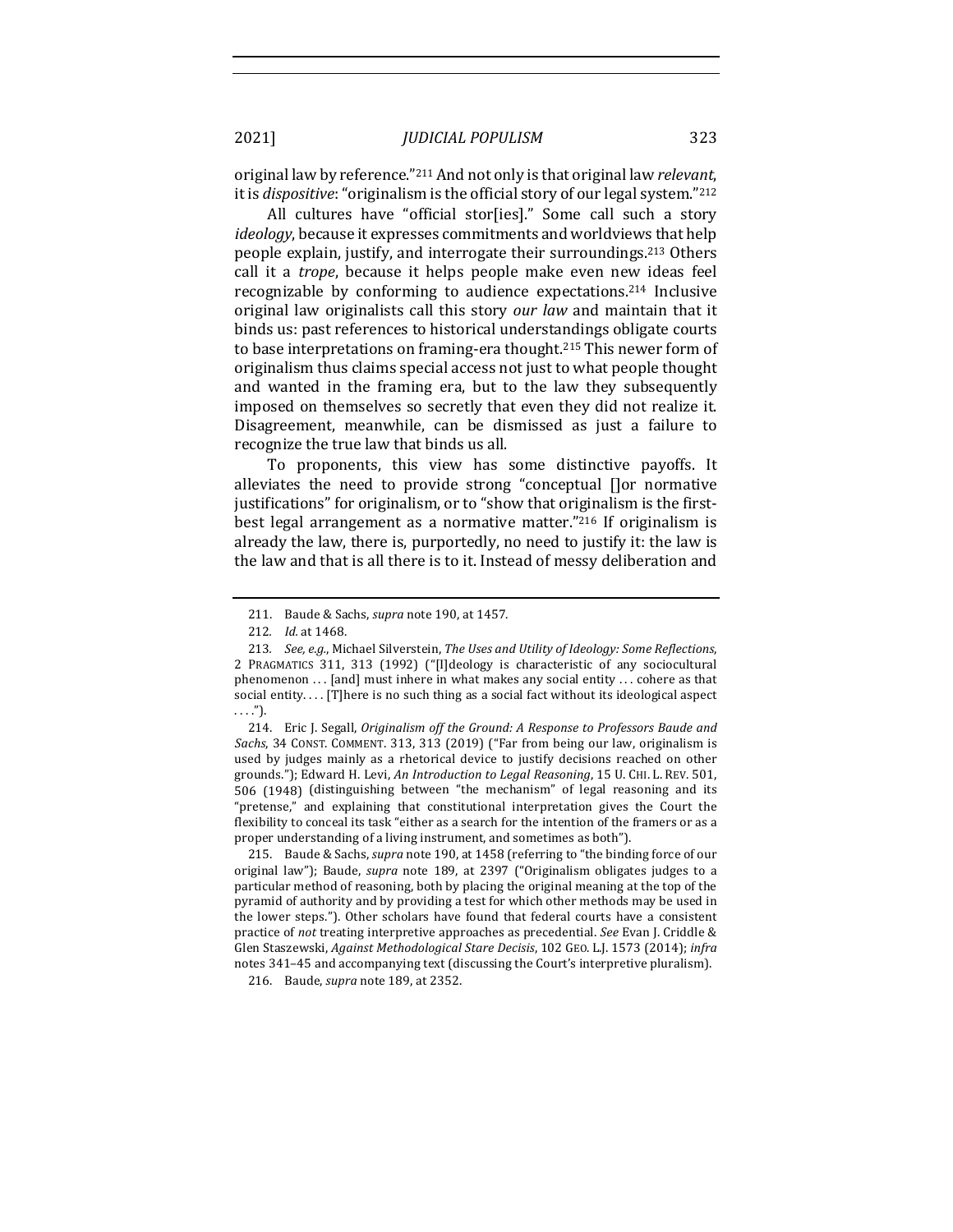debate about what our laws *should* be or what legal methods we *ought* to use, this originalism offers a "method of resolving conflicts among ... modalities"<sup>217</sup> with a value-free syllogism that brooks no dispute: "originalism is the law" and "government officials should obey the law."<sup>218</sup> This tie-breaker avoids the—apparently distressing possibility that our legal discourse "lacks any coherent 'truthmaker."<sup>219</sup> That is, in place of the institutions that democracies create for ongoing negotiation over conflicts and uncertainties, originalists seek a single truthmaker who can settle things once and for all. They locate that truthmaker in their story of the people, unified across society and through history. Originalists thus echo populism's anti-institutional bent to solve the problem of pluralism and obviate the need to justify our law.

## C. EXECUTIVISM

Judicial populism places tremendous stock in the political accountability imposed by elections, and thus tends to view presidential elections as tantamount to a national mandate.<sup>220</sup> This view echoes the "unitary executive theory" that holds that the Constitution creates "a hierarchical, unified executive department under the direct control of the President," who "alone possesses all of the executive power and ... therefore can direct, control, and supervise" all other actors in the administrative state.<sup>221</sup> Unitary executive theory is not a theory of legal interpretation, but its substantive interpretation of the Constitution is informed by the same ideological commitments and rhetorical tropes as populism—namely, that there is a unified people with an identifiable political will that can be embodied in one elected political leader.

The image of a unified national executive marching lockstep under the control of one leader mirrors a corollary image of a unified people asking that leader to represent them. The president is "the only official who is accountable to a national voting electorate and no one else."<sup>222</sup> While other elected officials are subject to subnational

<sup>217.</sup> Baude & Sachs, *supra* note 190, at 1489 (quoting Christopher R. Green, *Constitutional Truthmakers*, 32 NOTRE DAME J.L. ETHICS & PUB. POL'Y 497, 514–16 (2018)).

<sup>218.</sup> Baude, *supra* note 189, at 2352.

<sup>219.</sup> Baude & Sachs, *supra* note 190, at 1489 (quoting Green, *supra* note 217, at 514–16).

<sup>220.</sup> See supra notes 101-10 and accompanying text.

<sup>221.</sup> Calabresi & Rhodes, *supra* note 105, at 1165; see also Lawrence Lessig & Cass R. Sunstein, *The President and the Administration*, 94 COLUM. L. REV. 1, 5-11 (1994).

<sup>222</sup>*. See* Steven G. Calabresi, *Some Normative Arguments for the Unitary Executive*,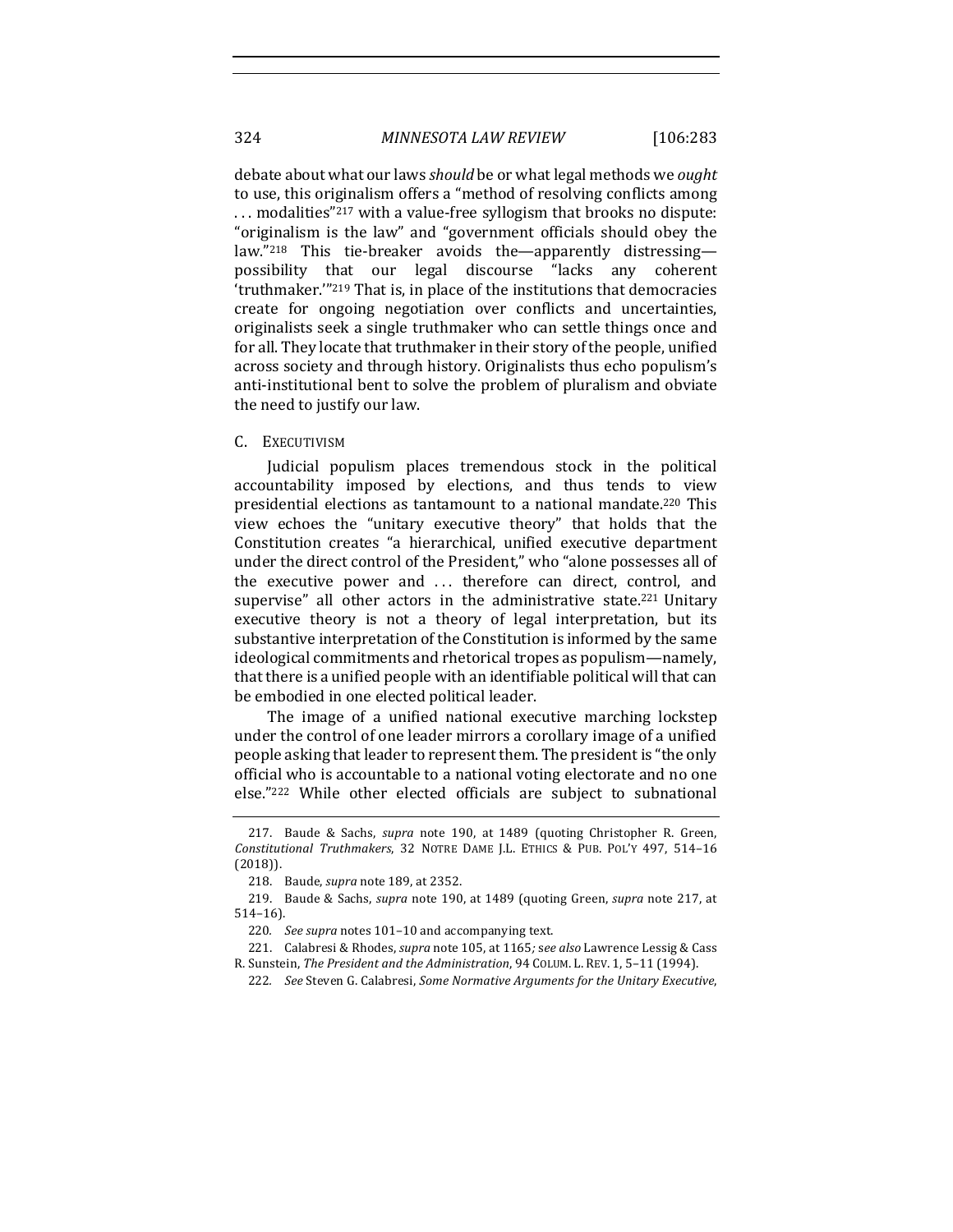political pressures, the "true claimant to the executive throne" represents and cares about the people as a whole, not some subset of them:<sup>223</sup> he is "the conscious agent[] of  $\ldots$  a national majority coalition."<sup>224</sup> Moreover, we can rest assured that the president will act for the public good: "If that coalition will, by its very nature, be likely to be moderate, temperate, and just, so too will its agent be likely to be moderate, temperate, and just."225

Unitary executive theory echoes political populism's moralized anti-pluralism in pitting the single national voice of the president against parochial voices in Congress and other governmental institutions.<sup>226</sup> We can depend on a unitary executive "to protect the polity as a whole from factional strife,"<sup>227</sup> whereas a plural administration would "split the community into the most violent and irreconcilable factions."<sup>228</sup> The president alone can therefore unify the public and serve as "a guarantee of public interestedness" against the narrow, rent-seeking behavior of critics and opponents.<sup>229</sup>

Unitary executive theory also adopts political populism's noninstitutionalized notion of the people, claiming that the president, "and he alone, speaks for the entire American people."<sup>230</sup> Instead of viewing Congress, the courts, and regulatory agencies as legitimate forums that weigh the president's preferences or priorities against alternative perspectives and neutral expertise to provide desirable checks and balances, judicial populism portrays legislative oversight, judicial review, and administrative discretion as threats to the leader's energy and accountability.<sup>231</sup> Unitary executive theory also takes a Manichean stance against public officials who seek to conduct oversight or contradict the president's political agenda, portraying the president's critics or opponents as nefarious members of a deep state

<sup>48</sup> ARK. L. REV. 23, 59 (1995).

<sup>223.</sup> *Id.* at 62.

<sup>224</sup>*. Id.* at 67.

<sup>225</sup>*. Id.*

<sup>226</sup>*. Id.* at 38, 67.

<sup>227.</sup> *Id.* at 38 (emphasis omitted).

<sup>228.</sup> *See id.* at 41 (emphasis omitted) (quoting THE FEDERALIST NO. 70, at 474 (Alexander Hamilton) (Jacob E. Cooke ed., 1961)).

<sup>229</sup>*. Id.* at 42.

<sup>230</sup>*. Id.* at 36.

<sup>231.</sup> *See JOHN P. BURKE, PRESIDENTIAL POWER: THEORIES AND DILEMMAS 87-90 (2016)* ("Perhaps the theory's greatest flaw is that it is difficult to square such a strong, unitary conception of executive control with Madison's theory of shared powers and checks and balances on each branch.").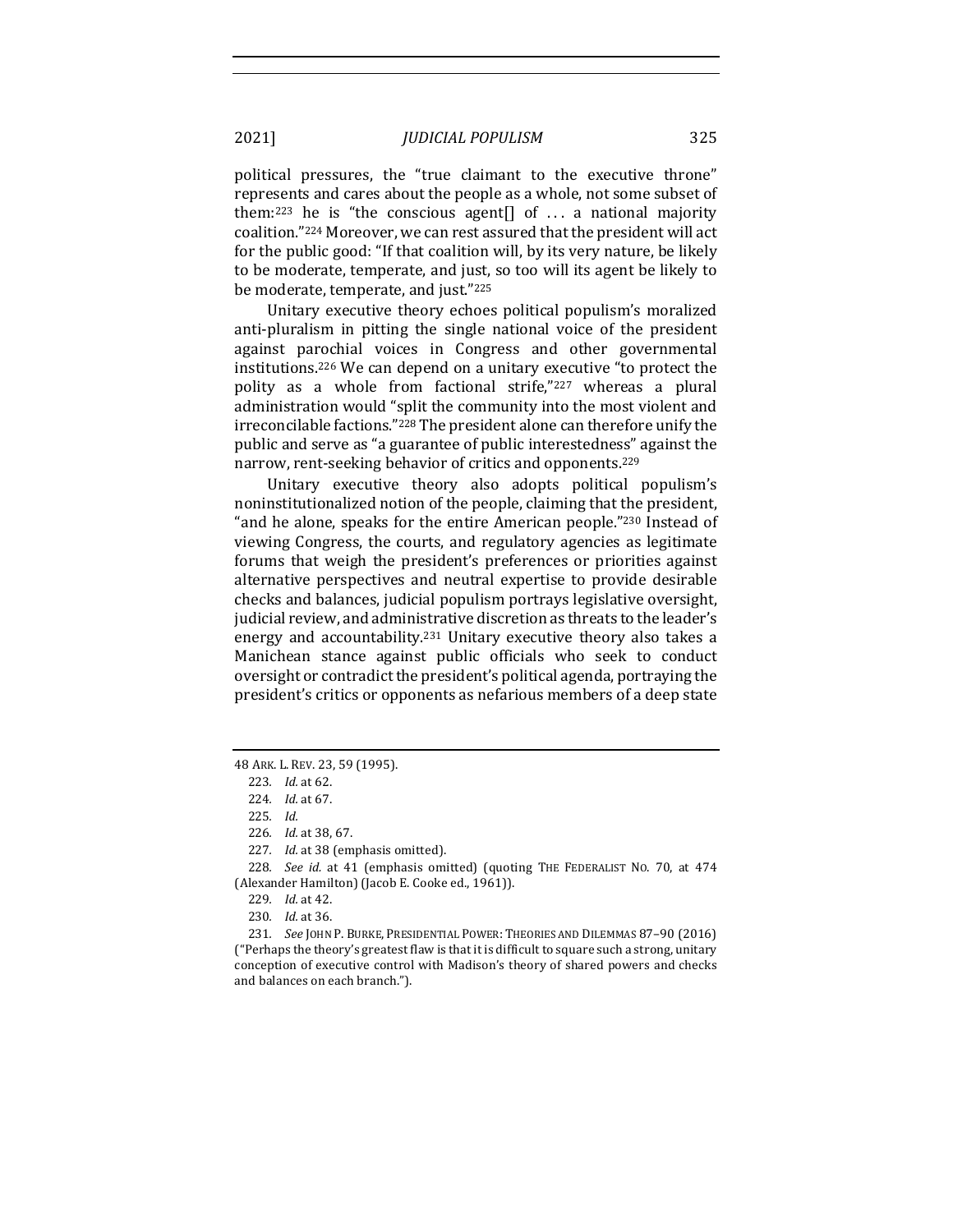or enemies of the people who are engaged in illegitimate or bad faith obstructionism or "witch-hunt[s]." $232$ 

Unitary executive theorists contend that the Constitution gives the president untrammeled authority to control his subordinates by removing them from office at will, affirmatively directing their actions, or even acting in their stead.<sup>233</sup> And proponents characteristically interpret the Constitution to promote these prerogatives and protect the president from what they view as intrusive meddling by Congressional oversight committees, government watchdogs, or the federal judiciary.<sup>234</sup> In corresponding court decisions, judges purport to remain above the fray of politics while effectively immunizing the president's actions from meaningful scrutiny.<sup>235</sup> Because elections provide all the accountability necessary, if the people object to the president's conduct, they will simply elect someone else.<sup>236</sup>

Like political populism, unitary executive theory suggests that the president can embody the interests of a unified people and ensure that the executive branch acts consistent with their will, meaning that strong presidential power puts the people in charge.<sup>237</sup> This could not possibly be true in a large and diverse nation; indeed, for reasons explored in Part II, the president cannot even reliably be said to represent the interests or views of a majority of Americans.<sup>238</sup> Moreover, the president cannot personally oversee or manage any more than a handful of the countless decisions of a vast regulatory

<sup>232.</sup> *See, e.g.*, David Smith, *Alternative Facts, Witch-Hunt, Bigly: The Trump Era in 32 Words and Phrases*, GUARDIAN (U.K.) (Dec. 28, 2020), https://www.theguardian.com/us-news/2020/dec/28/alternative-facts-bigly -witch-hunt-trump-era-words-phrases [https://perma.cc/3LLG-CADV].

<sup>233.</sup> *See, e.g.*, Calabresi, *supra* note 222, at 58.

<sup>234.</sup> *See BURKE, supra* note 231, at 87-90 (quoting Louis Fisher, *Invoking Inherent* Powers, 37 PRESIDENTIAL STUD. Q. 1, 10 (2007)) ("[Unitary executive theory] places all executive power directly under the control of the president, leaving no room for independent commissions, independent counsels, congressional involvement in administrative details, or statutory limitations on the president's power to remove executive officials.").

<sup>235.</sup> *See, e.g.*, Comm. on the Judiciary v. McGahn, 951 F.3d 510 (D.C. Cir. 2020) (holding the House Judiciary Committee's lawsuit to enforce a subpoena for testimony from the White House Counsel nonjusticiable), *rev'd in part en banc*, 968 F.3d 755 (D.C. Cir. Aug. 7, 2020); In re Flynn, 961 F.3d 1215 (D.C. Cir. 2020) (granting a petition for writ of mandamus to foreclose the district court from conducting a hearing to consider the government's motion to dismiss criminal charges against a confederate of the president), rev'd in part en banc, 973 F.3d 74 (D.C. Cir. Aug. 31, 2020).

<sup>236.</sup> Calabresi, *supra* note 222, at 45.

<sup>237.</sup> *See* Farina, *supra* note 107, at 373-95 (discussing unitary executive theory's impossible democratic promises).

<sup>238.</sup> See supra Part II and accompanying text.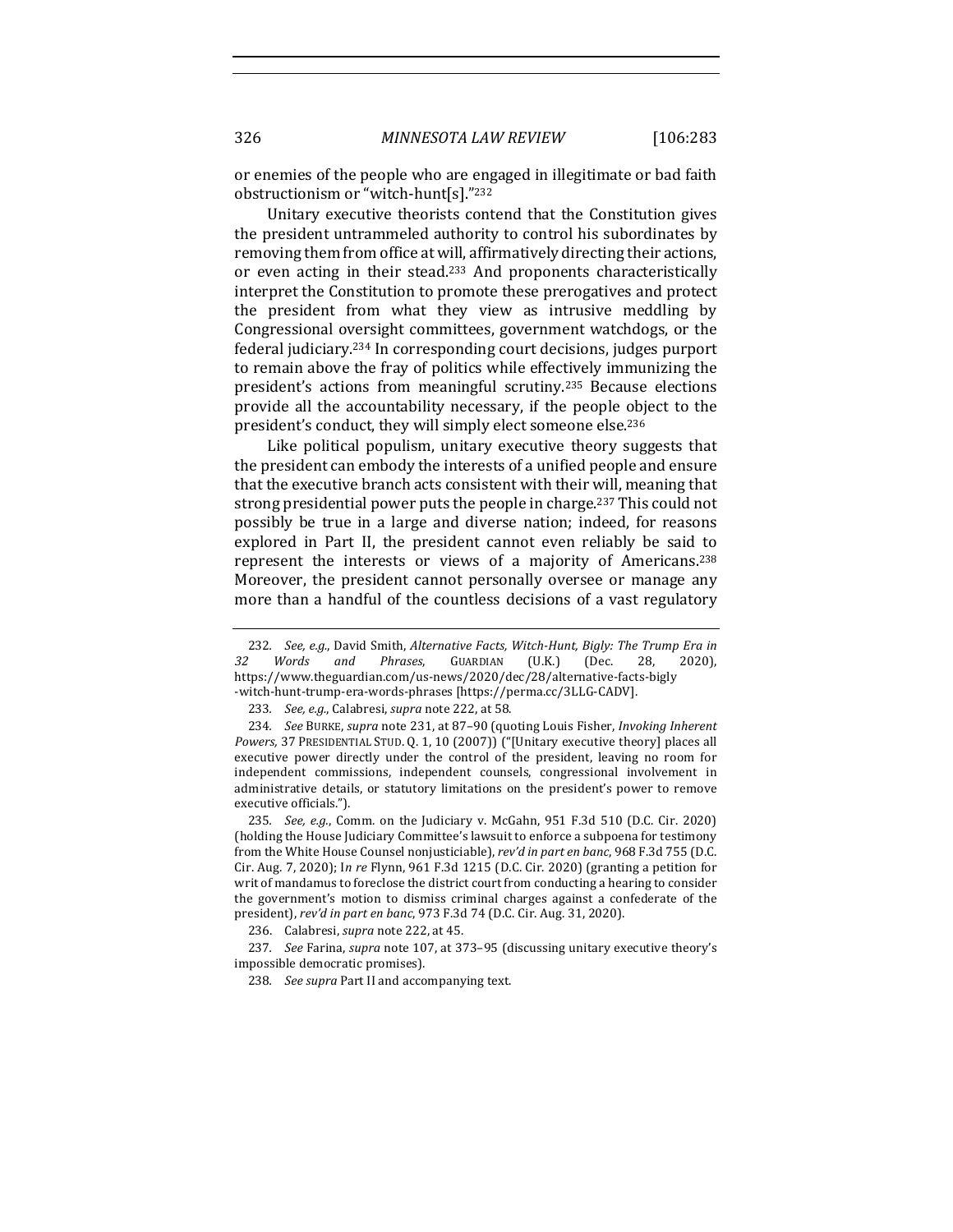state.<sup>239</sup> Unitary executive theory thus propounds "false comfort and impossible promises," including "the simultaneous insistence that the President is entitled to virtually complete autonomy *and* is uniquely motivated to govern in the national interest."240

Unitary executive theory neatly expresses the basic tenets of populism. It denigrates the complexities and trade-offs of representative government and modern administration. It imagines instead a direct bond between a single leader and his single people. And it fantasizes that both leader and people will be righteous and fair without the inconvenience of debate or negotiation. Like textualism and originalism, unitary executive theory manifests a *frame* for judicial populist claims. We turn now to how that frame is constructed.

### IV. BUILDING JUDICIAL POPULISM'S RHETORICAL FRAME

Certain rhetorical styles and tropes characterize political populism.<sup>241</sup> Indeed, to some extent, rhetoric defines populism, allowing a recognizably similar style to support different substantive policies or outcomes.<sup>242</sup> Judicial populism, too, employs a familiar store of rhetorical practices closely related to those of political populism but also tailored for the legal sphere. Focused on law and legal decision-making, it draws on recognizable forms of legal reasoning and known traditions in legal thought to help construct populist imagery and arguments. Using familiar conventions in a new way, judicial populist discourse constructs a peculiar frame within which to view objects like law, judging, and democracy, but treats the frame it has created as an attribute of the legal object itself. That is, writers in this vein use the populist frame to imply and insist that law,

<sup>239</sup>*. See* Farina, *supra* note 107, at 396–412.

<sup>240</sup>*. Id.* at 377.

<sup>241.</sup> *See, e.g.*, Pippa Norris, *Measuring Populism Worldwide*, 26 PARTY POL. 697, 698-700 (2020) ("In this research project populism is conceived at minimum as a form of rhetoric, a persuasive language, making symbolic claims about the source of legitimate authority and where power should rightfully lie. The discourse rests on twin claims, namely that (i) the only legitimate authority flows directly from the 'will of the people' ('the citizens of our country'), and by contrast (ii) the enemy of the people are the 'establishment.' The latter are depicted as the powerful who are corrupt, out of touch, self-serving, falsely betraying the public trust, and seeking to thwart the popular will."); Kirk A. Hawkins, *Is Chávez Populist? Measuring Populist Discourse in Comparative Perspective*, 42 COMPAR. POL. STUD. 1040, 1042–46 (2009) (defining populism "as a Manichaean discourse that identifies Good with a unified will of the people and Evil with a conspiring elite," and involves "a series of common, rough elements of linguistic form and content that distinguish populism from other political discourses").

<sup>242.</sup> Norris, *supra* note 241, at 698-701.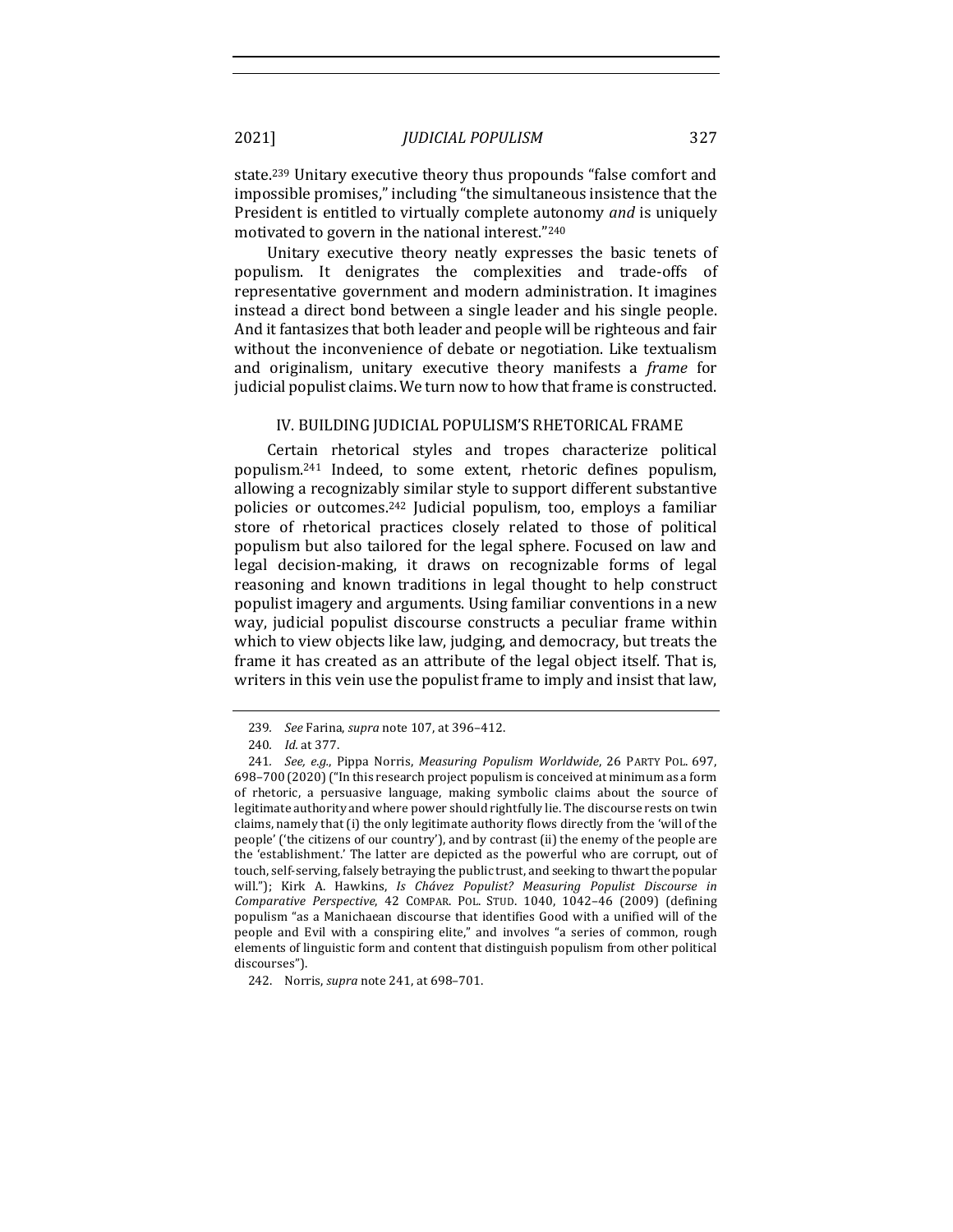judging, and democracy simply *are* what they say. This Part explores how this frame is constructed.

The judicial populist frame centers on the claim that the law embodies the unified people's single will, which a judge can discern by using the appropriate method of interpretation or reasoning. This claim implies that normative argument is unnecessary or even illegitimate: the decisive question is whether a judge uses the correct method, which will lead to a preexisting, uniquely correct result. The (counterfactual) presupposition here is that legal interpretation can have one correct result, rather than being embedded in an ongoing multilateral process of development. In judicial populist imagery, the normative issues have already been settled. All that remains for a good judge to do is to use the correct method to discern the people's will embodied in the law.

If using the right method produces the right answers, moreover, it stands to reason that considering the normative implications or practical consequences of legal decisions merely diverts us from the truth. Those who do so can thus easily be accused of substituting the judge's will for the will of the people, legibly embodied in the law. Judicial populist rhetoric therefore prizes *minimalism*, arguing that judges should affect both law and policy as little as possible. If law is the crystallization of the people's will, judges should not mess with it. They should just discern it by sticking as closely as possible to what is already there.

This image seems to make the judge a weakling: someone who merely enunciates decisions made by others. But because in this image it is only the judge who can discern the people's will in the law, it surreptitiously gives her great power: only the judge can enunciate what the law really, correctly means.

This is the underlying image that judicial populist rhetoric conveys. In reality, of course, there are no clear global settlements on the meaning of most laws. And laws, like other linguistic products, have no inherent meanings that precede interpretation.<sup>243</sup> Legal decisions are, instead, part of the ongoing democratic process of contestation of meanings and effects.<sup>244</sup> The judicial populist image does not really ascertain the one true meaning of the law. It just lets judges present themselves as merely mouthpieces for the people's

<sup>243.</sup> Bernstein, *supra* note 133, at 568 -72.

<sup>244</sup>*. Id.* at 571–72.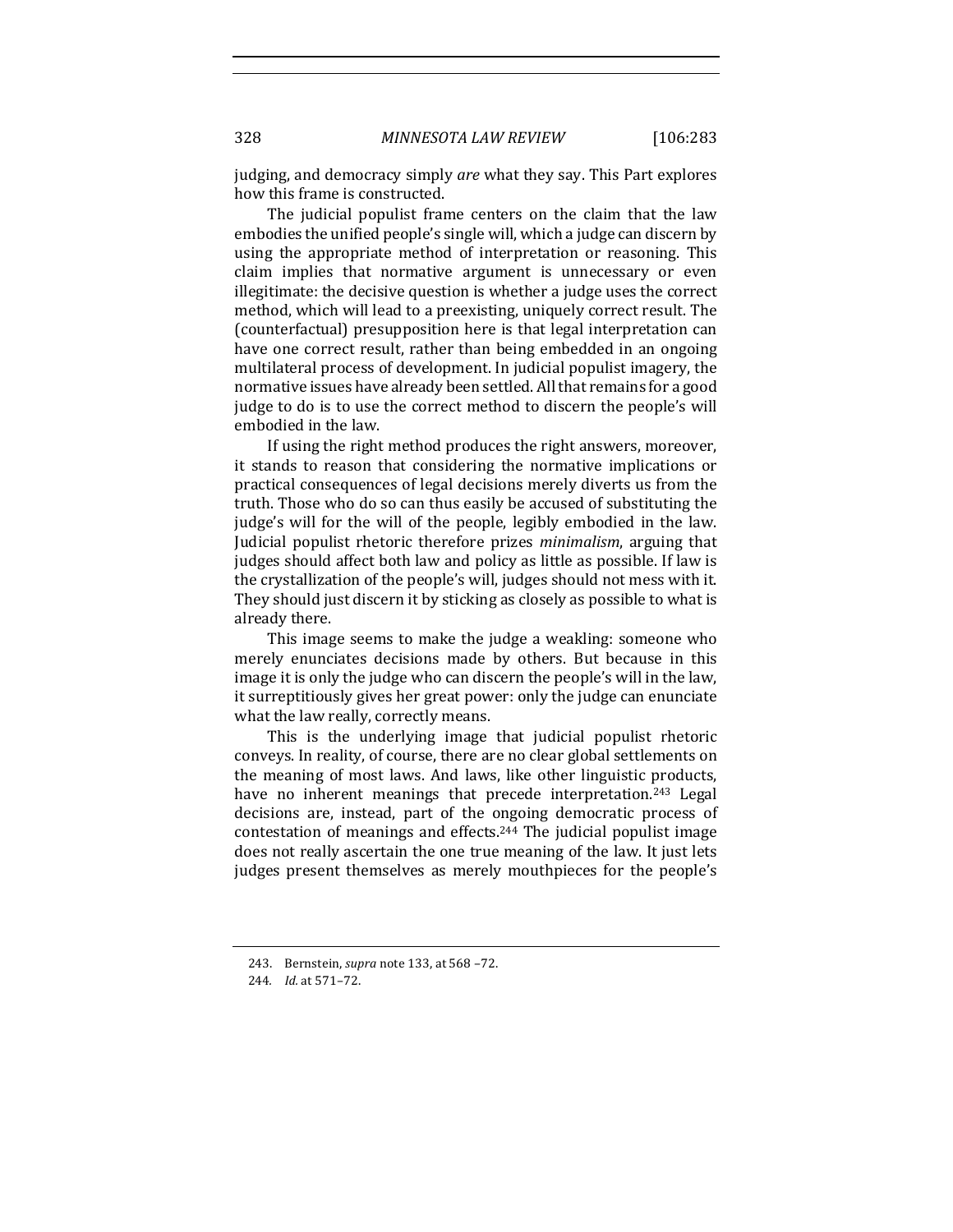will, rather than as government actors whose decisions express normative commitments and have effects on a diverse populace.<sup>245</sup>

Judicial populist writers create this underlying image through a stable of rhetorical tropes and stock stories, routinely expressed in syllogistic form. These stock stories do not reflect realities, and these syllogisms' premises do not support their conclusions. But through repeated incantations in a familiar form, writers make judicial populist tropes seem normal, legitimate, and even obvious. By insisting that stock stories are true and purportedly minimalist methods are uniquely legitimate, such writers utilize the same rhetorical devices as their political populist cousins. This rhetorical strategy allows them to avoid justifying their decisions on the merits, while also denying the possibility of legitimate disagreement.

#### A. CLAIMING MINIMALISM

In the rhetoric of judicial populism, the best judging does the least judging. Judicial populism thus claims a *methodological* minimalism that leaves the law as much as possible in its natural state, and a *policy* minimalism that exerts the smallest effects on the world around.<sup>246</sup>

Writers asserting methodological minimalism contend that "more sources of interpretation tend to yield more interpreter discretion." $247$  Since, in this image, a judge is merely the mouthpiece for the true law, less discretion is both a worthy and an attainable goal. As Adam Samaha has noted, many legal commentators fear that having too many sources can cause problems.<sup>248</sup> One way to address that is to justify the relevance of specific sources to a particular situation. Judicial populist rhetoric, in contrast, places *a priori* constraints on sources, denouncing other categories of evidence as per se irrelevant and even illegitimate.<sup>249</sup>

Limiting sources might constrain discretion if limited sources both provide all the relevant information and compel a particular result. But given the complexity of many legal questions, that will

<sup>245.</sup> Barrett, *supra* note 53, at 2195.

<sup>246.</sup> Judicial populism's normatively based claims to methodological and policy minimalism can be distinguished from a more pragmatic legal minimalism that seeks to avoid deciding on big issues in favor of incremental rulings limited to the case at bar. See generally Cass R. Sunstein, Beyond Judicial Minimalism, 43 TULSA L. REV. 825 (2008).

<sup>247.</sup> Samaha, *supra* note 141, at 556.

<sup>248.</sup> *Id.* at 556.

<sup>249.</sup> This is, for instance, the bread and butter of textualism, which distinguishes itself by repudiating information specific to the passage of a legal text. See supra Part III.A.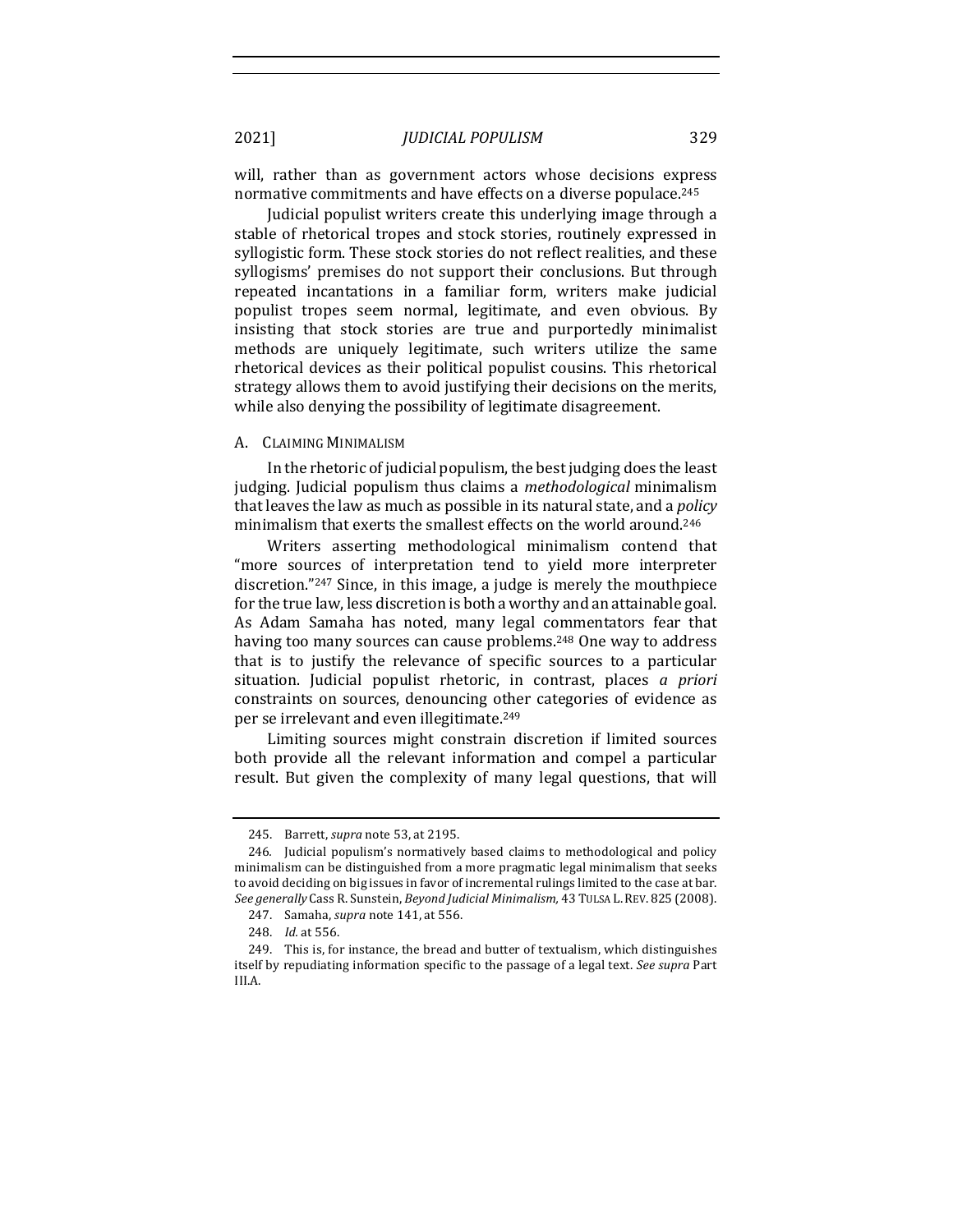usually not be the case.<sup>250</sup> A judge limited to a few sources may have to fall back on guesswork, intuition, or preference.<sup>251</sup> The problem with cherry-picking, after all, is not the surfeit of cherries. Rather, the problem is the option of using a hidden principle, a bad principle, or no principle at all to choose among them.

Indeed, taking evidence into account may limit discretion, not increase it, since a judge must justify her conclusions in light of more data.<sup>252</sup> Of course, information overload can leave an interpreter confused or uncertain and require her to decide what is most relevant and what it means.<sup>253</sup> But *refusing* to consider potentially relevant information involves as much discretion as *agreeing* to consider it.<sup>254</sup>

The real problem, though, is that claims to minimalism suggest that eliminating judicial discretion is *possible*. In reality, judges must draw conclusions without the benefit of clear rules that produce obvious answers. The adversarial system itself, which brings contested legal questions to court, implies as much. The question should not be whether judges use discretion to interpret the law they do—but whether they justify *how* they use their discretion in rational and normatively appealing ways. Contra judicial populist attempts to deflect responsibility, there is no way for judges to leave law unaffected. And given the judiciary's central role in government, there is little normative reason to ask them to try.

In practice, moreover, even legal writers who claim to limit their evidence tend to leave a lot of sources on the table. The United States Code; the common law; an evolving panoply of interpretive canons; non-legal writings; not to mention research, theories, and intuitions about anything from psychology to economics to physics—all are fair game.<sup>255</sup> This claimed minimalism, in other words, does not really minimize. Rather, it inscribes preferences for particular evidentiary

<sup>250</sup>*. See* Samaha, *supra* note 141, at 615.

<sup>251.</sup> *Id.* at 558 ("As a logical matter, the notion that discretion increases as sources increase is incorrect without more. Sometimes the opposite is true.").

<sup>252</sup>*. Id.*

<sup>253</sup>*. Id.* at 261.

<sup>254.</sup> *See, e.g.*, James J. Brudney, Canon Shortfalls and the Virtues of Political Branch Interpretive Assets, 98 CALIF. L. REV. 1199, 1231-32 (2010) ("[J]udges who regularly rely on the canons [approved by textualists] have license to employ a systemic kind of discretion, in contrast to judges who regularly invoke legislative history or agency deference.").

<sup>255.</sup> *See generally* Bernstein, *supra* note 136 (discussing how the role of each of these sources can lead to numerous different conclusions on the meaning of statutory text); Allison Orr Larsen, *Confronting Supreme Court Fact Finding*, 98 VA. L. REV. 1255, 1263 (2012) (noting that Supreme Court opinions routinely contain factual assertions not substantiated by the record).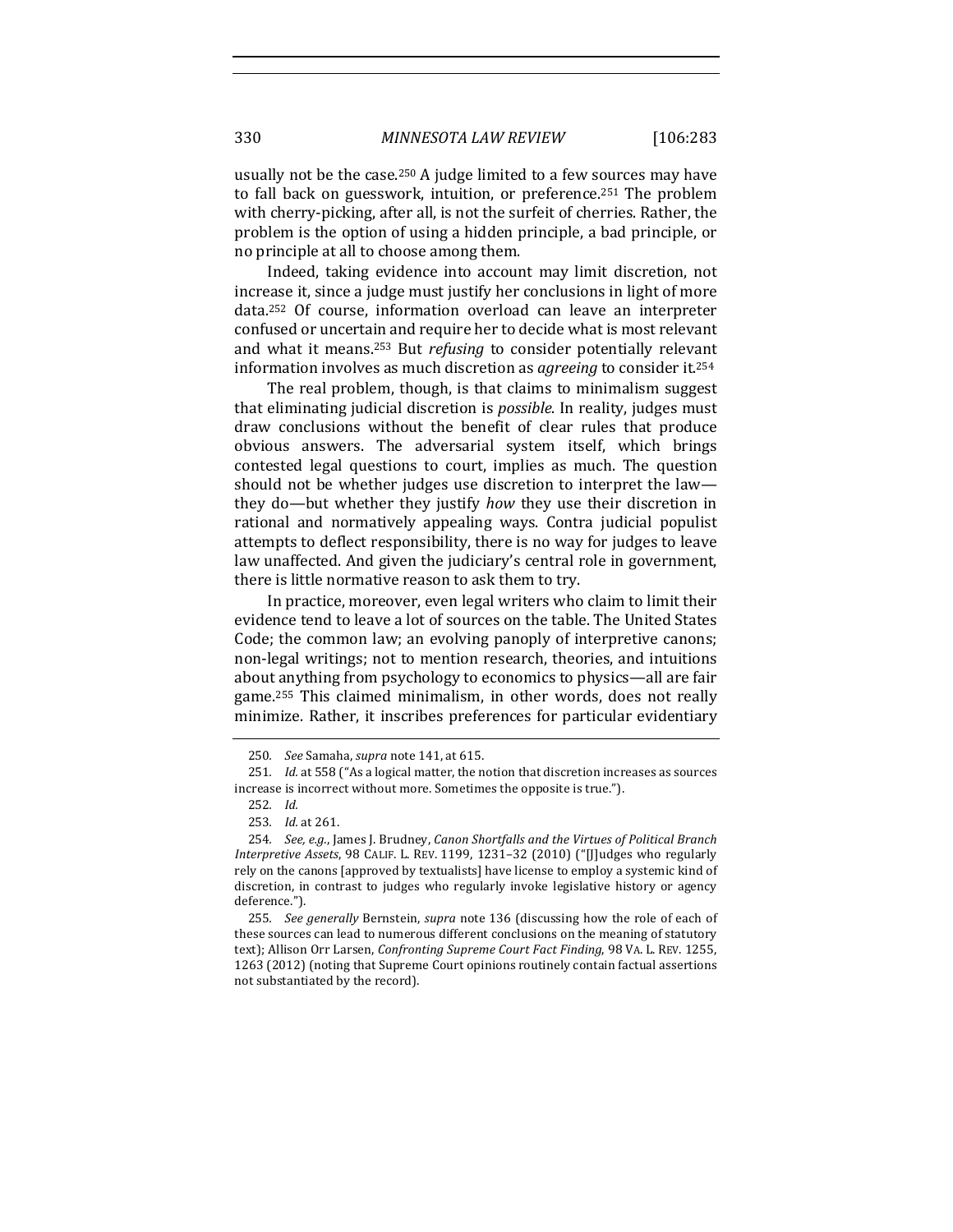categories, often ones not clearly relevant to the law at issue. There are plenty of friends here to choose from.<sup>256</sup>

*Green v. Bock Laundry Machine Co.*, in which a prisoner on work release sued the manufacturer of a machine that tore off his arm, provides an example.<sup>257</sup> The defendant manufacturer introduced evidence of the plaintiff's convictions, which were unrelated to his work-related injury. Federal Rule of Evidence 609(a) required that a judge "shall" admit evidence of a witness's prior conviction "only if" its probative value outweighed "its prejudicial effect [on] the *defendant*"—here, the manufacturer.<sup>258</sup> If the evidence prejudiced the plaintiff, the judge had to admit it. While this might make sense in criminal cases, in civil suits it created a strange asymmetry that all members of the Court rejected.<sup>259</sup>

Writing for the majority, Justice Stevens took an exhaustive tour through the history of felon testimony and the development of Rule 609.<sup>260</sup> He concluded that the Rule's drafters were consistently concerned with potential prejudice to specifically *criminal* defendants,<sup>261</sup> and interpreted the rule to require balancing only when evidence might prejudice criminal defendants, not litigants in civil suits.<sup>262</sup> In dissent, Justice Blackmun noted that the Rules do not distinguish criminal from civil parties, $263$  and "themselves specify that they 'shall be construed to secure fairness in administration ... to the end that the truth may be ascertained and proceedings justly determined' in all cases."<sup>264</sup> Based on the Rules' text, the dissent would

257. Green v. Bock Laundry Mach. Co., 490 U.S. 504 (1989).

258. *Id.* at 509 (emphasis added) (quoting FED. R. EVID. 609(a) (1975) (amended 1987, 1990, and 2011)).

259. See id. at 510-11 (concluding that because our law generally treats civil litigants similarly, it was "unfathomable why a civil plaintiff—but not a civil defendant—should be subjected to th[e] risk" of mandatory admission of damaging evidence); *id.* at 527 (Scalia, J., concurring); *id.* at 530 (Blackmun, J., dissenting).

260. *Id.* at 511-24 (majority opinion).

261. *Id.* at 522 ("To the extent various drafts of Rule 609 distinguished civil and criminal cases, moreover, they did so only to mitigate prejudice to criminal defendants.").

262*. Id.*

263. *Id.* at 533 (Blackmun, J., dissenting).

264. *Id.* at 533 (quoting FED. R. EVID. 102) (1975) (amended 2011)).

<sup>256.</sup> *See* Stuart Minor Benjamin & Kristen M. Renberg, *The Paradoxical Impact of* Scalia's Campaign Against Legislative History, 105 CORNELL L. REV. 1023, 1045-46, 1046 n.43 (2020) (quoting Conroy v. Aniskoff, 507 U.S. 511, 519 (1993) (Scalia, J., concurring)) ("The most famous line critical of the use of legislative history  $\dots$  was from Judge Harold Leventhal ... who said that 'the use of legislative history [was] the equivalent of entering a crowded cocktail party and looking over the heads of the guests for one's friends."").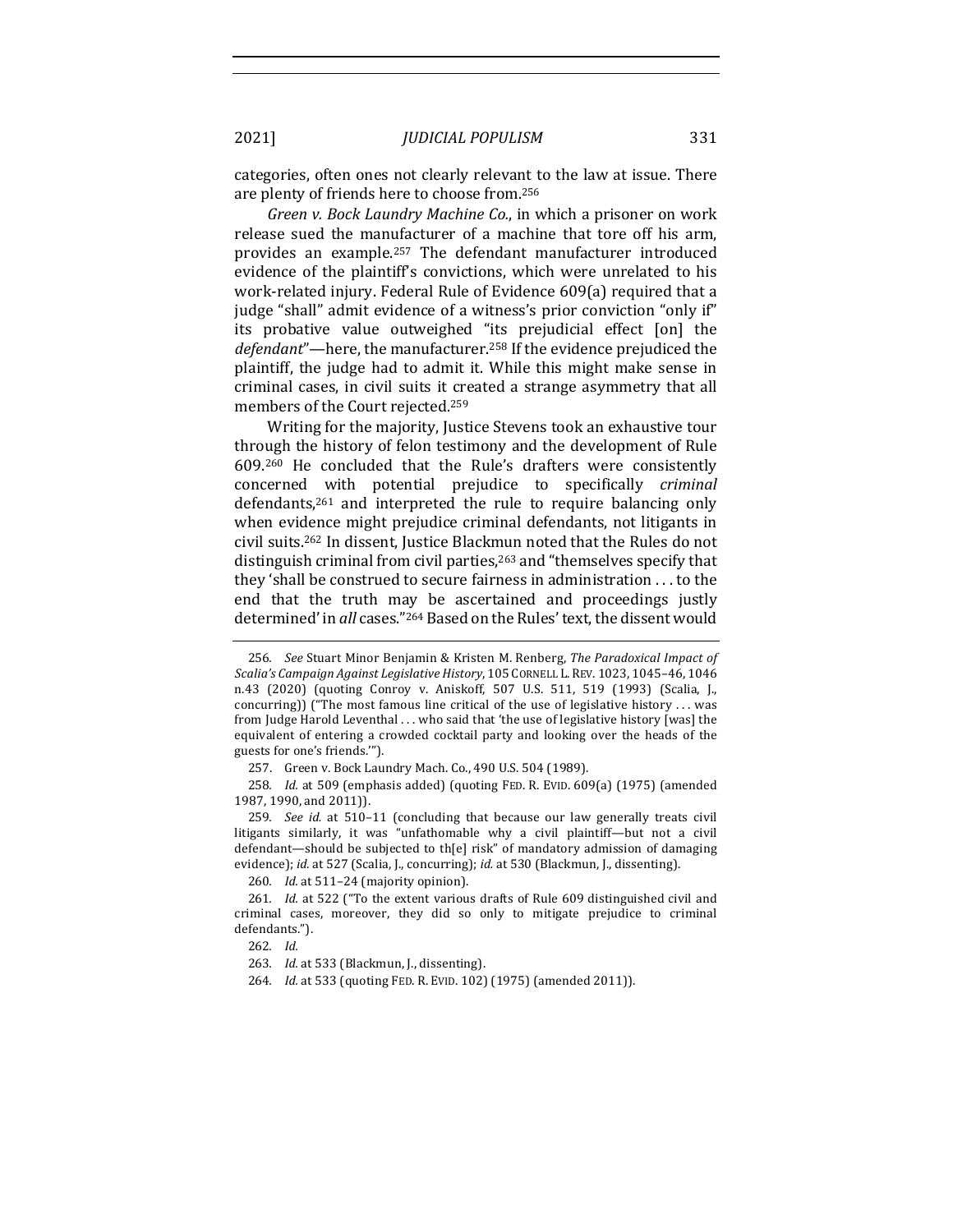have interpreted Rule 609 to require courts to weigh the probative value against the prejudicial impact of prior conviction testimony on *any* party.265

Justice Scalia concurred in the result.<sup>266</sup> but rejected using Rule 609's history,<sup>267</sup> and ignored the Rules' statement of purpose. Instead, he maintained that, of the available options, interpreting "defendant" to mean *criminal* defendant "[q]uite obviously ... does least violence to the text."<sup>268</sup> But along what metric? Are adjectives less violent than nouns? If so, the majority wins: it inserts the adjective "criminal" but keeps the noun "defendant." Is increasing the word number violent? Then the dissent is right: it can replace "defendant" with "party" and be done with it. This supposedly minimalist approach would make legal protection turn on whether English happens to use a single lexeme or a noun phrase for some concept. Taking the claim to lexical pacifism seriously makes it clear that this is a largely nonsensical, or at least arbitrary, way to make legal decisions.

Perhaps writers taking this position actually mean that legal interpretation should do the least violence to the *meaning* of the text. But how would we know that meaning without interpreting the provision?<sup>269</sup> The *Green* majority sought that underlying meaning from Rule  $609's$  history;<sup>270</sup> the dissent, from the Rules' statement of purpose.<sup>271</sup> Justice Scalia claimed that his interpretation accorded with "the policy of the law in general and the Rules of Evidence in particular of providing special protection to defendants in criminal cases," but gave no citation for either.<sup>272</sup> The concurrence thus rejected evidence about the provision's evolution and relation to surrounding text, unmooring itself from the kind of information that might provide a sense of an underlying meaning.<sup>273</sup> Instead, it decided

<sup>265</sup>*. Id.* at 530.

<sup>266.</sup> *Id.* at 527 (Scalia, J., concurring) (agreeing that reading the Rule to protect civil and criminal defendants but not civil plaintiffs would be "absurd, and perhaps unconstitutional").

<sup>267</sup>*. Id.* at 528.

<sup>268</sup>*. Id.* at 529*.*

<sup>269.</sup> This minimalist quest recalls the Russian fairy tale in which a wicked king commands the protagonist to "go I know not whither, and fetch I know not what." R. NISBET BAIN, RUSSIAN FAIRY TALES: FROM THE *SKAZKI* OF POLEVOI 70 (3d ed. 1901).

<sup>270</sup>*. Green,* 490 U.S. at 511–24.

<sup>271.</sup> *Id.* at 530 (Blackmun, J., dissenting).

<sup>272.</sup> *Id.* at 529 (Scalia, J., concurring).

<sup>273</sup>*. Id.*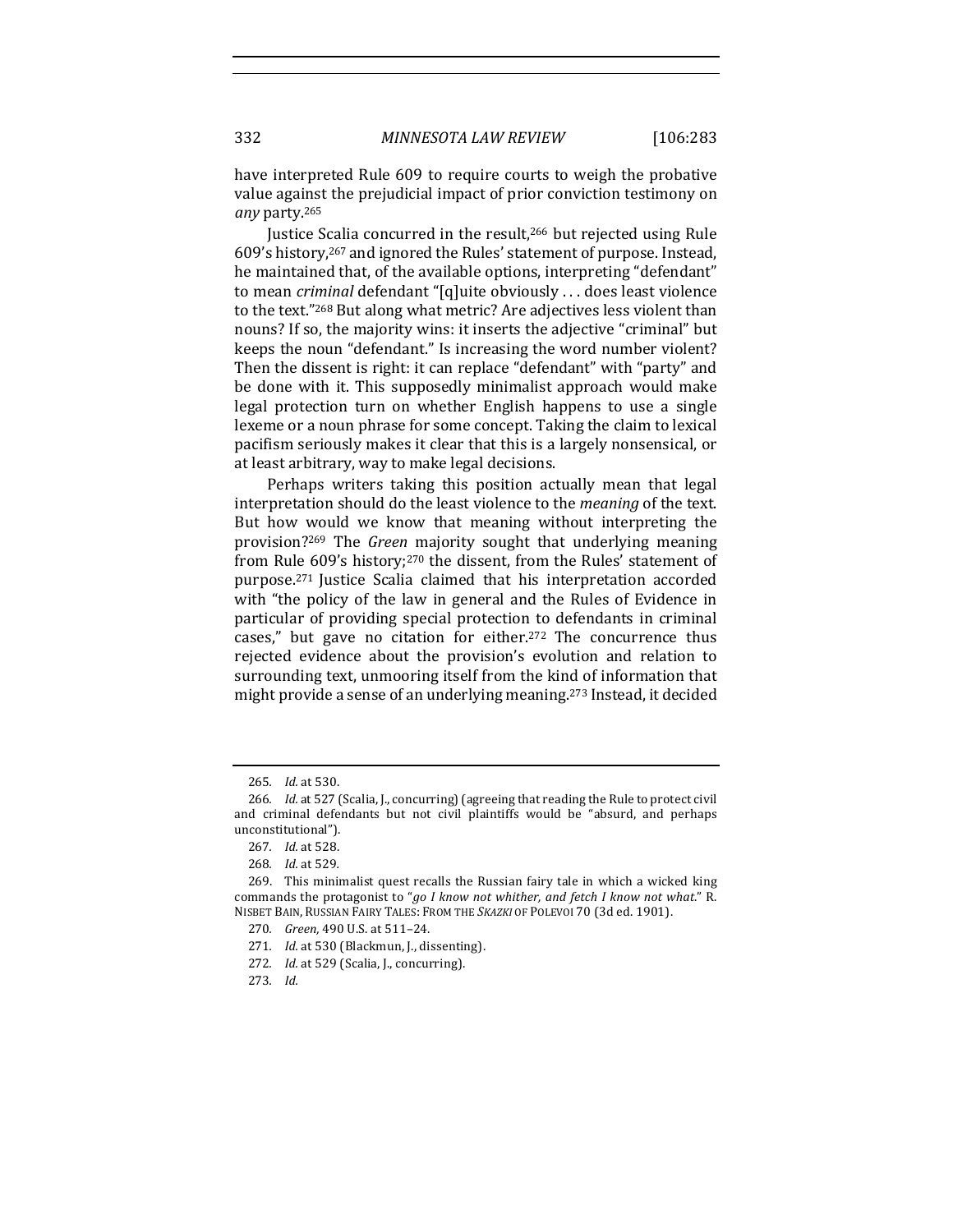for itself what the underlying meaning must be, based on "the law in general"—whatever that is—and word counts.<sup>274</sup>

This minimalist approach imputes a core or underlying meaning to a text. But those who employ minimalism also tend to reject the kinds of evidence that could give them a sense of that underlying meaning. So they are left to make it up for themselves. They obscure their own role in the process by expressing their interpretation as a premise, rather than the conclusion it is.<sup>275</sup> This naturalizing rhetoric makes it sound like the judge's preferred meaning is part of the law, rather than just another interpretation of it.

Policy minimalism, meanwhile, urges judges to minimize their effects on the world in which they adjudicate. We saw this attitude in Gill v. Whitford, where the Court confronted electoral districts gerrymandered for partisan advantage.<sup>276</sup> Chief Justice Roberts, worried about wading in and deciding "whether the Democrats win or the Republicans win,"<sup>277</sup> implied that the Court should refrain from affecting the status quo. Yet if the status quo violates the rule of law, as the *Gill* plaintiffs argued, then not interfering is itself an important policy choice. Announcing that federal courts cannot intervene in partisan gerrymandering hardly leaves electoral policy in some pristine, baseline state.

Consider also the dissent in *Babbitt v. Sweet Home Chapter of* Communities for a Great Oregon.<sup>278</sup> The Endangered Species Act (ESA) makes it "unlawful for any person  $\ldots$  to  $\ldots$  take any" endangered wildlife, $279$  defining "take" as, inter alia, "harm." $280$  Regulations interpreted "harm" to include "an act which actually kills or injures wildlife," including through "significant habitat modification or degradation."<sup>281</sup> Commercial loggers argued that this regulation went too far: the statute proscribed only "direct applications of force against protected species" with intent to injure, not collateral damage

<sup>274</sup>*. Id.*

<sup>275.</sup> Others have noted related phenomena in the characterization of legal issues. *See, e.g.*, Daryl J. Levinson, *Framing Transactions in Constitutional Law*, 111 YALE L.J. 1311 (2002); Michael Coenen, *Characterizing Constitutional Inputs*, 67 DUKE L.J. 743 (2018).

<sup>276.</sup> Gill v. Whitford, 138 S. Ct. 1916 (2018); see supra note 68 and accompanying text.

<sup>277.</sup> Transcript of Oral Argument, *supra* note 69, at 37.

<sup>278. 515</sup> U.S. 687 (1995).

<sup>279.</sup> *Id.* at 690-91 (quoting 16 U.S.C. § 1538(a)(1)).

<sup>280.</sup> *Id.* at 691 (quoting 16 U.S.C. § 1532(19)).

<sup>281.</sup> *Id.* at 691 (quoting 50 C.F.R. § 17.3 (1994)).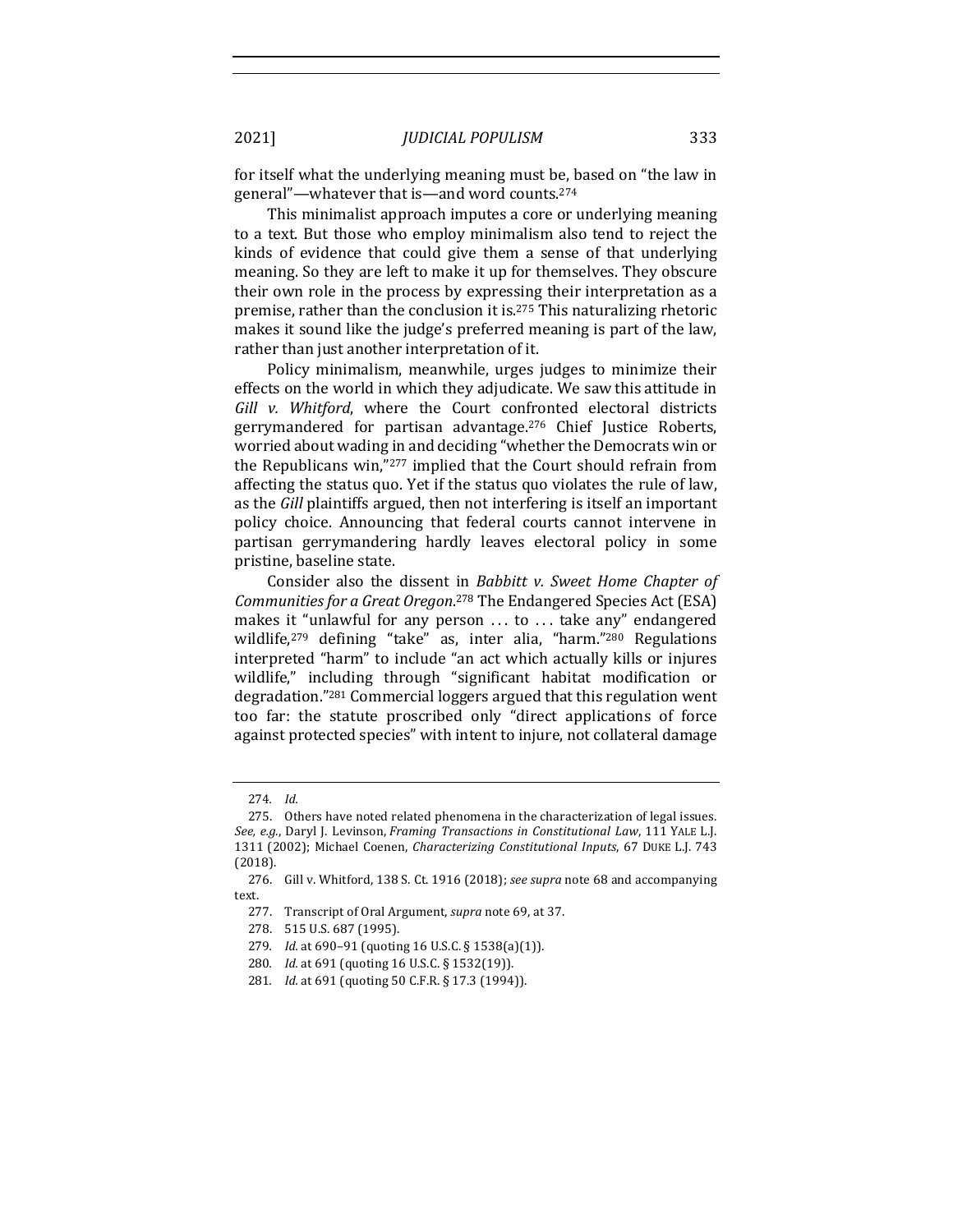334 *MINNESOTA LAW REVIEW* [106:283

from habitat modification.<sup>282</sup> The *Sweet Home* majority held the agency's interpretation of "harm" reasonable, while the dissent thought "take" required purposeful action against an animal.<sup>283</sup> As William Eskridge has noted, the dissent rested on an assumption that private property bestows an individual right against regulatory  $incursions<sub>1</sub>$ <sup>284</sup> a baseline that might make it outrageous for the government to tell "the simplest farmer" what to do with his land.<sup>285</sup> The majority treated the common law as largely superseded by statutes and regulations, with government constraints on private externalities already constituting the status quo.<sup>286</sup> What constitutes policy intervention, and what constitutes minimalism, differs depending on the baseline one chooses.

For policy minimalism to make sense, there would have to be some natural, pre-disturbance way that law acts and means things: there must be a neutral baseline against which effects can be assessed. But, as a fundamentally social enterprise, law has no before-the-fall stage. Choosing a baseline is itself a political, not to mention an interpretive, decision.<sup>287</sup> Moreover, the nature of adversarial litigation means that, usually, some legal principles argue for allowing the status quo, others for stopping it; the court must decide what to do. Neither option is policy-neutral, and neither leaves the law undisturbed. Judicial populist rhetoric obscures this by treating some selected baseline as though it were an objective fact.<sup>288</sup>

Policy minimalism also insists that judges not consider the effects of their decisions: "[T]he avoidance of unhappy consequences" does not provide an "adequate basis for interpreting a text."<sup>289</sup> In practice, Jane Schacter has noted, those who decry considering consequences

- 285. *Sweet Home*, 515 U.S. at 714 (Scalia, J., dissenting).
- 286. *Id.* at 698-708 (majority opinion).

<sup>282.</sup> *Id.* at 692-93, 697.

<sup>283.</sup> These opinions showcase judges' discretion in choosing what text to interpret. Bernstein, *supra* note 133, at 574-78. They have also become well-known for their rapid-fire deployment of statutory interpretation canons. *See* William N. Eskridge, Jr., *The New Textualism and Normative Canons*, 113 COLUM. L. REV. 531, 545– 49 (2013).

<sup>284.</sup> Eskridge, *supra* note 283, at 549.

<sup>287</sup>*. See also* Erwin Chemerinsky, *Foreword: The Vanishing Constitution*, 103 HARV. L. REV. 43, 46-47 (1989) (arguing that the Rehnquist Court was defined by "an oftstated desire to avoid judicial value imposition" which offers "a futile quest for value neutrality" and "obscures ... value choices" which are an inevitable part of judging).

<sup>288</sup>*. Id.*

<sup>289.</sup> Jane S. Schacter, *Text or Consequences?*, 76 BROOK. L. REV. 1007, 1009 (2011) (quoting Nixon v. Mo. Mun. League, 541 U.S. 125, 141 (2004) (Scalia, J., concurring)).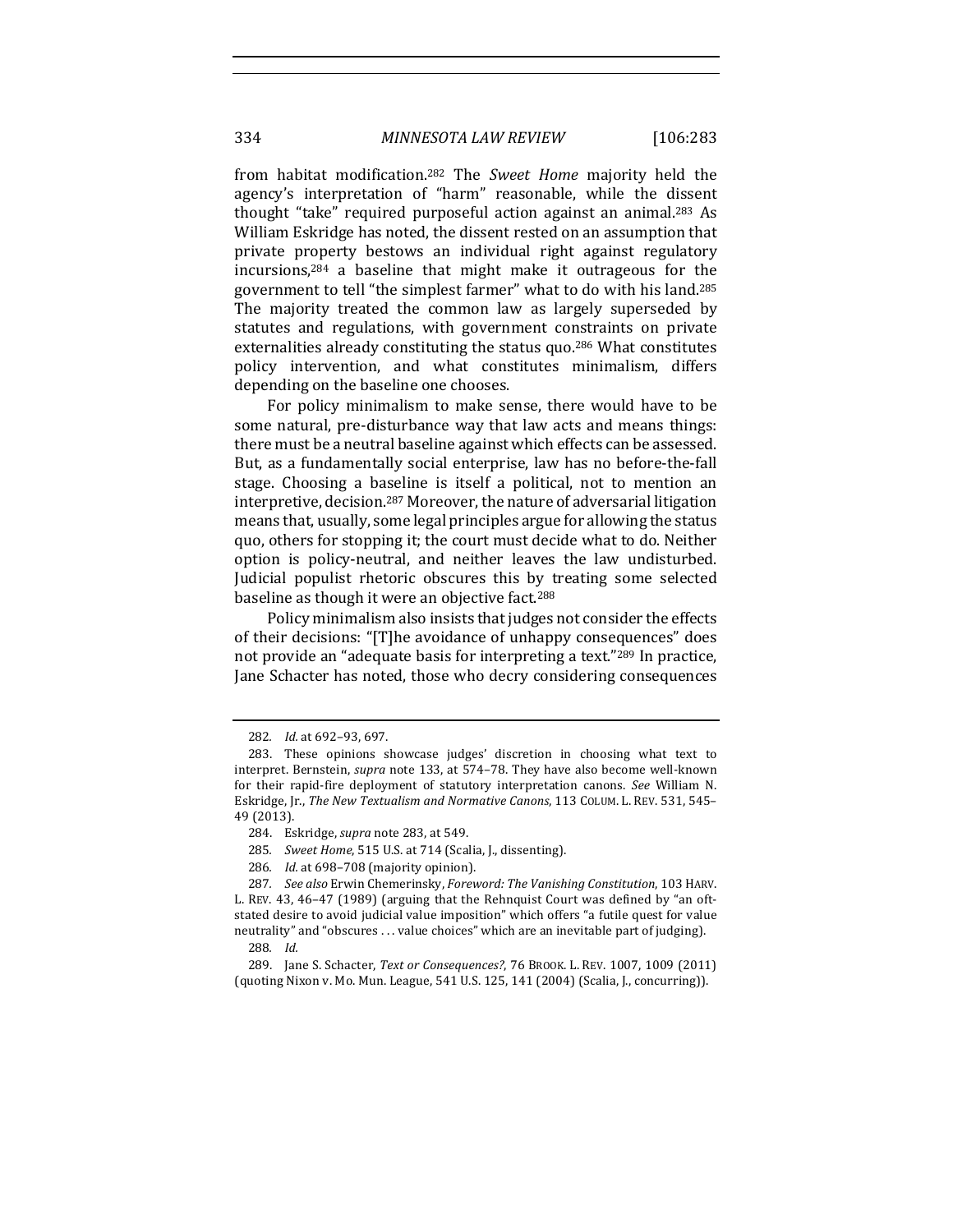often do it anyway.<sup>290</sup> But they ignore concerns identified by the agencies that implement statutes and the legislatures that enact them, $291$  acting instead like a "ventriloquist to a hypothetical congressional dummy"<sup>292</sup> to allow the judge himself to "identif[y]  $\dots$ the policy baseline against which the range of plausible legislative meanings is gauged."<sup>293</sup> Beyond this inconsistency, moreover, judging in fact has consequences, and it seems at least normatively problematic to ask judges to pretend to work outside of the polity they help govern. Such minimalist claims smuggle in conclusions about what the law is and should be, disguising those conclusions as neutral premises and putting them off limits for reasoned debate in ways that conflict with the commitments of a republican democracy.

Some might defend this kind of minimalism for at least yielding consistent or predictable results, but it cannot accomplish even that. Following through on originalism "would introduce random chaos into the law," since every time "new research shows that the original meaning  $\ldots$  is different than we had previously thought,  $\ldots$  we must upend our legal system" to accommodate the new findings.<sup>294</sup> The three contrasting textualist opinions in *Bostock*, meanwhile, demonstrate the concomitant unpredictability of textualism.<sup>295</sup> A purportedly minimalist approach does not impose consistency; it merely helps judges justify refusing to consider the consequences of their inconsistencies.

The minimalism of judicial populist rhetoric echoes the language of "passive virtues" associated most strongly with Alexander Bickel.<sup>296</sup>

295. Bostock v. Clayton Cnty., 140 S. Ct. 1731 (2020). *See supra* notes 159-67 and accompanying text. Justice Alito's dissent even takes a policy minimalist swipe at the majority opinion: "[i]f today's decision is humble, it is sobering to imagine what the Court might do if it decided to be bold." *Bostock*, 140 S. Ct. at 1778 (Alito, J., dissenting).

296. "The 'countermajoritarian difficulty' has been the central obsession of modern constitutional scholarship." Barry Friedman, The History of the *Countermajoritarian Difficulty, Part One: The Road to Judicial Supremacy,* 73 N.Y.U. L. REV. 333, 334 (1998); see ALEXANDER M. BICKEL, THE LEAST DANGEROUS BRANCH: THE SUPREME COURT AT THE BAR OF POLITICS 16 (1962) ("The root difficulty is that judicial review is a counter-majoritarian force in our system."). Barry Friedman has shown that Bickel jumped into a conversation about the proper role of the judiciary that had been

<sup>290.</sup> *Id.* ("[P]olicy consequences ... often ... figure quite prominently in textualist reasoning and method.").

<sup>291</sup>*. Id.*

<sup>292.</sup> *Id.* at 1013 (quoting Jane S. Schacter, The Confounding Common Law *Originalism in Recent Supreme Court Statutory Interpretation: Implications for the* Legislative History Debate and Beyond, 51 STAN. L. REV. 1, 25 (1998)).

<sup>293</sup>*. Id.*

<sup>294.</sup> Andrew Koppelman, *Why Do (Some) Originalists Hate America?*, ARIZ. L. REV. (forthcoming) (manuscript at  $*25-26$ ) (on file with authors).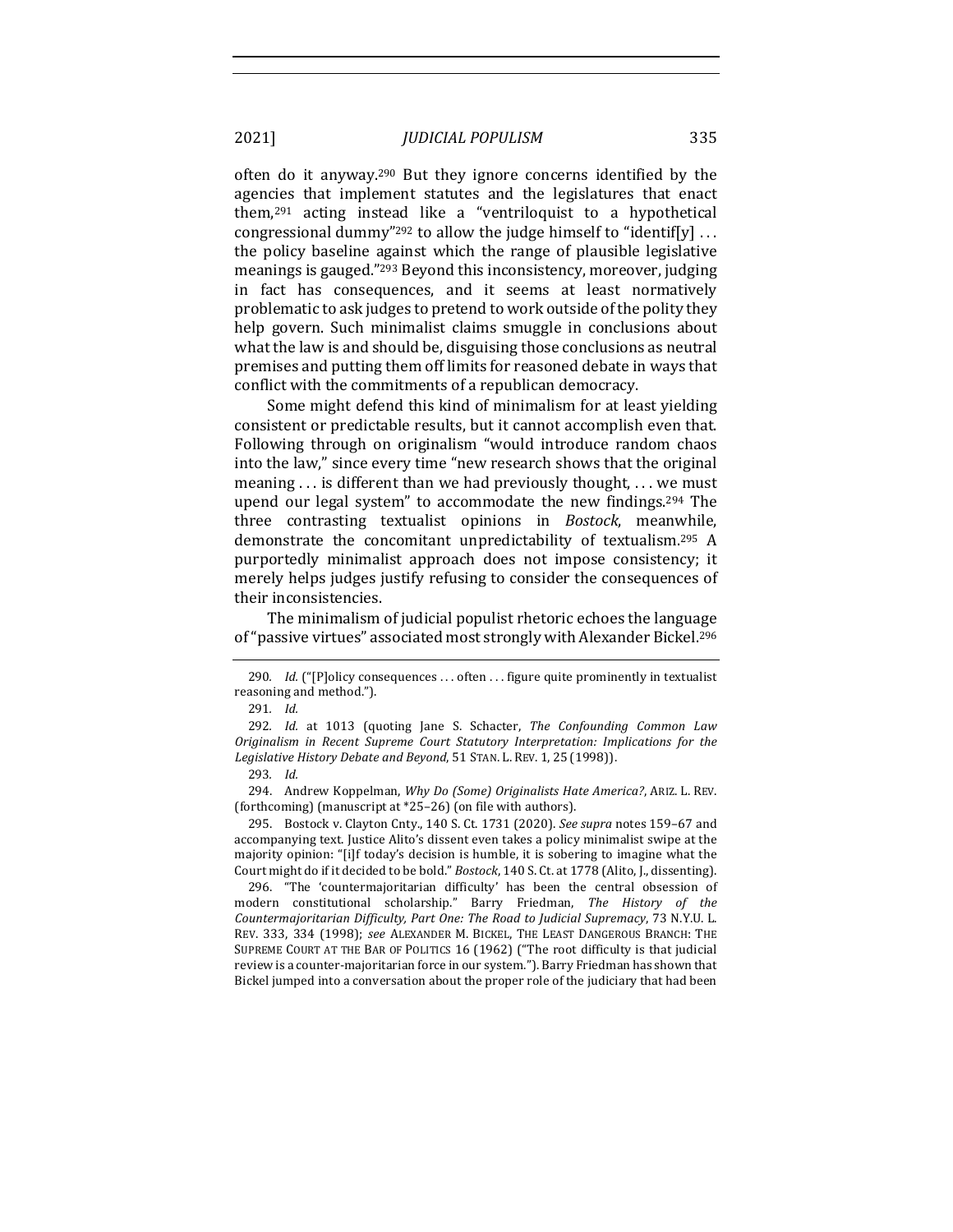But the two are quite different.<sup>297</sup> The literature on passive virtues is normatively thick: Bickel saw the courts as a moral vanguard, "the pronouncer and guardian of [enduring] values," not a value-neutral umpire that reports on an inherent legal meaning.<sup>298</sup> For Bickel, rather than enabling majority rule, $299$  the Court should act as the custodian and developer of society's ongoing normative commitments, "us[ing] whatever influence it possesses to bring principle and popular opinion into greater alignment."<sup>300</sup> Its countermajoritarian position gives it an "educative mission  $\ldots$  helping to facilitate the slow but deliberate reform of perception and attitude on which ... moral instruction depends."301

Passive virtue theorists also recognize that discretion inheres in judging, and they urge courts to use that discretion to principled ends. Passivity is a leadership strategy: it's not that passivity *is* the virtue, but that virtue can be expressed in passive-seeming ways. Bickel asked judges not to stick to an imagined baseline of core legal meaning, but to gradually adjust legal and social norms by deflecting highly fraught issues.<sup>302</sup>

Later commentators followed suit. Philip Frickey praised the Court for using constitutional avoidance to deflate the excesses of mid-century anti-Communism, avoiding head-on confrontation with that era's repressive trends while "defus[ing] political opposition [and] incrementally adjusting public law to better respect individual liberty."303 William Eskridge argues that courts should facilitate

298. BICKEL, *supra* note 296, at 24; *see also* Anthony T. Kronman, *Alexander Bickel's Philosophy of Prudence*, 94 YALE L.J. 1567, 1577 (1985) (quoting BICKEL,*supra* note 296, at 24).

299. Kronman, *supra* note 298, at 1578–79 (contrasting Bickel's philosophy with that of John Hart Ely). For Bickel, elected representatives too are not "like animated voting machines ... to register decisions made by the electorate"; they ideally represent diverse interests in a deliberative way. *Id.* at 1591 (quoting ALEXANDER M. BICKEL, POLITICS AND THE WARREN COURT 183 (1965)).

going on, in some way or other, since the founding of the Republic. Friedman, *supra*, at 340.

<sup>297.</sup> There is much to learn from and also to argue with in the voluminous passive virtues literature, but we do not evaluate it or endorse any of its particular strands. Our aim is to show that the mainstream of passive virtue thinking figures courts as key participants in the normative development of the American polity, and urges courts to act with an eye toward furthering normative ends. Judicial populism, in contrast, disavows a normative role for courts and views normative considerations as irrelevant and perhaps illegitimate in adjudication.

<sup>300</sup>*. Id.* at 1581.

<sup>301</sup>*. Id.* at 1586.

<sup>302</sup>*. Id.* at 1581.

<sup>303.</sup> Philip P. Frickey, *Getting from Joe to Gene (McCarthy): The Avoidance Canon*,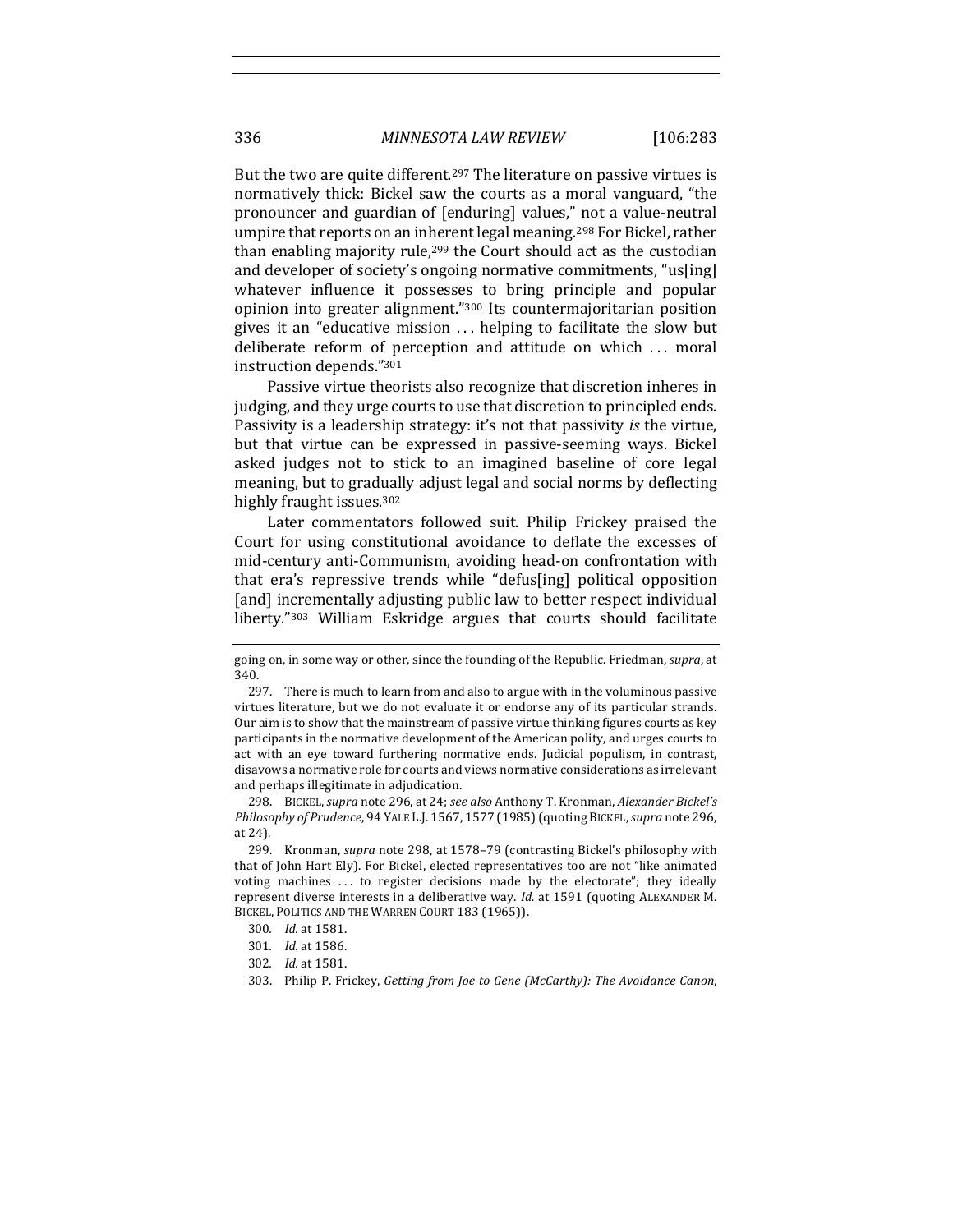"pluralistic democracy by enforcing neutral rules" $304$  that promote broad participation in the political process, $305$  especially by groups who face discrimination.<sup>306</sup> Along with John Ferejohn, Eskridge presents courts as custodians of a republican-democratic ecosystem:<sup>307</sup> as the institution "best situated to stand up for fundamental values,"<sup>308</sup> courts should "be deliberation-respecting" by "listen[ing] to ... other institutions"<sup>309</sup> as they consider both practical means—"what to do"—and normative ends—"what to want."310 Cass Sunstein asks courts to be alert to the practical consequences of their actions, recognizing that "intense public convictions may provide relevant information about the correctness of [courts'] conclusions."<sup>311</sup> For those who theorize the passive virtues, courts are stewards of public moral development, custodians who promote the health of a variegated ecosystem—not hikers who try to leave no trace.312

Judicial populist minimalism, in contrast, does not offer to effectuate incremental improvements or moral stewardship. Instead, it claims a principled refusal to consider the consequences of judicial decisions.<sup>313</sup> On this view, courts should not facilitate pluralistic deliberation, provide moral leadership, or help out with governance.

308. *Id.* at 1283 (citing THE FEDERALIST NO. 78, at 470 (Alexander Hamilton) (Clinton Rossiter ed., 1961)).

310*. Id.* at 1278.

311. Cass R. Sunstein, *If People Would Be Outraged by Their Rulings, Should Judges Care?,* 60 STAN. L. REV. 155, 159 (2007).

312. "The Court has many ways of 'not doing." Kronman, *supra* note 298, at 1585 (quoting BICKEL, *supra* note 296, at 71). It should pursue them not because inaction is the most legitimate option, but because inaction offers a good strategy for enacting normatively desirable change in the long term. Passivity allows the courts to "create the time for popular opinion to catch up before taking a principled stand." *Id.* at 1586.

313. *Cf.* Schacter, *supra* note 289, at 1009 (examining, in contrast, textualism's often "strikingly consequentialist methods").

Legal Process Theory, and Narrowing Statutory Interpretation in the Early Warren *Court*, 93 CALIF. L. REV. 397, 401–02 (2005).

<sup>304.</sup> William N. Eskridge, Jr., *Pluralism and Distrust: How Courts Can Support Democracy by Lowering the Stakes of Politics,* 114 YALE L.J. 1279, 1310 (2005).

<sup>305.</sup> Eskridge, *supra* note 304, at 1301-03.

<sup>306</sup>*. Id.* at 1284.

<sup>307.</sup> William N. Eskridge, Jr. & John Ferejohn, *Constitutional Horticulture: Deliberation-Respecting Judicial Review*, 87 TEX. L. REV. 1273 (2009). Eskridge and Ferejohn see judging as a "horticultural" project of tending to the Constitution's "shared project in a way that allows it to flourish and contribute to the larger public interest," rather than an "engineering" project of maintaining fidelity to the mechanism that an original creator designed. *Id.* at 1273-74.

<sup>309</sup>*. Id.* at 1275.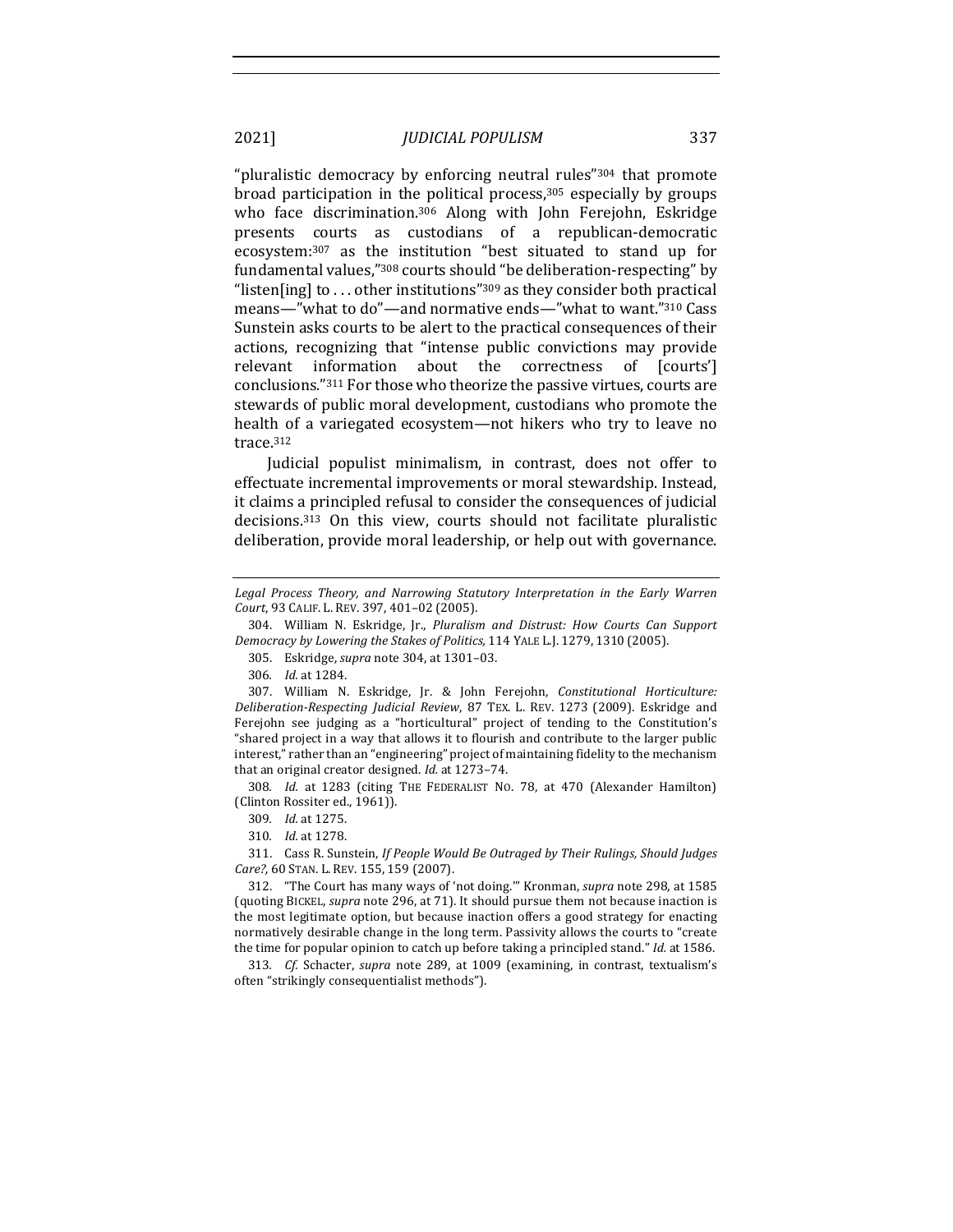They can only voice underlying truths inherent in the law that lead inexorably to particular conclusions by using the right methods. This view evacuates judging of the normative considerations and moral leadership that justify countermajoritarian courts in the eyes of passive virtue theorists. Instead, it implies that judges can avoid the countermajoritarian difficulty by enunciating the true will of the unified people. Courts, in this vision, are legal bystanders to whom normative values and human consequences should be irrelevant. Legal writers can thus proclaim neutrality and universality, as though refusing to acknowledge one's commitments entailed not acting on them. 

Method and policy minimalism work together to help legal writers avoid, and deny the validity of, normative and practical concerns with the use of judicial power. The idea is that a righteous judge who follows the properly minimalist method can be confident of a minimalist policy outcome. Minimalism presents the law as embodying a clear people's will for the judge to enunciate, obscuring the legal and practical effects of a judge's inevitably discretionary decisions. 

Writers who use judicial populist tropes *claim* that methodological minimalism leads to policy minimalism, which makes their preferred methods uniquely legitimate. However, there is no necessary connection between the breadth of interpretive methods and the degree of their policy impact. And there is no untouched policy position to be maintained. It may sound silly to state it outright, but there is no interpretation that doesn't interpret. And because laws have practical effects, there is no legal interpretation that doesn't have policy consequences. Insisting on an illusory minimalism begs the very policy questions that judges routinely—and unavoidably decide. Writers who use these tropes thus form the landscape in their own image while claiming to leave no trace. Rather than drawing on normative justifications for exercising passive virtues, they use what we might call *passive virtue signaling* as a cover for reaching the outcomes they want.

## B. USING KEY TROPES AND STOCK STORIES

The judicial populist image of law does not comport with basic democratic commitments to pluralism and institutional mediation, and it runs headlong into the reality that neither legal language nor policy effects have an untrammeled baseline state that judges can access. Yet, through decades of persistent repetition, this image has permeated legal discourse so much that it seems unobjectionable,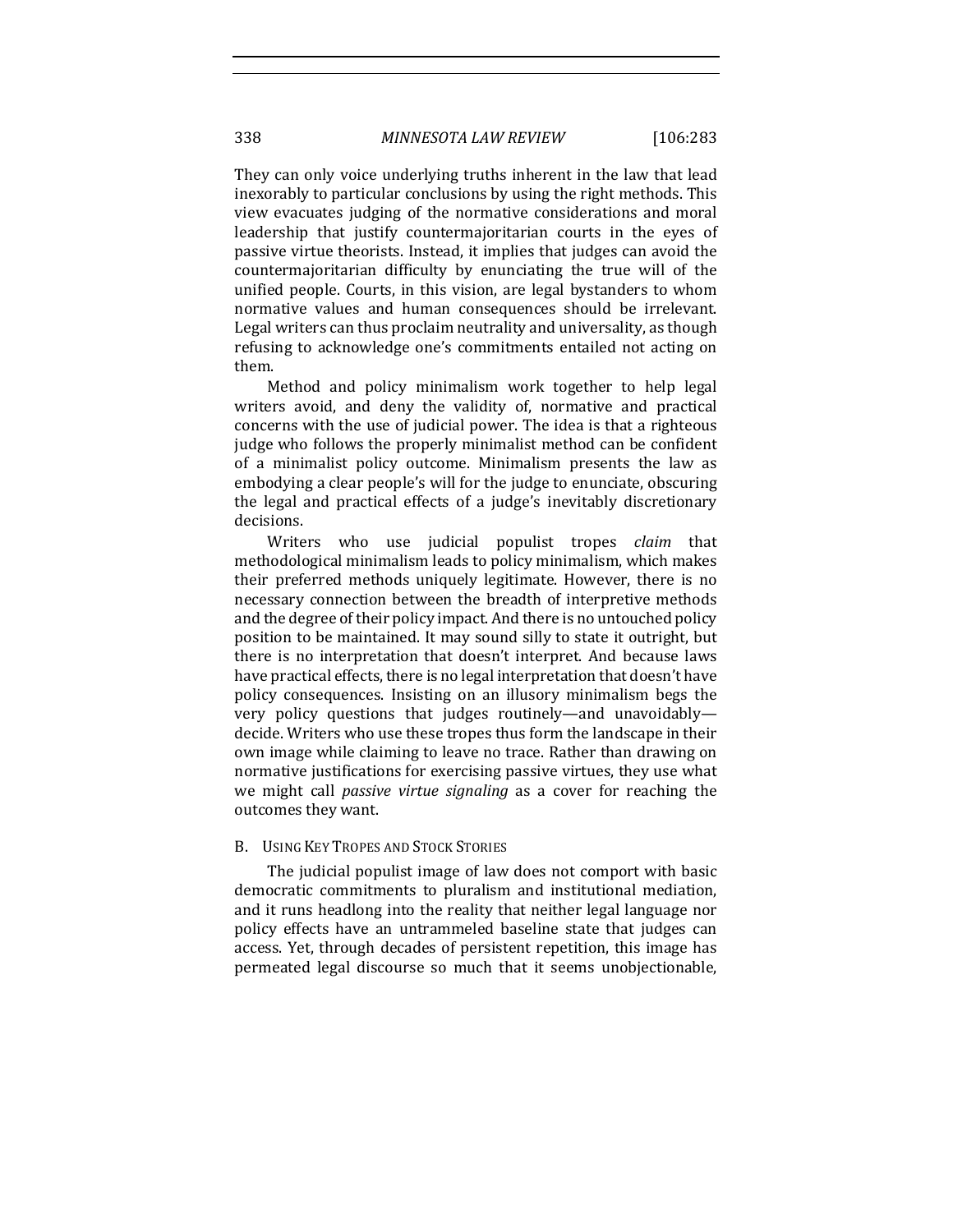sometimes even obvious. This image is propounded through a collection of tropes: vehicles in which the imagery of judicial populism travels. They give writers handy tools to avoid justifying positions on the merits by insisting that good judging focuses on method instead. They also help writers deflect and deny the possibility of legitimate disagreement about what good judging entails. In short, these tropes help legal writers present judicial populism's highly contestable image of law as though it were a simple fact.

To be clear, we do not criticize judicial populist writing for using rhetorical tropes. Any claim to judicial legitimacy—indeed any developed image of any aspect of law—will rely on tropes of some sort. Rhetoric is, after all, the main means of action in legal reasoning. Here we present the primary tropes that sustain the particular rhetoric of judicial populism.

The trope of a unified people that issues clear electoral mandates to authorized leaders who unequivocally inscribe the people's will into law implies that legal texts usually have one clearly correct meaning rather than being multivalent or ambiguous.<sup>314</sup> And if ambiguity and multivalence are aberrations, disagreement about legal meaning or methods should be too. A judge who means well and uses the right methods should be able to reach the right understanding,  $315$ which suggests that disagreement is likely inspired by bad faith.<sup>316</sup> This anti-pluralist premise justifies dismissing competing views and questioning the very notion that views could legitimately compete. It allows writers to suggest that they can avoid the discretion inherent in judging and act as neutral conduits for clearly ascertainable truths.<sup>317</sup> And it makes those who use other methods or reach other

<sup>314.</sup> *See, e.g.*, SCALIA & GARNER, *supra* note 121, at 6 ("As we hope to demonstrate, most interpretive questions have a right answer."); Raymond M. Kethledge, Ambiguities and Agency Cases: Reflections After (Almost) Ten Years on the Bench, 70 VAND. L. REV. EN BANC 315, 320 (2017) ("In my own opinions as a judge, I have never yet had occasion to find a statute ambiguous.").

<sup>315.</sup> *See, e.g.*, Kethledge, *supra* note 314, at 320 ("For, in my experience at least, if one works hard enough, all the other interpretations are eventually revealed as imposters.").

<sup>316</sup>*. See, e.g.*, King v. Burwell, 135 S. Ct. 2480, 2497 (2015) (Scalia, J., dissenting) (referring to the Court's "interpretive jiggery-pokery"); see also GORSUCH, supra note 121, at 116 (addressing "some of the sillier objections against originalism" and stating that "I'm not making this up.").

<sup>317.</sup> See, e.g., Confirmation Hearing on the Nomination of John G. Roberts, Jr. to Be *Chief Justice of the U.S.: Hearing Before the Comm. on the Judiciary*, 109th Cong. 55-56 (2005) (statement of John G. Roberts, Jr., nominee to be C.J. of the United States) ("Judges are like umpires. Umpires don't make rules, they apply them."); GORSUCH, supra note 121, at 10 ("A judge should apply the Constitution or a congressional statute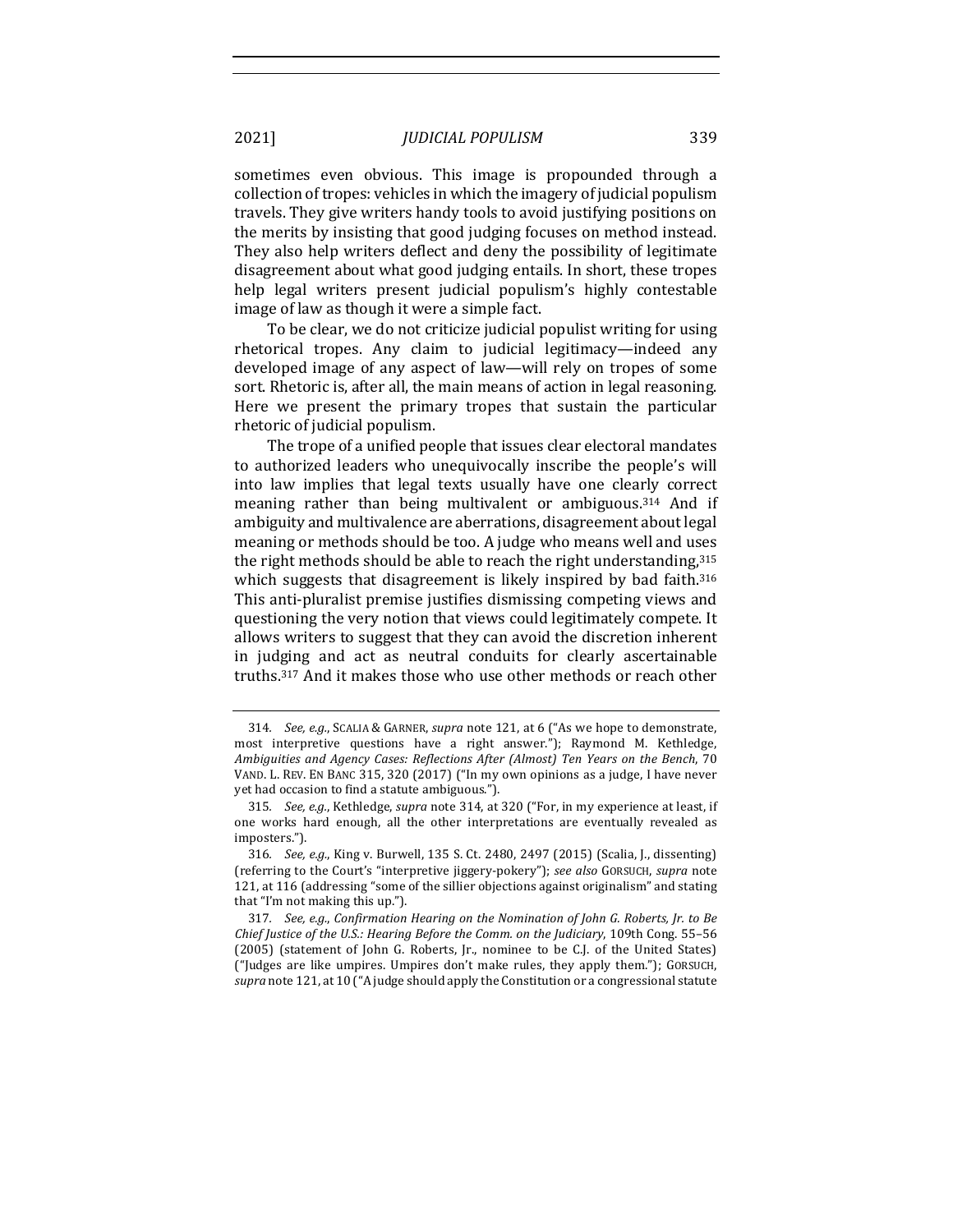conclusions available for description as elite activists imposing their views on the people.<sup>318</sup>

This trope also marginalizes institutions designed to mediate among divergent interests or viewpoints as necessarily corrupt or illegitimate. Staffed by people who represent the interests of particular groups rather than of the whole people, legislatures are chaotic and inscrutable, agencies, unaccountable and corrupt.<sup>319</sup> This image also helps relieve judges of responsibility for considering the purposes of laws or the effects of judicial rulings.<sup>320</sup>

The anti-institutionalist bent extends even to the institution of the judiciary itself: this rhetoric often presents judges as though they were removed from the production of law. $321$  Considering the social effects of judging is portrayed as irrelevant and even illegitimate. This innocuous-sounding view denies the reality of our legal system, in which precedent influences the law's effects and judges unavoidably participate in making law what it is. In the populist vision, conversely, the method is the justification. This abstracted approach uses judicial populist rhetoric to justify the exertion of power without facing its practical implications.

On an individual level, judicial populist tropes echo the Manichean thrust of political populism in disparaging elites in favor of regular folks of humble origin.<sup>322</sup> Against an elite that would

322. Thus, for example, Justice Gorsuch—a graduate of Georgetown Prep, Columbia University, Harvard Law School, and Oxford University-maintains that

as it *is*, not as he thinks it *should be*.").

<sup>318.</sup> *See, e.g.*, GORSUCH, *supra* note 121, at 112-13 ("[M]any living constitutionalists would prefer to have philosopher-king judges swoop down from their marble palace to ordain answers rather than allow the people and their [elected] representatives to discuss, debate, and resolve them.").

<sup>319.</sup> *See supra Parts III.A, III.C; City of Arlington v. FCC, 569 U.S. 290, 315 (2013)* (Roberts, C.J., dissenting) ("It would be a bit much to describe the result as 'the very definition of tyranny,' but the danger posed by the growing power of the administrative state cannot be dismissed." (quoting THE FEDERALIST No. 47, at 324 (James Madison) (J. Cooke ed. 1961))); Calabresi, *supra* note 222, at 62 (claiming that Congress and federal courts "will carry out their duties with state and local political preferences as their main concern, when the true claimant to the executive throne would not do so").

<sup>320.</sup> *See, e.g.*, SCALIA & GARNER, *supra* note 121, at 16-17 (emphasis omitted)  $("T]$ he dutiful judge is never invited to pursue the purposes and consequences he prefers.").

<sup>321.</sup> *See, e.g.*, Johnson v. Transp. Agency, 480 U.S. 616, 671 (1987) (Scalia, J. dissenting) (claiming that the judiciary's proper role in statutory interpretation is merely to ascertain "what the law as enacted meant"); GORSUCH, supra note 121, at 314-15 ("It is the role of judges to apply, not alter, the work of the people's representatives.").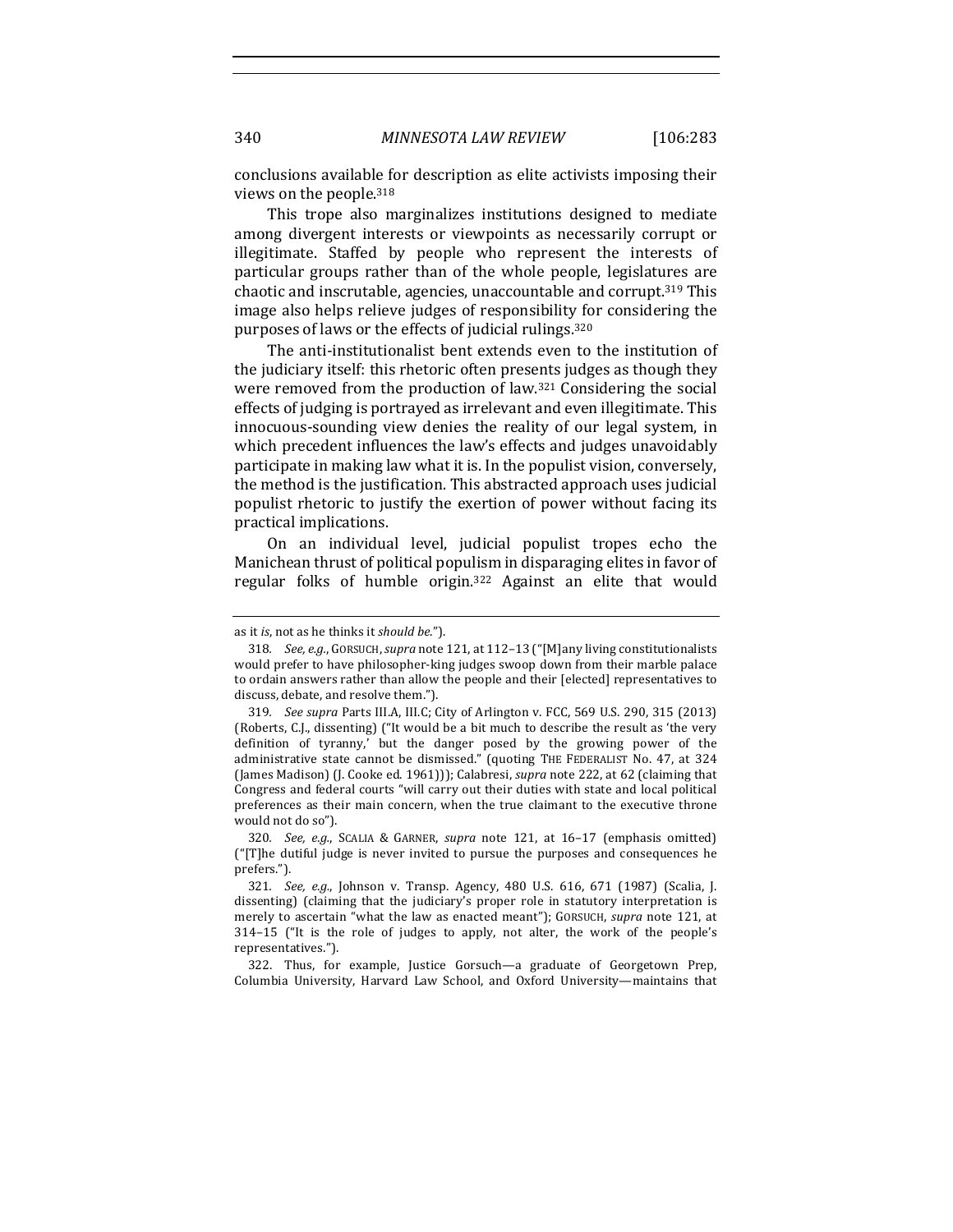complicate things to impose their own views or benefit "others," this approach presents law and judging as simple, clear, and rule-bound an image undermined by the realities of legislation, regulation, and litigation. Some particularly active proponents propound this view through publications, speeches, and frequent references to fellow travelers.<sup>323</sup> Like an advertisement that increases name recognition, this frequent repetition of "familiar formulations" helps make judicial populist tropes feel normal and natural,<sup>324</sup> despite their inconsistency with democratic governance. As previous Parts elaborated, these tropes can be deployed for any substantive end; they do not constrain judicial decisions so much as give them a legitimating veneer. Thus, this rhetoric gives writers a way to cast doubt on the legitimacy of others without limiting their own options.

To convey these formulations, judicial populist rhetoric often uses a respected format: the syllogism, which draws a logical conclusion from several premises.<sup>325</sup> This form, so familiar to legal writers, helps make ideas feel natural and obvious by showing how they arise logically from agreed-upon foundations.<sup>326</sup>

In judicial populist rhetoric, however, syllogisms can become oddly deformed. They often suffer logical slippages, vielding conclusions that do not actually follow from their premises.<sup>327</sup> For

324. Antonin Scalia, *Assorted Canards of Contemporary Legal Analysis*, 40 CASE W. RES. L. REV. 581, 597 (1989–90) (warning of "[t]he fallacy that passes for truth by the mere frequency of its repetition" and recognizing that all humans "are comfortable with familiar formulations" and "trained to follow what has been said before").

325*. See*  JAMES A. GARDNER & CHRISTINE P. BARTHOLOMEW, LEGAL ARGUMENT: THE STRUCTURE AND LANGUAGE OF EFFECTIVE ADVOCACY 4 (3d ed. 2020) (explaining syllogisms).

326*. Id.*

327. *See Mitchell N. Berman, The Tragedy of Justice Scalia, 115 MICH. L. REV. 783,* 785-99 (2017) (providing extensive examples from Justice Scalia's writing).

<sup>&</sup>quot;[his] story has its roots in the American West and is the product of the people there." GORSUCH, *supra* note 121, at 11-15.

<sup>323.</sup> Justices Scalia and Gorsuch have been particularly active in seeking to influence the broader legal and political culture, including by writing books aimed at popular audiences. See generally *id.*; ANTONIN SCALIA, SCALIA SPEAKS: REFLECTIONS ON LAW, FAITH, AND A LIFE WELL LIVED (Christopher J. Scalia & Edward Whelan eds., 2017). Both justices have also written judicial opinions in a demotic style designed to appeal to a general public audience. See, e.g., Meghan J. Ryan, *Justice Scalia's Bottom-up Approach to Shaping the Law*, 25 WM. & MARY BILL RTS. J. 297, 313–15 (2016). Judicial populism, like originalism, is thus a potentially powerful tool for "conservative mobilization in both electoral politics and in the legal profession." Robert Post & Reva Siegel, *Originalism as a Political Practice: The Right's Living Constitution*, 75 FORDHAM L. REV. 545, 548 (2006); see also Greene, supra note 54, at 708-16 (discussing efforts to "sell[]" originalism).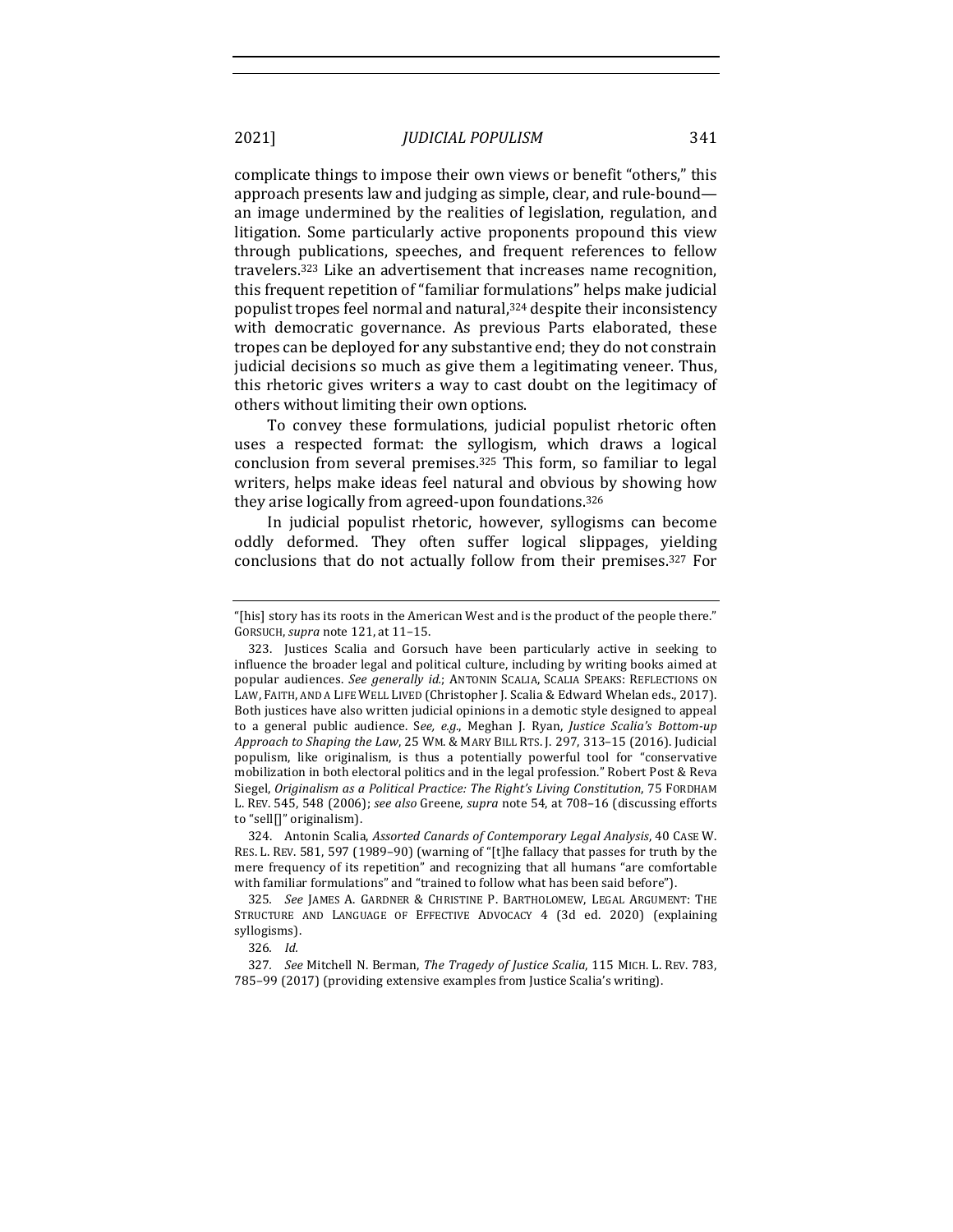instance, some scholarship claims that because courts interpreting law discuss original meanings, and our legal system is defined by what courts do, our legal system is originalist.<sup>328</sup> Originalism, as we have noted, holds that original meanings are decisive to the interpretation of law.<sup>329</sup> But *discussing* original meanings does not necessarily make them *decisive*. The premises may be true, but they do not support the conclusion. Similarly, some argue that since law is enacted in texts and courts interpret law, courts should limit their interpretations to legal texts.<sup>330</sup> Yet the fact that law is enacted into text does not determine the scope of information relevant for understanding that text—one might use dictionaries, legislative materials, and much else in that task. Again, one could agree with the premises but reasonably come to different conclusions. Putting the argument in syllogistic form helps the conclusion *seem* logical and uniquely correct even when it does not follow from the premises.<sup>331</sup> It also makes it easy to accuse those who accept the premises but reach different conclusions of bad faith, as though they had abandoned obvious truths or basic legal commitments.

Using unobjectionable premises to reach unsupported conclusions also gives writers tools to avoid the inescapably normative aspects of legal decision making. Many important questions in law and politics, after all, involve complicated situations, disputed propositions, meaningful nuances, competing normative perspectives, and substantial uncertainty. We often lack clear premises that lead to decisive solutions, and courts—like other governmental institutions—often try to ameliorate conflict or work toward resolutions. The rhetoric of judicial populism, in contrast, uses syllogisms to deny that inherent complexity, insisting instead that there are simple, indisputable truths that produce obvious, correct conclusions. This rhetoric uses the familiarity of the syllogistic form to create universal truths out of thin air, without the pluralistic contestation that characterizes democracy.<sup>332</sup> But giving an argument the *form* of a syllogism does not make it correct, or even sensible. As Noam Chomsky famously noted, a sentence can have a perfectly

<sup>328.</sup> See supra Part III.B (discussing original law originalism).

<sup>329</sup>*. See supra* Part III.B.

<sup>330.</sup> See supra Part III.A (describing the central claims of textualism).

<sup>331</sup>*. See* GARDNER & BARTHOLOMEW, *supra* note 325, at 4.

<sup>332.</sup> *See* BONNIE HONIG, POLITICAL THEORY AND THE DISPLACEMENT OF POLITICS 72 (William E. Connolly ed., 1993) (arguing that legal strictures do not resolve or end democratic contestation over values and practices, but allow contestation to keep going).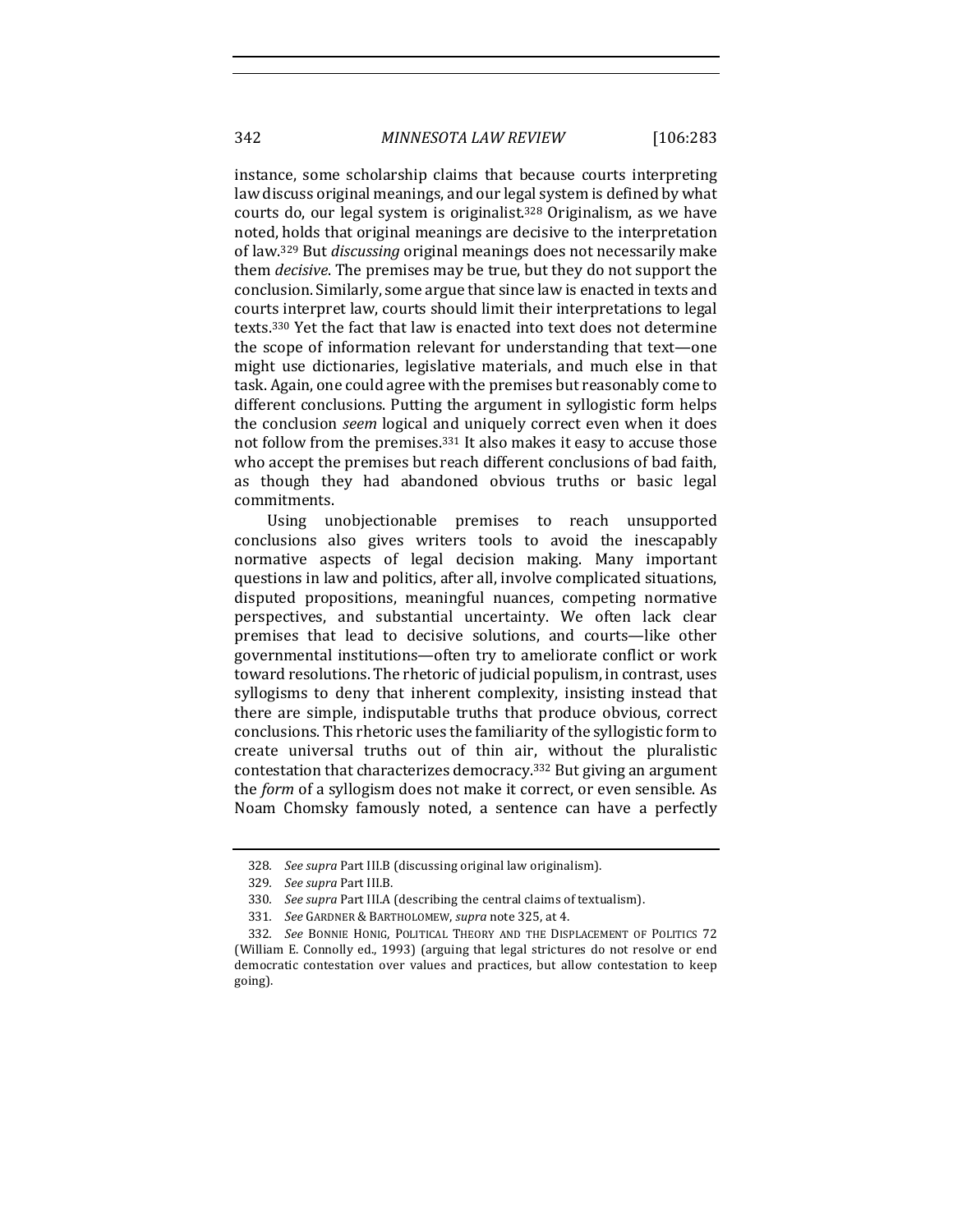grammatical *form* and yet lack meaning.<sup>333</sup> Nonetheless, the syllogism provides a handy rhetorical frame through which to assert indisputable conclusions about inherently disputable issues.

## C. THE "POPULIST" NATURE OF THIS RHETORIC

The rhetoric we have described invokes the same themes that define populism in the political sphere, tailored for the legal context. Its moralized anti-pluralism treats the law as a clear embodiment of a unified people's will subject to direct enunciation by a properly discerning leader or judge.<sup>334</sup> Its antipathy toward institutional mediation presents judges as mere mouthpieces for this truth, rather than as participants in ongoing multilateral interactions among many interests, values, and commitments. And its Manichean imagery pits restrained judges who use the proper method to serve the will of the people against unconstrained judicial activists who promote the agenda of an elite establishment. Its curt rejection of alternative understandings or methods treats those who disagree as *others* enemies of the people—whose views do not count. Judicial populists, like political populists, thereby claim the magic of legitimacy by fiat.

To make that claim, writers use the language of minimalism conveyed through stock stories and fallacious syllogisms. Framing the work of legal reasoning in this way helps such writers pretend that basic questions of value have already been settled, obviating and even delegitimizing normative debate. Having rejected disagreement, a person employing judicial populist rhetoric can use some highly malleable methods to arrive at more or less whatever conclusions they choose, while perversely claiming greater legitimacy than those who admit to being participants in the democratic process. Consistent repetition by visible, authoritative figures helps such writers get control over the terms of the conversation and discourages others from using methods that do not conform to judicial populist demands. Evidence of what legislators understood their legislation to effectuate, consideration of evolving norms, recognition of policy consequences, and frank discussion of ethical values—basic ingredients for securing the consent of the governed and achieving democratic legitimacy have no place in a world in which legal disputes have correct answers that judges simply deduce and enunciate. Judicial populist rhetoric propounds an image of this fictional world to deny the possibility of

<sup>333.</sup> NOAM CHOMSKY, SYNTACTIC STRUCTURES 15 (2d ed. 2002) ("Colorless green ideas sleep furiously.").

<sup>334.</sup> See supra Part IV.B.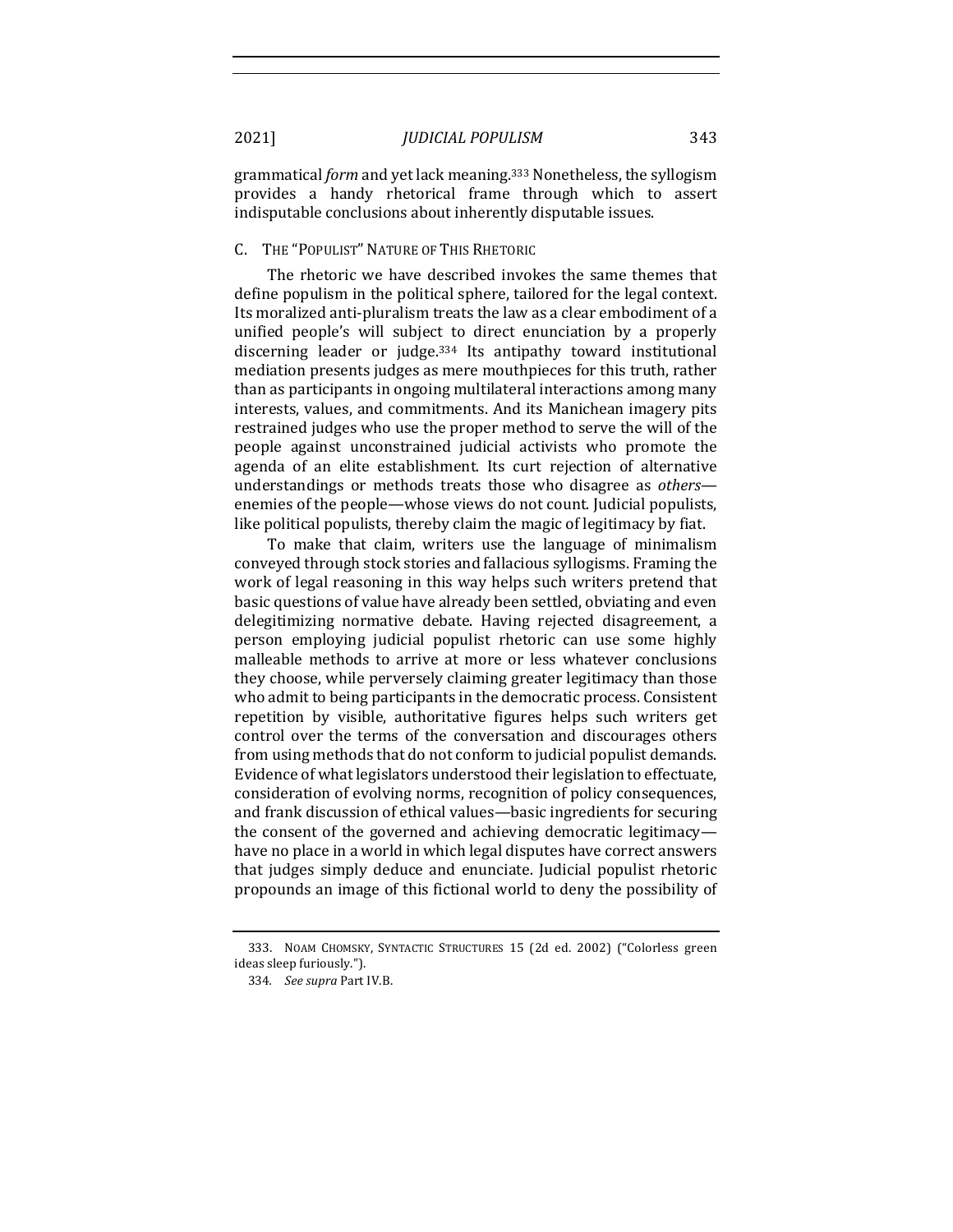valid disagreement and to evade justifying its conclusions on their merits. 

## V. TOWARD REPUBLICAN DEMOCRACY IN LEGAL INTERPRETATION

Political populism responds to real concerns: deep-seated anxieties about liberal constitutional democracy, widespread political alienation, resentment over growing inequality, and a belief that democratic institutions neglect the concerns of ordinary people. But rather than addressing those problems by alleviating inequality or increasing participation, it undermines the functioning of democratic institutions and delegitimizes democratic practices. Judicial populism, too, responds to a liberal constitutional anxiety with unelected judges exercising policymaking discretion.<sup>335</sup> But rather than seeking to justify judicial decisions on the merits, it claims to eliminate discretion and reach objectively correct results through neutral methods. Both discourses claim to put the people in charge, and both assert legitimacy through indisputable, inherent rightness rather than reasoned persuasion. But their claims are not true, and their ideals are not desirable.

To evaluate populist discourse, we have used republican democracy as a baseline. This Part takes its perspective directly. If political populism harmonizes with judicial populism, what legal approaches sing with republican democracy? Recognizing the vagaries of judicial populism illuminates, through contrast, some key ideals of democratic judging.

In contrast to populism, democratic judging embraces pluralism of both perspective and method. Public officials like judges should recognize that legal issues are subject to reasonable disagreement by a diverse populace. They should provide reasoned explanations for their decisions, striving to reach conclusions that could be accepted by people with fundamentally competing views.<sup>336</sup> That is, we think the making and implementation of law in a republican democracy should

<sup>335</sup>*. See* William N. Eskridge, Jr., *Spinning Legislative Supremacy*, 78 GEO. L.J. 319, 344-45 (1989) (discussing the "inability of philosophical 'liberalism' to provide a satisfactory theory of judging").

<sup>336.</sup> Reason-giving of this nature is central to legitimate decision making in a democracy. See Joshua Cohen, *Deliberation and Democratic Legitimacy*, in THE GOOD POLITY 17 (Alan Hamlin & Philip Pettit eds., 1989); Glen Staszewski, *Reason-Giving and Accountability*, 93 MINN. L. REV. 1253 (2009).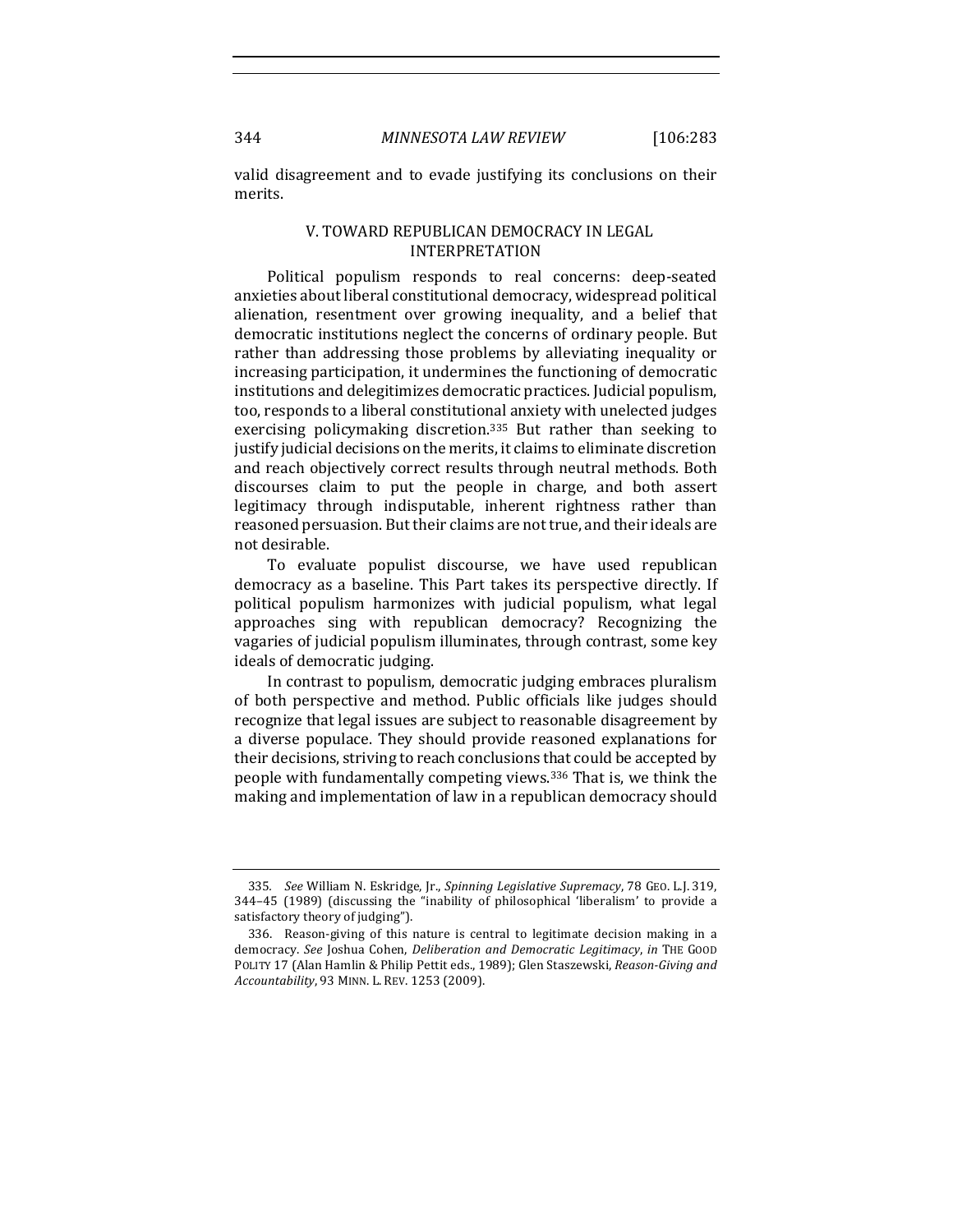strive to be not universalizing but inclusive: judges should consider the interests and perspectives of those affected by their decisions.<sup>337</sup>

A pluralistic approach implies recognizing that challenging problems often lack simple solutions and acknowledging, even embracing, complexity.<sup>338</sup> Eschewing specious claims to neutrality, democratic judging accepts a greater responsibility: to exercise judgment, consider competing arguments, and provide reasoned justifications.<sup>339</sup> Its goal is not conforming to some implausibly neutral method but promoting the public good and avoiding arbitrary domination.340

Democratic judging takes a multi-modal approach to legal interpretation as well, seeing the methodological pluralism that characterizes the federal judiciary as a strength, not a weakness. $341$ Courts should have flexibility to determine which kind of interpretive guidance is most relevant in each case,  $342$  considering "the full range of relevant contexts" to determine which gives the best "evidence of

339. See Jane S. Schacter, Metademocracy: The Changing Structure of Legitimacy in *Statutory Interpretation,* 108 HARV. L. REV. 593 (1995) (recognizing the inevitability of judicial discretion in statutory interpretation and arguing that courts should resolve close cases in ways that will improve the functioning of democracy).

340*. See generally*  Glen Staszewski, *Statutory Interpretation as Contestatory Democracy*, 55 WM. & MARY L. REV. 221 (2013).

<sup>337.</sup> Administrative agencies are legally obligated to consider all the major policy issues that were ventilated in their proceedings to avoid judicial invalidation of their decisions on the grounds that they were arbitrary or capricious. *See* Donald J. Kochan, The Commenting Power: Agency Accountability Through Public Participation, 70 OKLA. L. REV. 601, 612-22 (2018). Judges, as public officials who affect how law works, should do the same. *Cf.* Lon L. Fuller, *The Forms and Limits of Adjudication*, 92 HARV. L. REV. 353 (1978) (discussing the central elements of legitimate adjudication).

<sup>338.</sup> *Cf.* Cynthia R. Farina, The Consent of the Governed: Against Simple Rules for a Complex World, 72 CHI.-KENT L. REV. 987, 989 (1997) ("[Administrative law] must necessarily look to a plurality of institutions and practices [that contribute] to an ongoing process of legitimizing the regulatory state.").

<sup>341.</sup> *See, e.g.*, HENRY M. HART, JR. & ALBERT M. SACKS, THE LEGAL PROCESS: BASIC PROBLEMS IN THE MAKING AND APPLICATION OF LAW 1169 (William N. Eskridge, Jr. & Philip P. Frickey eds., 1994) ("The hard truth of the matter is that American courts have no intelligible, generally accepted, and consistently applied theory of statutory interpretation."); RANDY J. KOZEL, SETTLED VERSUS RIGHT: A THEORY OF PRECEDENT 96-98 (2017) (recognizing that the Court's approach to constitutional interpretation involves interpretive pluralism, "a vision of constitutional decision-making characterized by the absence of commitment to any particular interpretive theory"); see also Glen Staszewski, Precedent and Disagreement, 116 MICH. L. REV. 1019, 1024–27 (2018) (recognizing the affirmative value of interpretive pluralism in promoting democracy).

<sup>342.</sup> See Glen Staszewski, The Dumbing Down of Statutory Interpretation, 95 B.U. L. REV. 209, 248 (2015) (discussing the benefits of interpretive pluralism in statutory interpretation).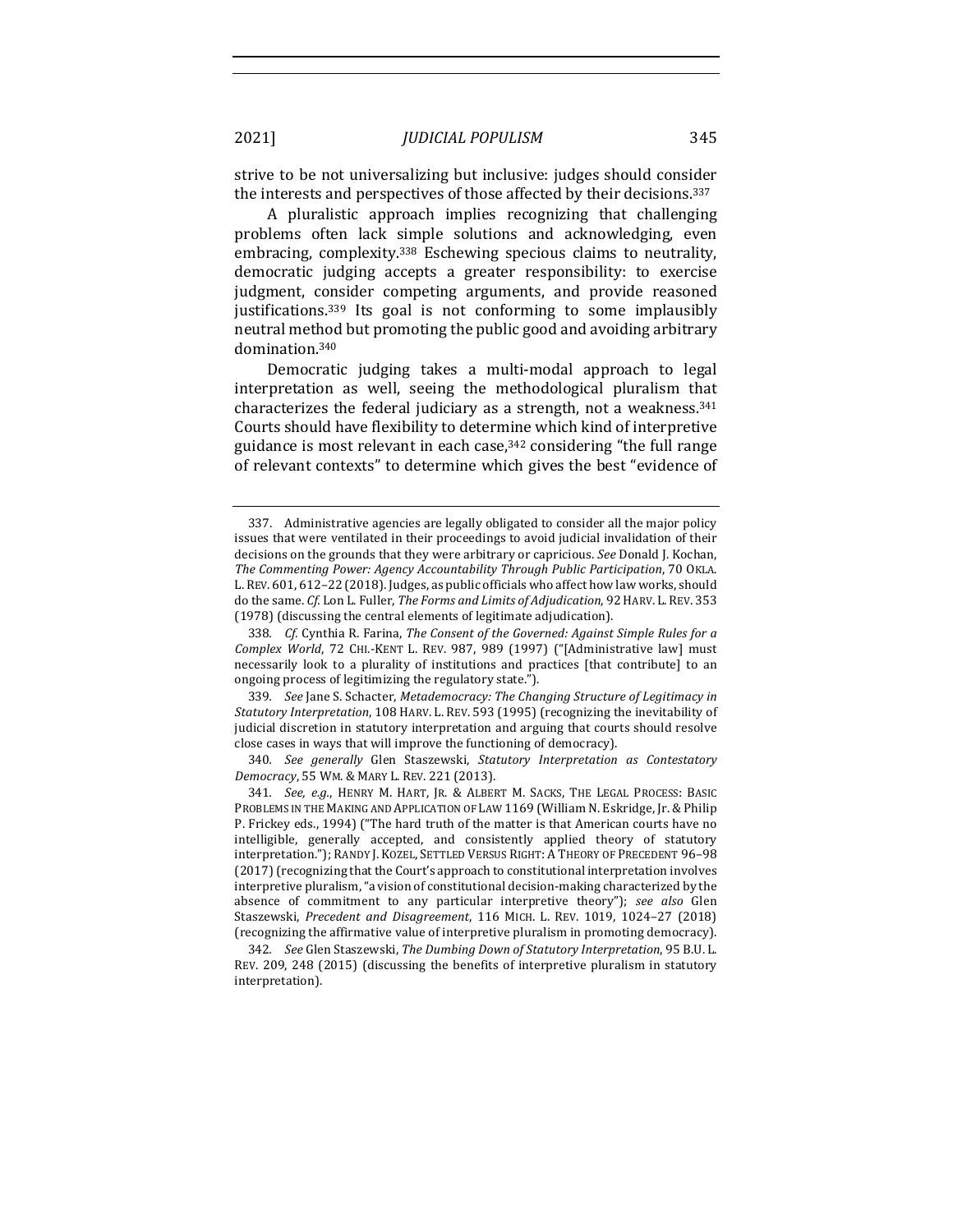meaning."<sup>343</sup> In short, an anti-populist approach to judging involves practical reasoning about law.<sup>344</sup> Courts try "to derive a practical solution in the specific case at hand" by considering "all useful and relevant evidence[,]" a process in which "disagreement is embraced rather than suppressed."<sup>345</sup> In a pluralistic environment, judging must be an information-rich process.

Some might contend that claiming certainty is simply how judges express themselves. We believe, in contrast, that providing reasoned explanations—that neither speciously claim certainty nor deny the validity of disagreement in contested cases—is itself a component of democratic judging.<sup>346</sup> And in practice, judges often demonstrate this kind of tempered, inclusive reasoning, for instance, in opinions that take into account the deliberations of administrative agencies, legislatures, or expert bodies. $347$  Making reasoned decisions in the absence of a single correct answer is part of the point of having courts empowered to interpret and review the law.

In practice, judges routinely choose interpretive methods without explicitly justifying their choice, $348$  implying that the methods chosen lead to the most justifiable results in a particular case. The assumption is that judges function in an information-rich environment and must make decisions about the relevance and the implications of different kinds of information. That leaves purportedly minimalist methods no privileged place. Indeed, using minimalist methods can undermine the pluralistic deliberation at the heart of republican democracy. If minimizing the information they use means rejecting evidence without evaluating its relevance, judges should instead affirmatively justify using a purportedly minimalist approach.

<sup>343.</sup> Daniel L. Feldman, *Should Judges Justify Recourse to Broader Contexts when Interpreting Statutes?*, 34 INT. J. SEMIOTICS L. 377, 380 (2020).

<sup>344.</sup> *See* Staszewski, *supra* note 340, at 271–76 (arguing that a practical reasoning approach to statutory interpretation comports best with principles of republican democracy). See generally William N. Eskridge, Jr. & Philip P. Frickey, Statutory Interpretation as Practical Reasoning, 42 STAN. L. REV. 321 (1990).

<sup>345.</sup> Eskridge & Frickey, *supra* note 344, at 365; see Staszewski, *supra* note 342, at 247 (arguing that courts should reject simplistic interpretive rules that artificially minimize ambiguity, restrict inquiry into lawmakers' purposes, foreclose considering interpretive consequences, or ignore changes since enactment); *see also* William N. Eskridge, Jr., *Dynamic Statutory Interpretation*, 135 U. PA. L. REV. 1479 (1987).

<sup>346.</sup> *See, e.g.*, James A. Macleod, *Reporting Certainty*, 2019 BYU L. REV. 473, 480-83 (arguing that calibrating the level of certainty expressed is one important way judges communicate with the public).

<sup>347.</sup> *See Fuller, supra note 337; see also Chevron U.S.A., Inc. v. Nat. Res. Def. Council,* Inc., 467 U.S. 837 (1984); Skidmore v. Swift & Co., 323 U.S. 134 (1944).

<sup>348.</sup> *See generally* Feldman, *supra* note 343.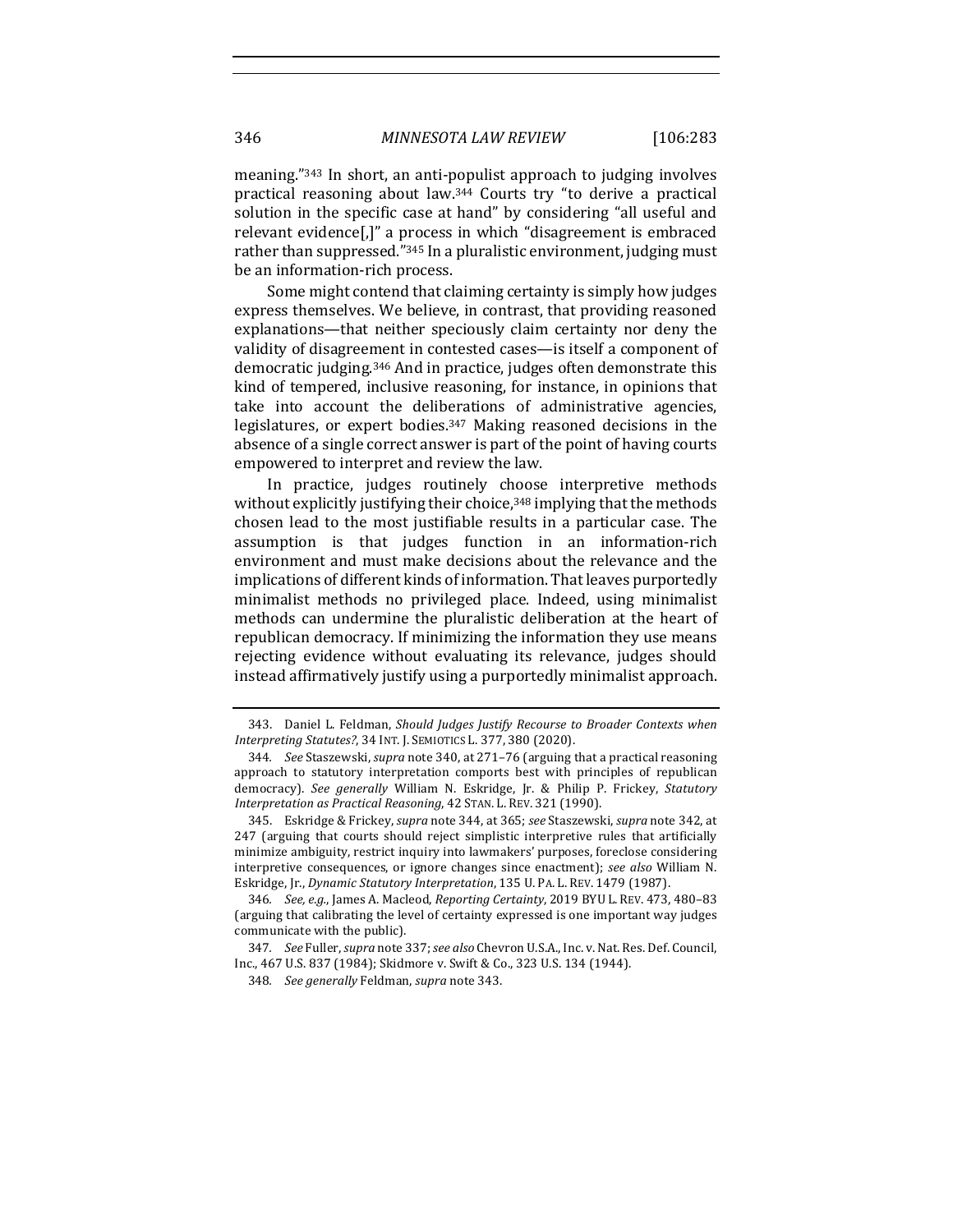Also in contrast to populism, democratic judging recognizes that popular sovereignty is exercised primarily through public institutions; there is no "public will"—much less a single unified one independent of those institutions.<sup>349</sup> "[O]ne cannot sensibly [think] that 'the People' is some special sort of entity—whether comprising all citizens or only a majority of them—with a will of its own that is conceptually independent of and genetically antecedent to political institutions."350 Democratic institutions mediate competing views of the good and the best way to get there; $351$  judicial pronouncements inevitably participate in that process. So democratic judging does not pretend that courts have no policy impact or can leave no trace on the law. 

Rejecting a view of the law as "static, given, autonomous, seamless, and complete,"<sup>352</sup> democratic judging seeks to make law responsive.<sup>353</sup> It encourages robust deliberation involving interested parties, acknowledges its own effects, and justifies its decisions on normative grounds. That is, rather than imagining a law abstracted from its society, democratic judging recognizes that courts, like laws, are embedded in social context and implicated in its well-being. This advances republican democratic principles: it encourages reasoned deliberation in the judiciary, promotes a responsive legal system, provides a basis for evaluating and challenging judicial decisions, and facilitates inter-institutional dialogue about collective problems. Democratic judging justifies a decision not through claiming abstract adherence to method but through showing its beneficial effects and explaining why it can be acceptable to a range of competing views.

Understanding that popular sovereignty needs institutional mediation also favors dispersing power and sharing authority across institutions. After all, law in a constitutional republic is the result of an ongoing dialogue among many actors—legislatures, executives,

<sup>349.</sup> Of course, social movements, non-government organizations, and a vibrant private sphere also play a vital role in facilitating popular sovereignty. See, e.g., Jack M. Balkin & Reva B. Siegel, *Principles, Practices, and Social Movements*, 154 U. PA. L. REV. 927, 928 (2006) (exploring "the ways that principles and practices can draw each other's authority into question, and  $\dots$  the role that political contestation plays in spurring those challenges.").

<sup>350.</sup> HENRY S. RICHARDSON, DEMOCRATIC AUTONOMY: PUBLIC REASONING ABOUT THE ENDS OF POLICY 205 (Will Kymlicka, David Miller & Alan Ryan eds., 2002).

<sup>351.</sup> *See, e.g.*, THE FEDERALIST NO. 10, at 16-23 (James Madison) (Roy P. Fairfield ed., 1981).

<sup>352.</sup> West, *supra* note 111, at 120.

<sup>353.</sup> See NONET & SELZNICK, *supra* note 113, at 73-113 (presenting a "responsive" vision of the rule of law).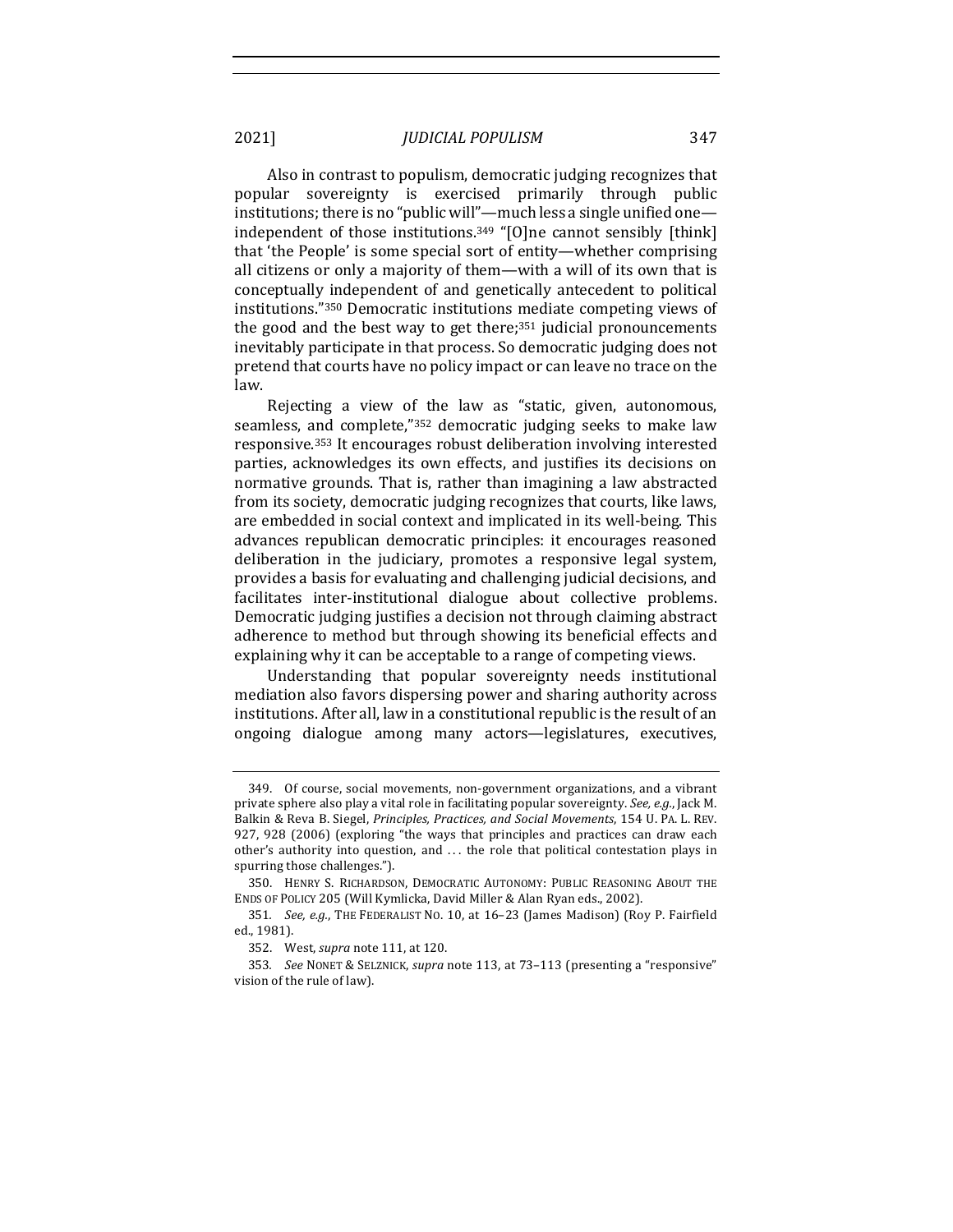348 *MINNESOTA LAW REVIEW* [106:283

agencies, courts, publics—not an original speaker or an authoritative expositor alone. $354$  Legal equilibrium is always up for grabs. Republican democracy offers citizens, legislators, executive actors, and judges opportunities to spur reform and enlist one another's cooperation; that is a strength. Concentrating authority in actors who have the power to simply pronounce and entrench unilateral decisions, conversely, undermines democratic functioning.

Democratic judging recognizes that institutions serve diverse constituencies in different ways, and it seeks to head off concentrations of power. By putting institutions at the center, democratic judging can also candidly recognize that neither the Congress that enacted a statute nor the writers who produced the Constitution could resolve, or even foresee, every issue that becomes the subject of litigation. Judicial decisions are thus an integral part of the production of law, sometimes requiring courts to do some "creative policymaking."<sup>355</sup> While courts should avoid outcomes in tension with clear legal text, $356$  they should also reject artificial or unrealistic limits on judicial discretion. Taking a pluralistic and institutional approach, democratic judging routinely considers lawmakers' expectations and goals, changes in law and society, and the consequences of judicial decisions, striving to use all relevant considerations to reach the most justifiable decisions in each case.<sup>357</sup>

Finally, while judicial populism presents legal disputes as Manichean conflicts pitting good judges and pure people against the activists and elites who would oppress them, democratic judging eschews hyperventilating about the disagreement inherent to democracy.<sup>358</sup> In contrast to populism's habit of excluding the

<sup>354.</sup> *See, e.g.*, William N. Eskridge, Jr. & Philip P. Frickey, *The Supreme Court, 1993* Term-Foreword: Law as Equilibrium, 108 HARV. L. REV. 26 (1994).

<sup>355.</sup> Eskridge & Frickey, *supra* note 344, at 345-47.

<sup>356.</sup> Critics often overlook the core legal process theory tenet that courts should generally not interpret in ways that legal text will not bear. See Kevin M. Stack, *Interpreting Regulations*, 111 MICH. L. REV. 355, 384–88 (2012) (describing "the purposive technique").

<sup>357.</sup> See RONALD DWORKIN, LAW'S EMPIRE 239-40 (1986) (arguing that constitutional interpretation should both "fit[]" and "justif[y]" the relevant legal context). Contra Dworkin, however, we caution against imagining a judge as a Hercules: since legal questions often lack a single right answer, our courts lack a Hercules able to divine it.

<sup>358.</sup> Popular constitutionalism, for instance, envisions constitutional interpretation as the product of an ongoing multi-institutional dialogue involving a broad range of people with diverse interests and perspectives; it typically seeks greater inclusion. Popular constitutionalists take seriously social movements and marginalized groups, but do not claim they speak for everyone. See, e.g., WILLIAM N.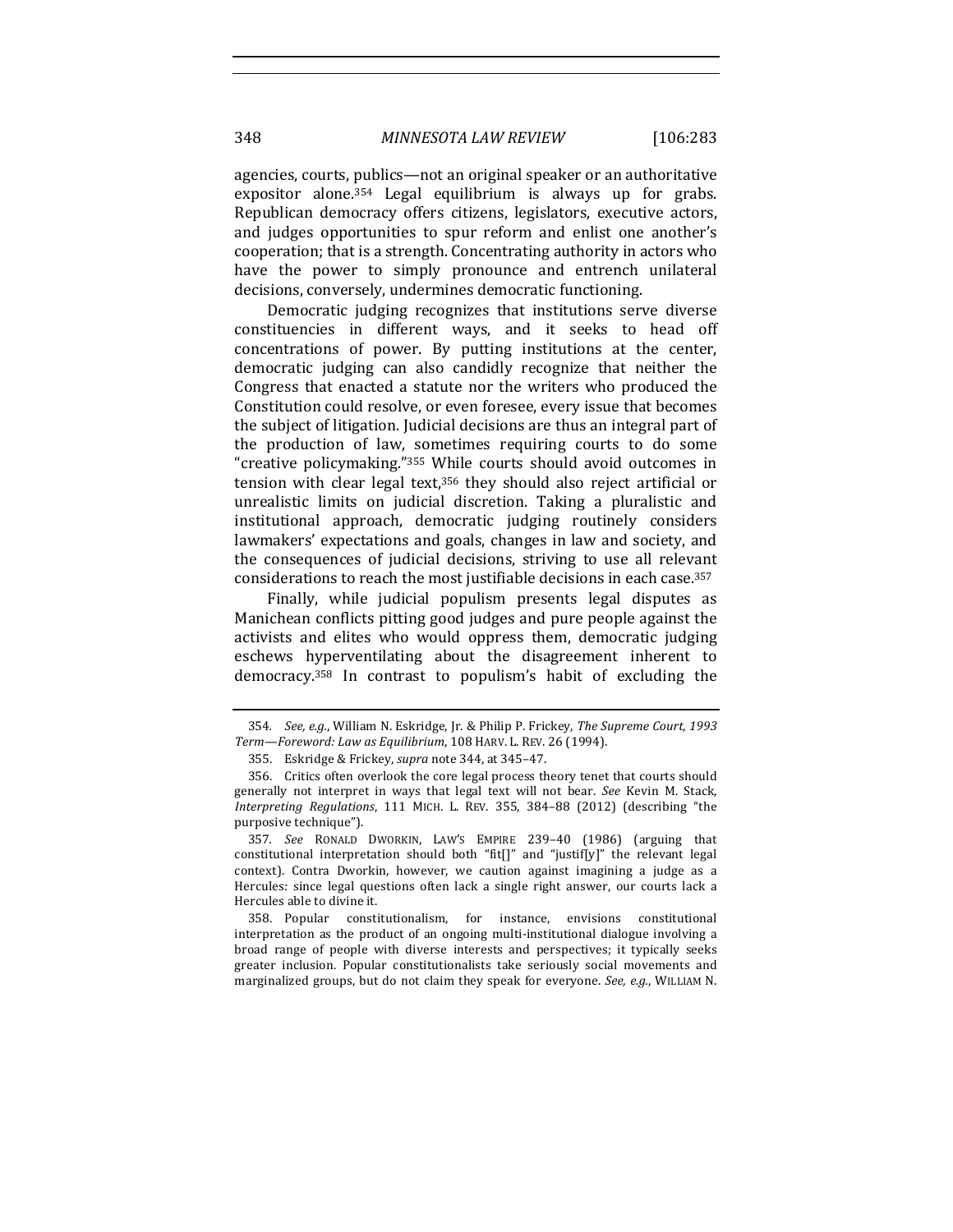disempowered, the contestatory dimension of legal interpretation provides a vital safeguard that promotes a more inclusive polity.<sup>359</sup>

We should, in short, embrace a legal theory fit for a republican democracy: one that celebrates multiplicity, deliberation, and provisional resolutions. That means using a variety of methods to parse an information-rich environment and seek results that are justifiable and broadly acceptable in a particular case. This admittedly challenging enterprise advances the commitments of a republican democracy. In fact, interpretive pluralism, practical reasoning, and reasoned consideration of competing arguments are long-standing aspirations in our constitutional democracy. One might even say that these ideals tell the true story of our law.

#### CONCLUSION

Contemporary authoritarian populism is widely recognized as pernicious in the political sphere. Its moralized anti-pluralism treats disfavored members of the polity as enemies or outsiders whose interests and perspectives do not count. It pretends that a single leader can declare the people's one true will outside of institutions that mediate competing interests. Its Manichean stance treats critics and rivals as enemies to be destroyed rather than as legitimate adversaries. These moves are designed to delegitimize disagreement and opposition in a way that is fundamentally at odds with the commitments of republican democracy.

This Article identifies *judicial populism* as a related phenomenon in contemporary legal theory. Judicial populist rhetoric likewise

359. See Philip Pettit, Republican Freedom and Contestatory Democratization, in DEMOCRACY'S VALUE 164 (Ian Shapiro & Casiano Hacker-Cordón eds., 1989) (discussing the contestatory dimension of republican democracy); Staszewski, *supra* note 341, at 1025.

ESKRIDGE, JR. & JOHN FEREJOHN, A REPUBLIC OF STATUTES: THE NEW AMERICAN CONSTITUTION (2010); BARRY FRIEDMAN, THE WILL OF THE PEOPLE: HOW PUBLIC OPINION HAS INFLUENCED THE SUPREME COURT AND SHAPED THE MEANING OF THE CONSTITUTION (2010); LARRY D. KRAMER, THE PEOPLE THEMSELVES: POPULAR CONSTITUTIONALISM AND JUDICIAL REVIEW (2004); Lani Guinier & Gerald Torres, *Chasing the Wind: Notes Toward a Demosprudence of Law and Social Movements*, 123 YALE L.J. 2740 (2014); Robert Post & Reva Siegel, Roe *Rage: Democratic Constitutionalism and Backlash*, 42 HARV. C.R.-C.L. L. REV. 373 (2007). The potential for ongoing and even vigorous disagreement regarding the most justifiable understanding of the Constitution is, in fact, central to such theories, and they thus tend to view constitutional decision making as at least potentially provisional in nature. *See, e.g.*, FRIEDMAN, *supra*, at 383 ("One of the most valuable things that occurs in response to a Supreme Court decision is backlash."); Post & Siegel, *supra*, at 373-74 (viewing "interpretive disagreement as a normal condition for the development of constitutional law").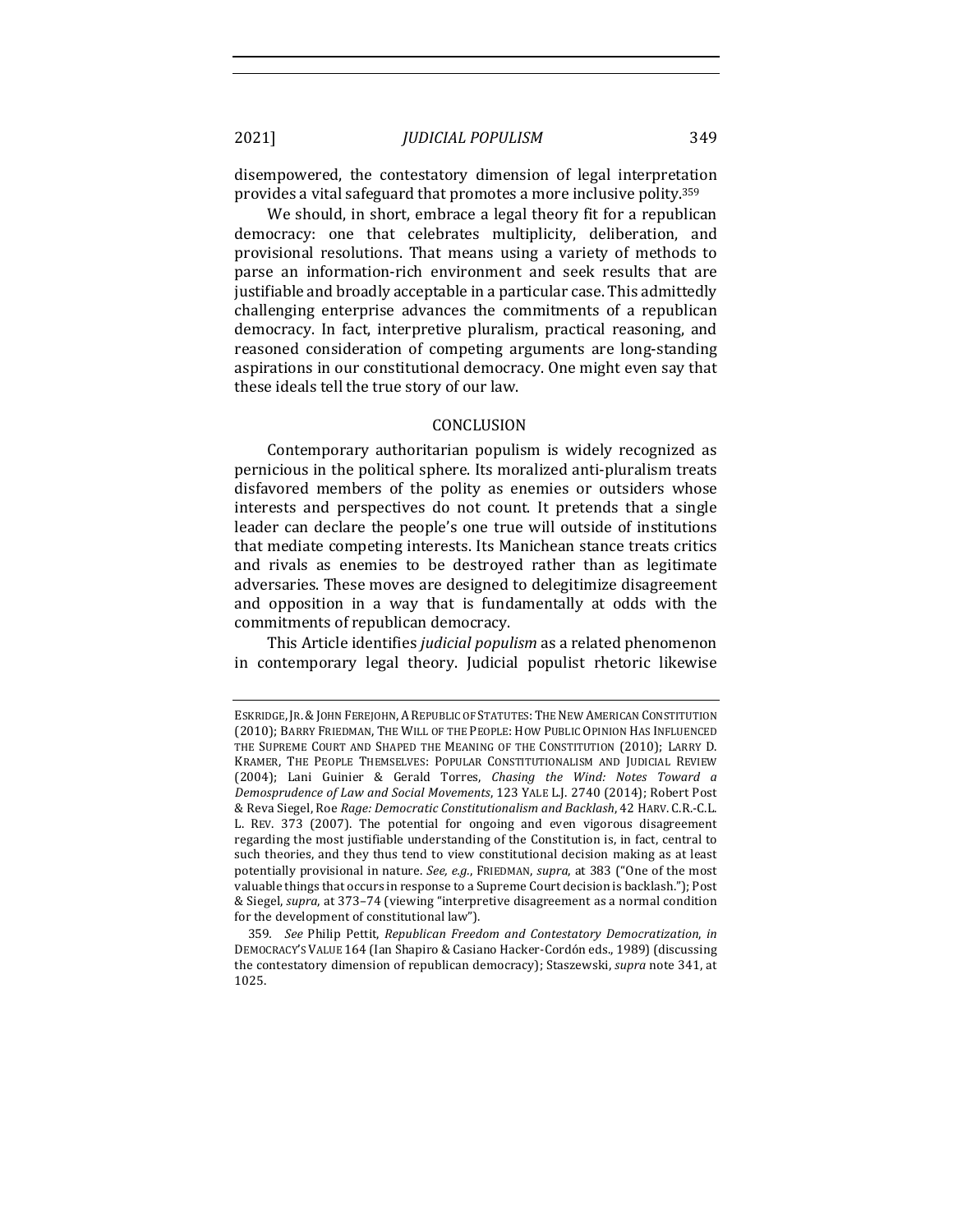insists on single correct answers to complex, debatable problems. It disparages the deliberation, mediation, and negotiation that characterize democratic institutions and rejects the multiplicity of interests and perspectives that characterize a pluralistic democracy. It simplifies legal issues and interpretive methods to assert a privileged access to the one true meaning of law. And, like its political counterpart, it treats reasonable disagreement, opposition, or criticism as fundamentally illegitimate.

Despite its fundamentally undemocratic nature, judicial populism has become accepted in mainstream legal theory. Committed originalists populate the judiciary and legal academy; it has become almost trite to observe that "we are all textualists now";<sup>360</sup> and the Court is increasingly sympathetic to unitary executive theory.<sup>361</sup> Perhaps most strikingly, the rhetorical success of judicial populism has put proponents of other approaches on the defensive, as though judicial populism had a presumptive claim to legitimacy.

But judicial populism is just as undemocratic as the broader populist movement in the United States. It should certainly not be ceded the moral high ground and allowed to win the "interpretation wars" by declaration.<sup>362</sup> Its purported minimalism secretly privileges the judge's personal preferences and rejects appropriate normative considerations, while providing no single correct answer. Its internally incoherent methods do not offer neutral mechanisms for finding the truth of a law or the will of a people.

We should reject judicial populism and its claims to unique legitimacy and embrace instead practical reasoning and interpretive pluralism. That means encouraging reasoned deliberation and open dialogue rather than an implausible minimalism that obscures judicial discretion and legal effects. It also means acknowledging the provisional nature of legal determinations and asking judges to justify

<sup>360.</sup> *See, e.g.*, Diarmuid F. O'Scannlain, *"We Are All Textualists Now": The Legacy of Justice Antonin Scalia*, 91 ST. JOHN'S L. REV. 303 (2017); Schacter, *supra* note 289, at 1008 (quoting Jonathan R. Siegel, *Textualism & Contextualism in Administrative Law*, 78 B.U. L. REV. 1023, 1057) (1998) ("It has become somewhat common for observers ... to proclaim that 'we are all textualists now."").

<sup>361.</sup> The Court has also edged ever closer to major doctrinal reforms that could deconstruct the regulatory state. *See, e.g.*, Seila L. LLC v. Consumer Fin. Prot. Bureau, 140 S. Ct. 2183 (2020) (holding that the CFPB's structure, which included an individual director who could only be removed from office "for cause," violated the separation of powers); Lucia v. SEC, 138 S. Ct. 2044 (2018) (holding that the SEC's administrative law judges are "Officers of the United States" subject to the Appointments Clause).

<sup>362</sup>*. See* Jonathan R. Siegel, *The Inexorable Radicalization of Textualism*, 158 U. PA. L. REV. 117, 118-20 (2009) (evaluating recent claims that textualism has won "the interpretation wars").